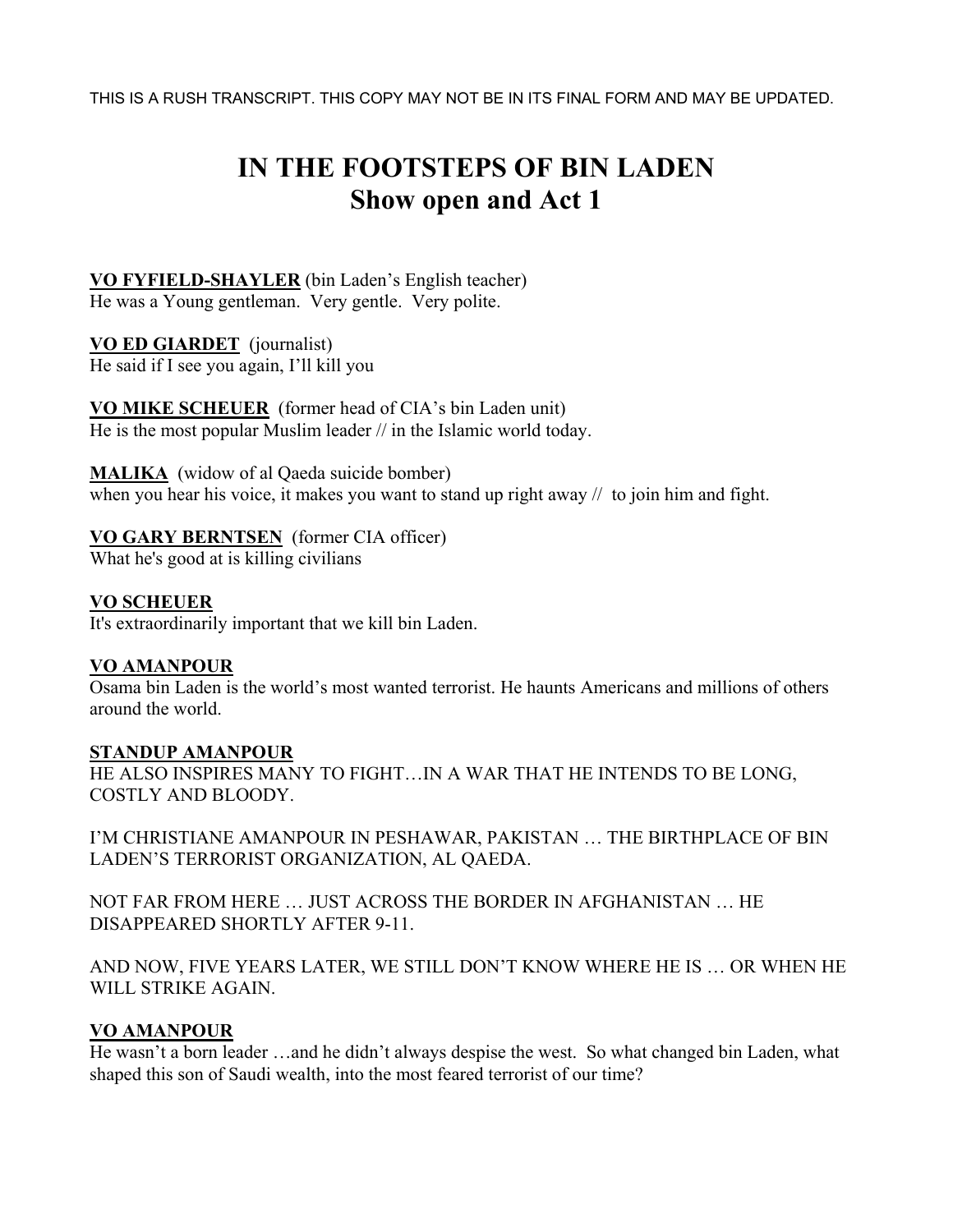To know more about Osama bin Laden, to bring you his whole story, we visited his homes ... his headquarters … his hideouts.

We journeyed in his footsteps... We searched for answers from those who actually know him.

His childhood friend…

## **SOT KHALID BATARFI**

HE NEVER TALKED ABOUT THE AMERICAN PEOPLE IN A NASTY WAY.

## **VO AMANPOUR**

His English teacher …

#### **SOT BRIAN FYFIELD-SHAYLER**

HE UNDERSTOOD A REASONABLE AMOUNT OF ENGLISH. BUT HE WAS RATHER RETICENT IN EXPRESSING HIMSELF.

## **VO AMANPOUR**

The man who married his sister and was bin Laden's closest friend.

## **JAMAL KHALIFA** (bin Laden's brother-in-law)

OSAMA ALWAYS TALK ABOUT HIS FATHER, ALL THE TIME. HIS FATHER IS HIS MODEL.

## **VO AMANPOUR**

Men who fought with him in the early days and saw another side of Osama bin Laden.

# **SOT HUTAIFA AZZAM** (lived with bin Laden for 8 years)

WHEN BIN LADEN USED TO HEAR // THE EXPLOSIONS // HE USED TO, TO JUMP AND HE USED TO RUN AWAY. // AND I STILL REMEMBER THAT ME AND MY ELDER AND YOUNGER BROTHER, WE USED TO LAUGH

# **SOT MALIKA EL AROUD**

OSAMA HAD A BEAUTY IN HIS FACE …

# **AMANPOUR VO**

We met those who revere him...

#### **SOT/VO MALIKA EL AROUD**

HE IS THE ONE WHO STOOD UP AGAINST THE BIGGEST ENEMY IN THE WORLD, THE UNITED STATES. AND WE LOVE HIM FOR THAT.

#### **SOT OSAMA BIN LADEN**

*If avenging the killing of our people is terrorism then history should be a witness that we are terrorists.* 

# **VO AMANPOUR**

Those who have prayed with him, lived with him, and fought for him… share the story of his gradual but deadly transformation …from a quiet, religious boy to the angry voice of holy war.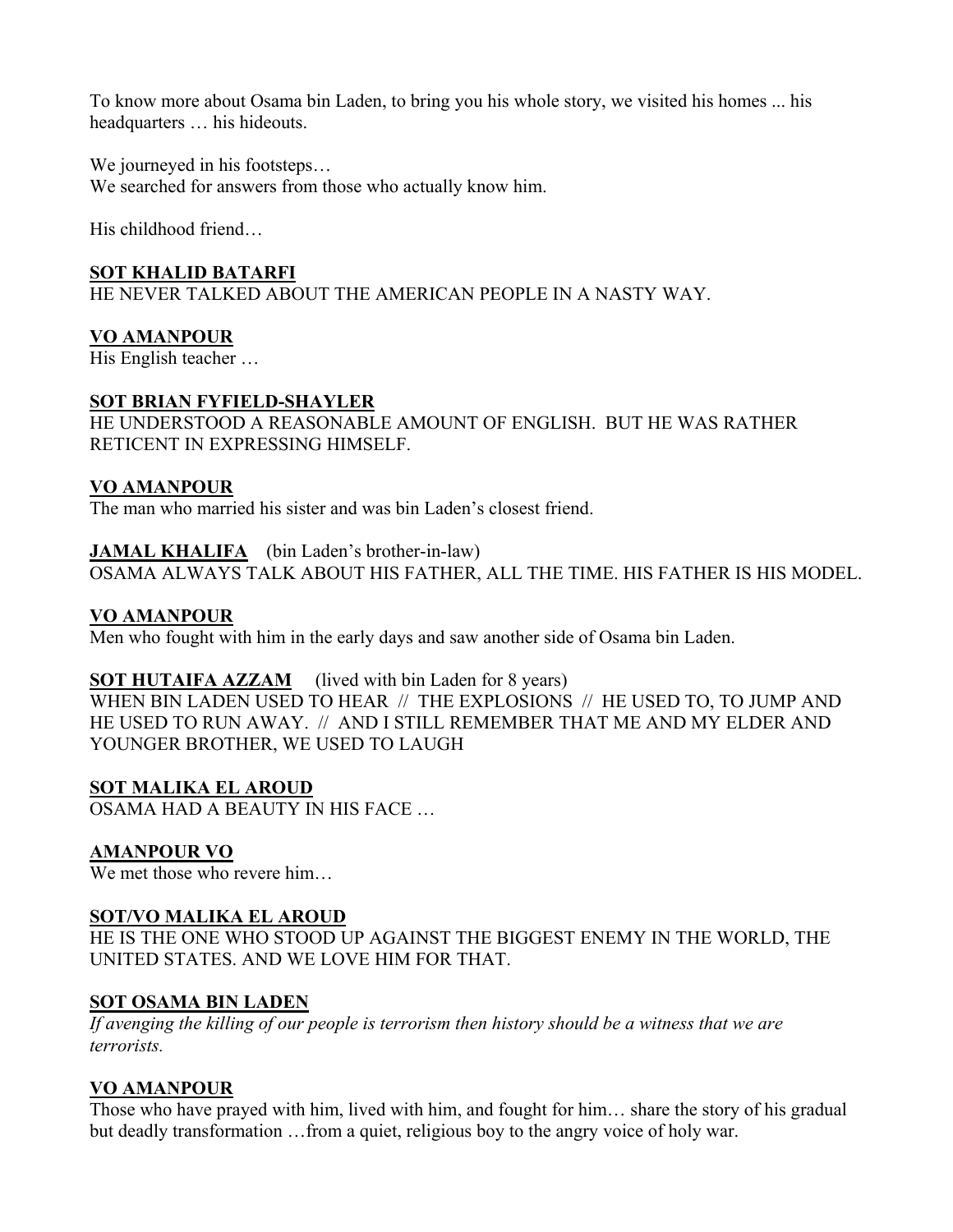# **Act 2**

# **VO AMANPOUR**

Osama bin Laden grew up in the boom town of Jeddah, Saudi Arabia … a town his father helped build.

# **VO/SOT FYFIELD-SHAYLER**

Saudi Arabia in the 1960's was // of course a fantastically wealthy kingdom. // Jeddah was its main door to the west, its main port on the Red Sea, and a, a huge amount of building had taken place **//**  I'M BRIAN FYFIELD-SHAYLER, I TAUGHT OSAMA BIN LADEN ENGLISH IN SAUDI ARABIA IN 1968 TO 1969.

# **SOT FYFIELD-SHAYLER**

OSAMA SAT ABOUT TWO-THIRDS OF THE WAY BACK ON THE RIGHT, BY THE WINDOWS

# **SOT FYFIELD-SHAYLER**

HE WAS NOT AN OUTSTANDING STUDENT, ACADEMICALLY ON THE OTHER HAND HE // WAS A VERY BRIGHT BOY.

# **VO AMANPOUR**

Although Arabic and religious instruction took priority, the al Thagr school -- one of the top schools in the kingdom -- was surprisingly progressive.

# **SOT FYFIELD-SHAYLER**

THE BOYS HAD A WESTERN UNIFORM. UH, THEY HAD TROUSERS AND SHIRTS AND JACKETS AND SHOES.

# **VO AMANPOUR**

Fyfield-Shayler had taught a number of bin Laden brothers. Osama's family was well-known in Saudi Arabia. His father's career was the stuff of legend.

# **SOT FYFIELD-SHAYLER**

THE BIN LADEN'S WERE // ALMOST A STORYBOOK SUCCESS

# **VO AMANPOUR**

In Saudi Arabia, the bin Laden name is everywhere. It's a vast empire with humble beginnings.

The family patriarch, Mohamed – seen here in rare photographs -- rose from a menial laborer to head one of the largest and most successful construction companies in the Middle East.

# **SOT FYFIELD-SHAYLER**

HE BUILT THE AIRPORT. HE BUILT VIRTUALLY …EVERYTHING THAT WAS STANDING MORE THAN TWO METERS HIGH HAD BEEN BUILT BY BIN LADEN.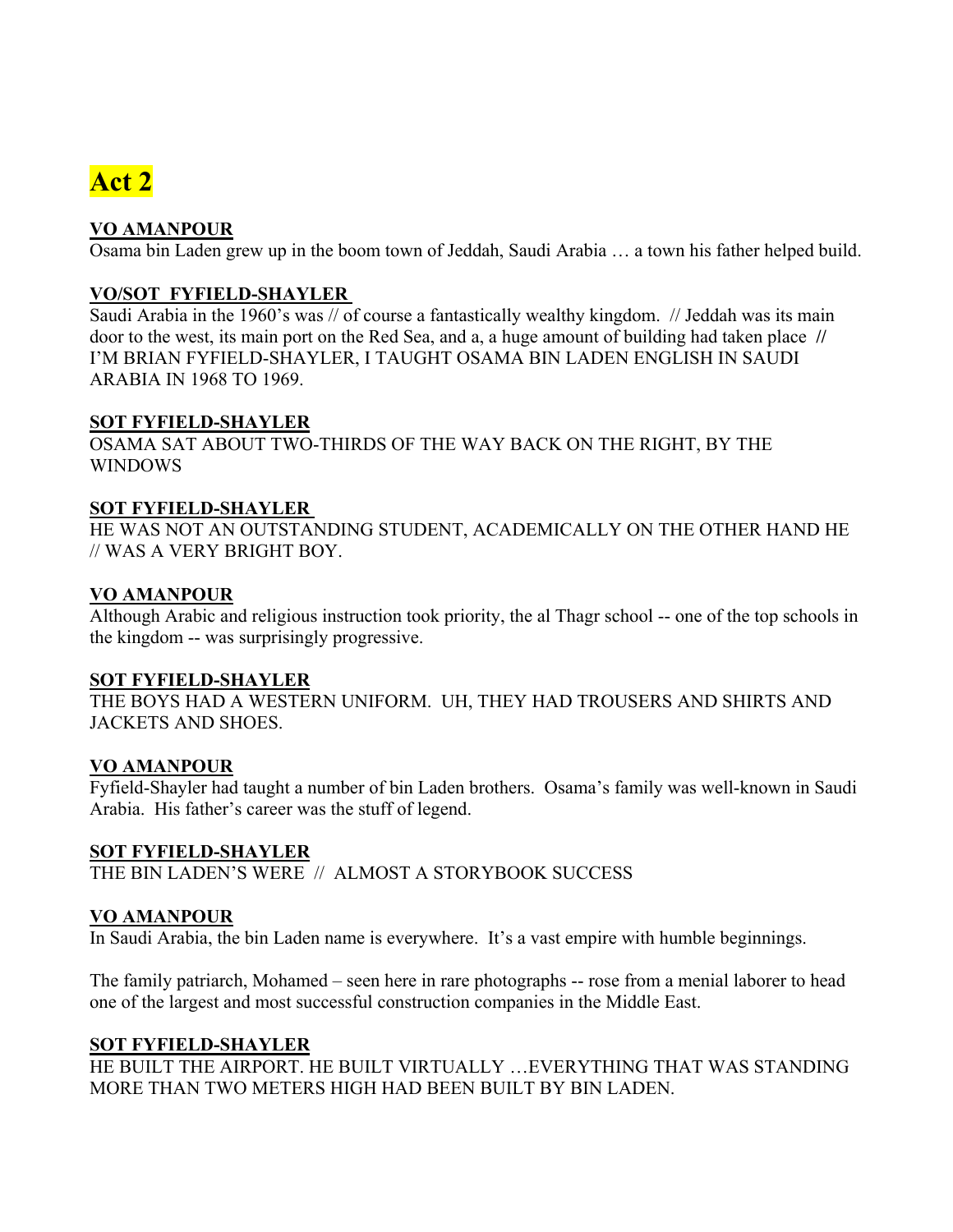# **VO AMANPOUR**

What makes this rare glimpse of Mohamed bin Laden so extraordinary is that he is seen here with Faisal al-Saud, the man who would become the Saudi King. It highlights bin Laden's very close relationship with Saudi royalty, a connection critical to his extraordinary success.

# **SOT FYFIELD-SHAYLER**

HE WAS QUITE A ROUGH, UNSOPHISTICATED CHARACTER. AND NO AIRS AND GRACES.

# **VO AMANPOUR**

… unsophisticated, but fabulously wealthy. And Mohammed bin Laden had many wives – about 20 all told – repeatedly divorcing and marrying.

# **SOT FYFIELD-SHAYLER**

THE OLD MAN WAS KNOWN TO HAVE AN EYE FOR, UH, ALARM, ALARMINGLY YOUNG WIVES. THESE WERE VERY OFTEN QUITE UNSOPHISTICATED SIMPLE GIRLS FROM THE, UH, FROM THE VILLAGES.

# **VO AMANPOUR**

He had more than 50 children. Osama was born in 1957, here, in this Riyadh neighborhood. He was the only child his mother had with Mohammed bin Laden before they divorced.

Then Bin Laden and his mother, Alia, moved to Jeddah and lived here … apart from the other wives and children.

Mohamed bin Laden died when Osama was just 10 years old.

# **SOT FYFIELD-SHAYLER**

THE SCHOOL WAS ABUZZ WITH THE NEWS THAT MOHAMED BIN LADEN HAD BEEN KILLED IN A PLANE CRASH.

# **VO AMANPOUR**

With so many siblings it's hard to say how close Osama was to his father or how the loss affected him.

This photograph from the early 1970s, shows some of the many bin Laden brothers and sisters on a vacation in Sweden. We have blurred the women's faces at a family member's request.

Although it's not certain, some believe that this smiling boy … second from the right … is Osama when he was about 13 years old.

He was quiet and shy. His teacher says he rarely spoke up in class.

# **SOT FYFIELD-SHAYLER**

HE DIDN'T SHOW ANY PARTICULAR SIGNS OF BEING A—A LEADER AMONGST MEN.

**VO/SOT KHALID BATARFI** (bin Laden's childhood friend)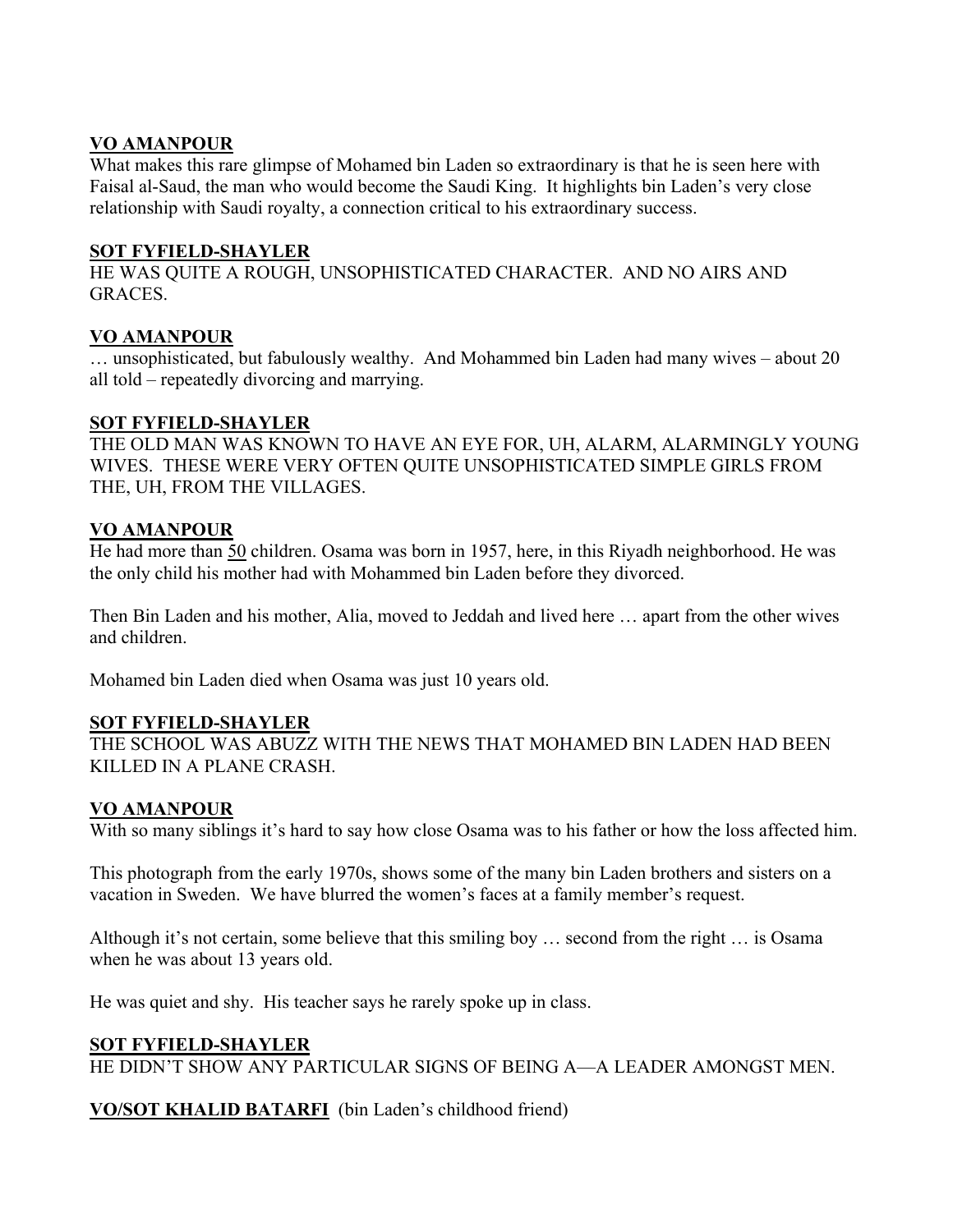Yeah, well, Hh was a shy boy // He wouldn't talk unless he needed to. He would listen more. // I'M DR. KHALID BATARFI, I MET UH, OSAMA BIN LADEN IN THE EARLY 1970s WHEN WE LIVED IN THIS NEIGHBORHOOD.

## **VO AMANPOUR**

This non-descript middle class Jeddah neighborhood is where Batarfi, then age 12, and bin Laden, three years older, became neighbors and best friends … going to the mosque together … playing together … watching TV together. Among their favorite shows … American westerns and Bruce Lee movies.

## **SOT KHALID BATARFI**

WE WOULD WATCH // COWBOYS, MOVIES // YOU KNOW, KARATE MOVIES. THINGS THAT, YOU KNOW, ACTION MOVIES.

## **VO AMANPOUR**

Batarfi took us to the field where he and bin Laden played soccer as teenagers.

#### **SOT KHALID BATARFI**

AND JUST LOOKING I THINK A LOT OF MEMORIES. // AND I ENJOYED BEING A CAPTAIN REALLY. YOU KNOW, TELLING PEOPLE WHAT TO DO

## **VO AMANPOUR**

On the soccer field, Batarfi was the leader, Osama the follower.

#### **SOT KHALID BATARFI**

BUT I WOULD TELL HIM WHAT TO DO AND HE WAS A GOOD SOLDIER. HE WOULD FOLLOW ORDERS // **#57A** [7:20] USUALLY BECAUSE HE WAS TALLER THAN MOST OF US, AND OLDER, UH, HE WOULD PLAY IN THE FRONT. UH, BECAUSE THIS WAY HE COULD USE HIS HEAD TO, YOU KNOW, SCORE.

#### **VO AMANPOUR**

Batarfi says the teenaged Osama would usually take the high road …he remembers a time his friend was being bullied.

#### **SOT KHALID BATARFI**

SO I WENT RUNNING TO, TO THE GUY AND I PUSHED HIM AWAY FROM OSAMA AND SOLVED PROBLEM THIS WAY. BUT THEN OSAMA CAME TO ME, AND SAID, "YOU KNOW, IF YOU WAITED A FEW MINUTES, I WOULD HAVE SOLVED THE PROBLEM PEACEFULLY." SO, THIS WAS THE KIND OF GUY, WHO WOULD ALWAYS THINK OF SOLVING PROBLEMS PEACEFULLY.

# **VO AMANPOUR**

While Batarfi took the lead on the playing field... when it came to religion, there was no question….Osama was in charge.

#### **SOT KHALID BATARFI**

 (hear call to prayer in background) YOU KNOW THAT'S THE MOSQUE WE USED TO, TO PRAY IN. YES. YES.

# **VO AMANPOUR**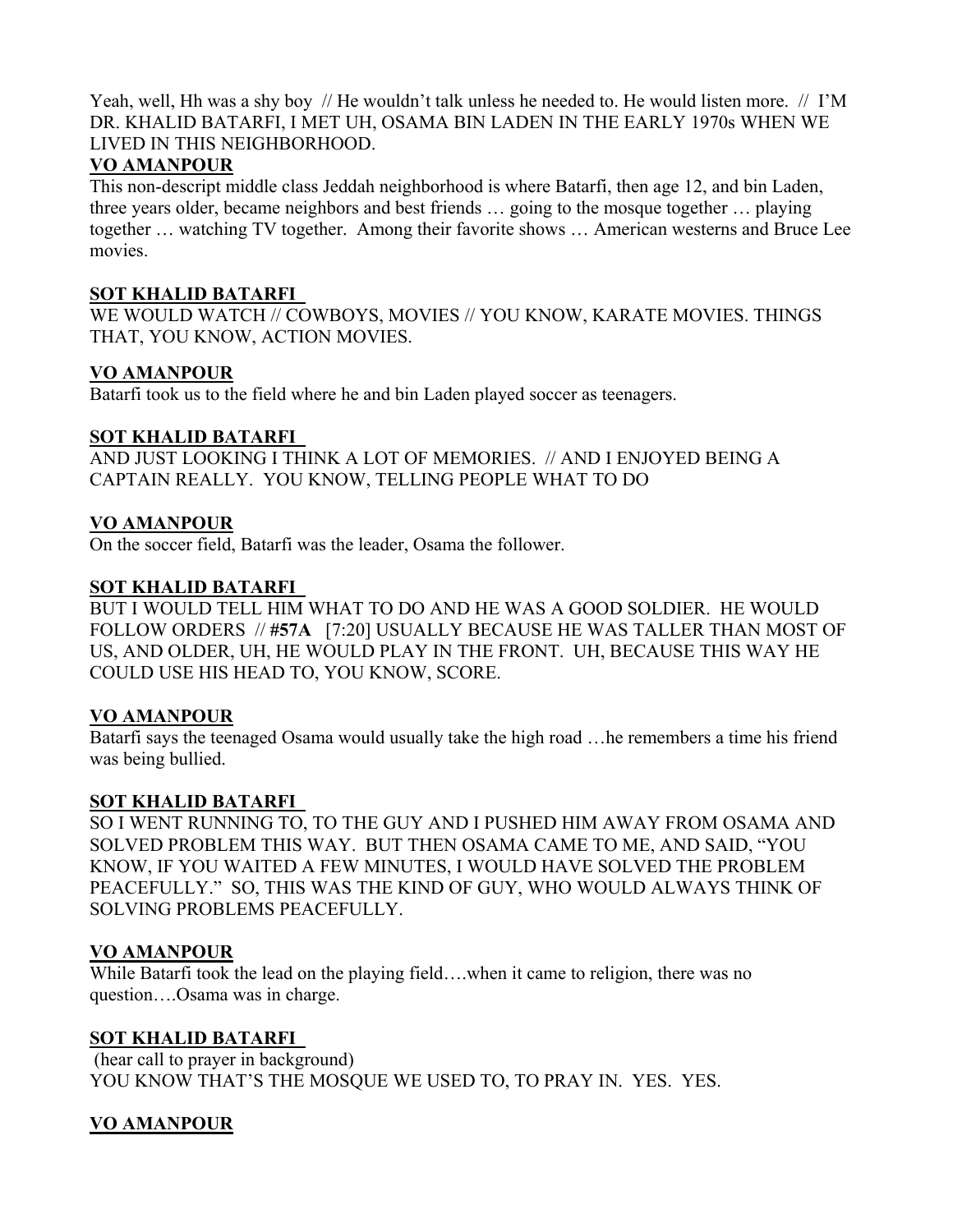Five times every day, devout Muslims face towards the holy city of Mecca, to pray. Osama was always among them.

## **SOT KHALID BATARFI**

FOR HIM IT WAS A MUST.

## **VO AMANPOUR**

It is something of a mystery why this son of a wealthy family was drawn to such rigid religious beliefs. Over time Batarfi saw his best friend become even more of a fundamentalist … striving to live according to his ultra-strict interpretation of the Holy Koran.

#### **SOT KHALID BATARFI**

NO PICTURES, NO MUSICS. AND AFTER THAT, NOT EVEN TV. UNLESS THERE'S NEWS.

# **VO AMANPOUR**

Osama's religious devotion went beyond living a simple, pious life. He had begun to believe it was his duty to prepare to one day fight for, and defend Islam.

Osama's training ground: the desolate Saudi desert. The son of a multi-millionaire was now preparing for a life without luxuries or even basic essentials….a life as a holy warrior.

#### **SOT KHALID BATARFI**

UH, I HEARD FROM HIS BROTHERS THAT UH WHEN THEY GO THERE, THEY SLEEP ON THE SAND, THERE'S NO // BLANKET IF IT'S COLD // AND YOU KNOW, LIKE SOLDIERS.

#### **VO AMANPOUR**

Batarfi had no desire to join Osama's "army". So the two friends began to drift apart.

#### **SOT KHALID BATARFI**

I WOULD PREFER THE BEACH. I WAS MORE ROMANTIC, UH, YOU KNOW, I WAS THINKING OF LOVE. HE WAS THINKING OF LOVE OF GOD.

# **Act 3**

# **SOT BIN LADEN 1997**

*THE HEARTS OF MUSLIMS ARE FILLED WITH ANGER AND HATRED TOWARD THE UNITED STATES AND TOWARD THE AMERICAN PRESIDENT.* 

# **VO AMANPOUR**

What changed Osama Bin Laden from a quiet, well-bred young man … into the world's most "wanted terrorist"? What was the turning point?

In the mid-70's, Bin Laden married his cousin, the first of five wives with whom he would have at least 20 children. He became a student here at King Abdul Aziz University in Jeddah.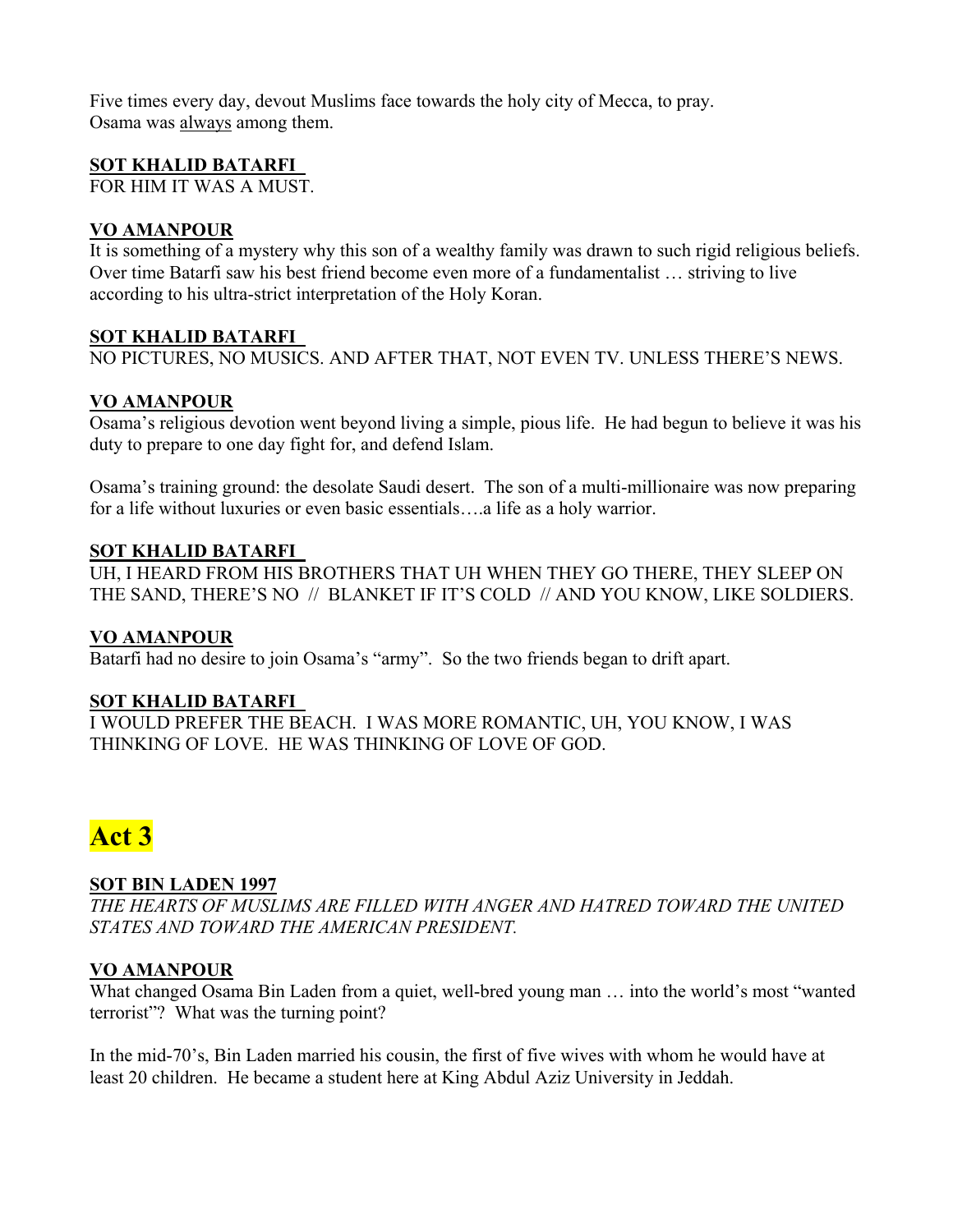# **SOT JAMAL KHALIFA**

I AM JAMAL KHALIFA, THE BROTHER-IN-LAW OF OSAMA BIN LADEN. FIRST TIME I MET HIM AT KING ABDUL AZIZ UNIVERSITY IN 1976.

# **VO AMANPOUR**

The twenty-one-year-old Khalifa and bin Laden became very close.

# **SOT JAMAL KHALIFA**

HE LOVED HORSES A LOT. // ESPECIALLY THE ARABIAN HORSES

# **VO AMANPOUR**

When Bin Laden would journey on horseback into the Saudi desert, he would travel with few supplies … always testing himself … perhaps in preparation for a different life.

## **SOT JAMAL KHALIFA**

WE HAVE OUR DATES WITH US IN OUR POCKETS. AND, AND WATER. THAT'S IT. (smiles) // WE SLEEP ON THE SANDS.

# **VO AMANPOUR**

Bin Laden also took his children -- seen here -- into the desert, subjecting them to the same regimen.

# **SOT JAMAL KHALIFA**

SO AT LEAST THE CHILDREN WILL FEEL // THAT SOMETIMES THEY HAVE TO BE TOUGH.

# **VO AMANPOUR**

Despite his wealth, bin Laden also insisted on few comforts at home.

# **SOT KHALID BATARFI** (bin Laden's childhood friend)

I WENT TO VISIT HIM AND I, I NOTICED THAT THE APARTMENT WAS VERY BARE. THERE WAS NO PICTURES, UH, THE CARPET WAS CHEAP // THINGS WERE, YOU KNOW, I WOULDN'T LIVE THERE MYSELF.

# **SOT JAMAL KHALIFA**

HE LIKES TO BE VERY, VERY, VERY SIMPLE.

#### **BERGEN SOT**

IN HOLLYWOOD TERMS BIN LADEN HAS A GREAT BACK STORY. // Tape 1, 1:17 MY NAME IS PETER BERGEN, I MET OSAMA BIN LADEN IN EASTERN AFGHANISTAN IN MARCH OF 1997.

# **VO AMANPOUR**

Peter Bergen, a CNN consultant, is the author of *The Osama bin Laden I Know.* This documentary is based, in part, on his groundbreaking reporting.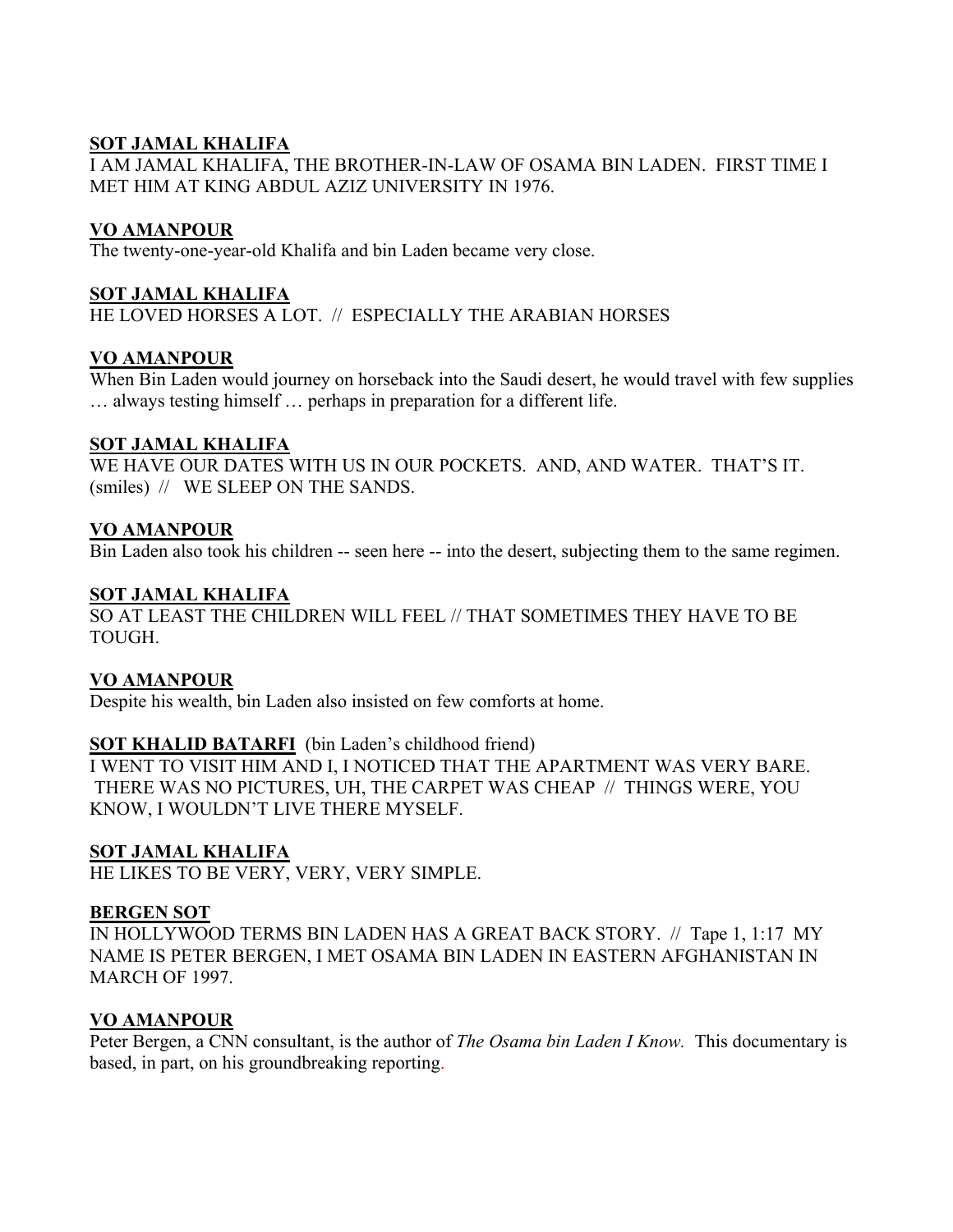## **BERGEN SOT**

HERE'S THE SON OF A BILLIONAIRE WHO LIVES A VERY FRUGAL, SIMPLE LIFE. HE'S SLEEPING ON THE FLOOR, HE'S NOT USING AIR CONDITIONING, WON'T EVEN DRINK COLD WATER. AND I THINK THIS SORT OF UH SIMPLE LIFE IS ONE OF THE REASONS THAT HIS FOLLOWERS FIND HIM ATTRACTIVE.

# **AMANPOUR VO**

Bin Laden may not have lived the lifestyle of a wealthy man, but according to his close friend he did use his wealth to save the life of his son.

#### **SOT KHALID BATARFI**

HIS FIRST CHILD NEEDED UH SOME MEDICAL ATTENTION.

#### **VO AMANPOUR**

Batarfi was told that bin Laden took his son to the United States.

#### **SOT KHALID BATARFI**

IN WASHINGTON AIRPORT, DULLES AIRPORT, PEOPLE WERE // SURPRISED AT THE WAY HE DRESSED // HIS WIFE DRESS // SOME OF THEM WERE EVEN TAKING PHOTOS. AND HE WAS KIND OF JOKING ABOUT IT // "WE WERE LIKE IN A ZOO."

#### **BERGEN SOT**

UNDOUBTEDLY BIN LADEN TOOK HIS SON FOR MEDICAL TREATMENT TO A WESTERN COUNTRY, AND IT'S EITHER THE UNITED STATES OR THE UNITED KINGDOM. THERE'S SOME KIND OF CONTROVERSY ABOUT THAT. BUT THIS WOULD'VE BEEN ONE OF THE, ONE OF THE VERY RARE OCCASIONS WHEN BIN LADEN ACTUALLY TRAVELED TO THE **WEST** 

#### **VO AMANPOUR**

During this period, while studying for his degree, bin Laden worked construction projects for his father's company.

#### **SOT JAMAL KHALIFA**

OSAMA ALWAYS TALK ABOUT HIS FATHER, ALL THE TIME. // OSAMA, UH, REALLY LOVES HIS FATHER A LOT. AND ALWAYS, HE IS TRYING TO IMITATE HIM, IN HIS BUSINESS, AND HIS WORK.

#### **VO AMANPOUR**

Construction worker … university student … husband, father … and survivalist … Osama bin Laden was leading one life while preparing for another. An heir to one of Saudi Arabia's wealthiest families, he did not want to stand out, at least not yet.

#### **SOT JAMAL KHALIFA**

HE DOESN'T LIKE REALLY TO BE A LEADER. NEVER PUT HIMSELF IN A POSITION TO BE A LEADER.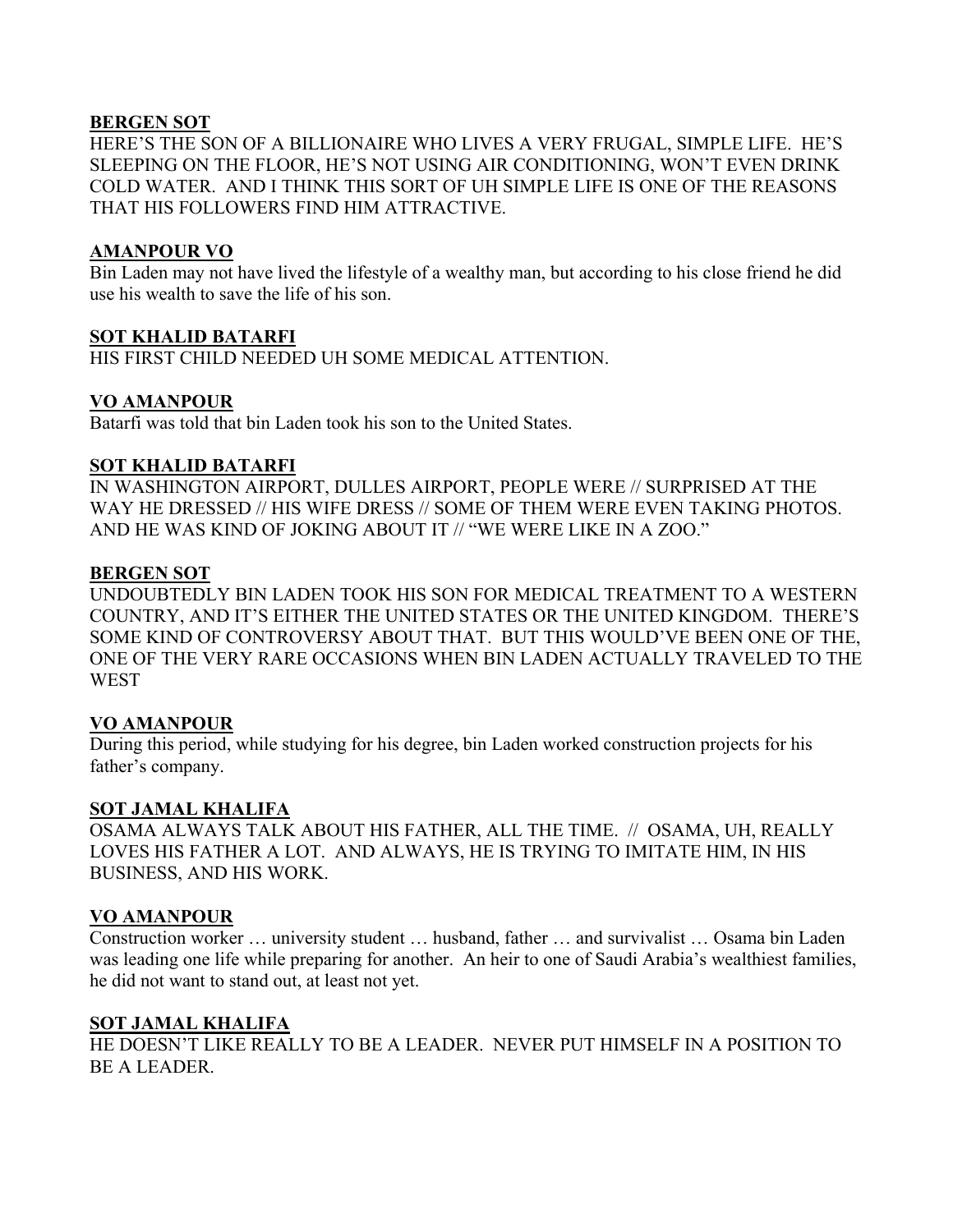# **VO AMANPOUR**

But that would soon change … bin laden was about to be swept up in a movement that would carry him from student to the leader of a holy war.

It was a religious movement … one that would pit young Muslims against the establishment. It was called Sah-wa, or the Islamic awakening.

## **SOT JAMAL KHALIFA**

IT WAS THE SAHWA. // AT THAT TIME, IT'S ALL, UH, ABOUT RELIGION, AND ABOUT HOW TO PRACTICE ISLAM.

## **SOT BERGEN**

THE SAHWA WAS THE ISLAMIC AWAKENING OF THE 1970s. IT WAS PARTICULARLY APPEALING TO SOMEBODY LIKE BIN LADEN WHO IS ALREADY VERY RELIGIOUS. BECAUSE ISLAMIC AWAKENING SUGGESTED WE ARE GOING TO CREATE MORE JUST ISLAMIC SOCIETIES, UH, AROUND THE MIDDLE EAST.

## **SOT JAMAL KHASHOGGI**

HE COMES FROM A GENERATION OF ANGRY ISLAMISTS WHO WANTED TO CHANGE THE MUSLIM WORLD. // MY NAME IS JAMAL KASHOGGI. I MET OSAMA BIN LADEN IN 1987 IN JEDDAH, SAUDI ARABIA

## **VO AMANPOUR**

Khashoggi was himself caught up in the "awakening." As a Saudi journalist, he spent time with bin Laden in Afghanistan, Saudi Arabia, and later in Sudan.

# **SOT CHRISTINE AMANPOUR**

HOW WAS OSAMA BIN LADEN INFLUENCED BY THE MUSLIM BROTHERHOOD?

# **SOT JAMAL KHASHOGGI**

HE STARTED WITH THE MUSLIM BROTHERHOOD IN SAUDI ARABIA. HE WAS, UH VERY MUCH INFLUENCED.

# **BERGEN SOT**

THE MUSLIM BROTHERHOOD WAS BORN IN EGYPT, AND AGAIN AND AGAIN BIN LADEN IS INFLUENCED BY EGYPTIAN IDEAS, EGYPTIAN POLITICAL ORGANIZATIONS, AND EGYPTIAN PEOPLE AND THEY TEND TO MOVE HIM IN A MORE RADICAL AND MILITANT DIRECTION OVER TIME.

# **VO AMANPOUR**

This man -- Sayyid Qutb was an inspiration for the Muslim Brotherhood. He was executed in 1966 for what many believe was a trumped of charge of attempting to overthrow the Egyptian government. His book, *Milestones* was "must" reading for jihadists and it still is today. It challenges the longaccepted belief that holy war should only be waged in response to an attack. Qutb justifies something new …. holy war that attacks the enemy first.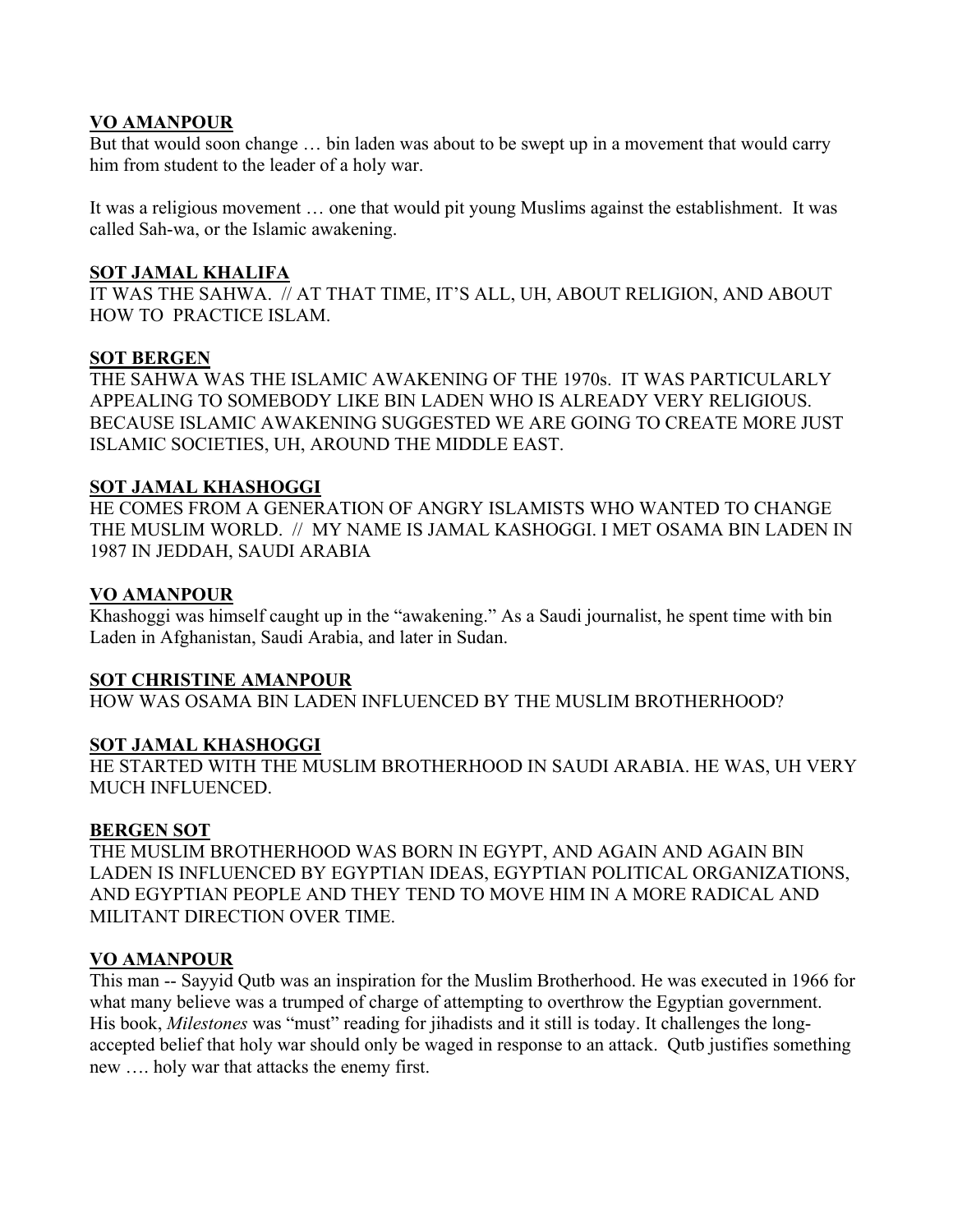# **BERGEN SOT**

ALL OF THESE THINGS ARE NOW COMING TOGETHER FOR BIN LADEN. THE ISLAMIC AWAKENING, THE FACT THAT HE'S JOINED THE MUSLIM BROTHERHOOD, THE FACT THAT HE'S READING SAYYID QUTB, // AND THESE ARE POLITICIZING HIM AND GIVING HIM THE IDEA THAT WE NEED TO CREATE MORE PERFECT ISLAMIC STATES AROUND THE MUSLIM WORLD.

## **AMANPOUR VO**

1979 would be a critical year for the Islamic awakening…..

The Ayatollah Khomeini overthrew the Shah of Iran … Americans were taken hostage at the U.S. embassy. Muslim militants around the world were electrified.

That same year, the grand mosque in Mecca, the holiest of sites, became a battleground when militants seized it and the Saudi government sent in troops. Osama Bin Laden was appalled that such a holy place had been defiled.

And then, one month later, the final blow. The Soviet Union, godless and communist, invaded Afghanistan -- a Muslim country. It was an affront to Islam.

One year, three monumental events that would change bin Laden forever. Now, it was time for him to answer the call to jihad.

# **Act 4**

# **NAT SOT SOVIET – AFGHAN WAR**

# **VO AMANPOUR**

1979 … Afghanistan.

Soviet troops invade an Islamic nation.

A call for jihad against the infidels sounds throughout the Muslim world … A call raised by men like Abdullah Azzam, a Palestinian cleric… charismatic and deeply spiritual … He is the man who would mentor and shape Osama bin Laden throughout much of the 1980s.

# **SOT HUTAIFA AZZAM**

MY NAME IS, UH, HUTAIFA AZZAM. I HAVE, UH, BEEN LIVING WITH BIN LADEN, FOR MORE THAN EIGHT YEARS CONTINUOUSLY YOU COULD SAY.

# **VO AMANPOUR**

Hutaifa is Abdullah Azzam's son. This is his first interview for western television.

# **SOT HUTAIFA AZZAM**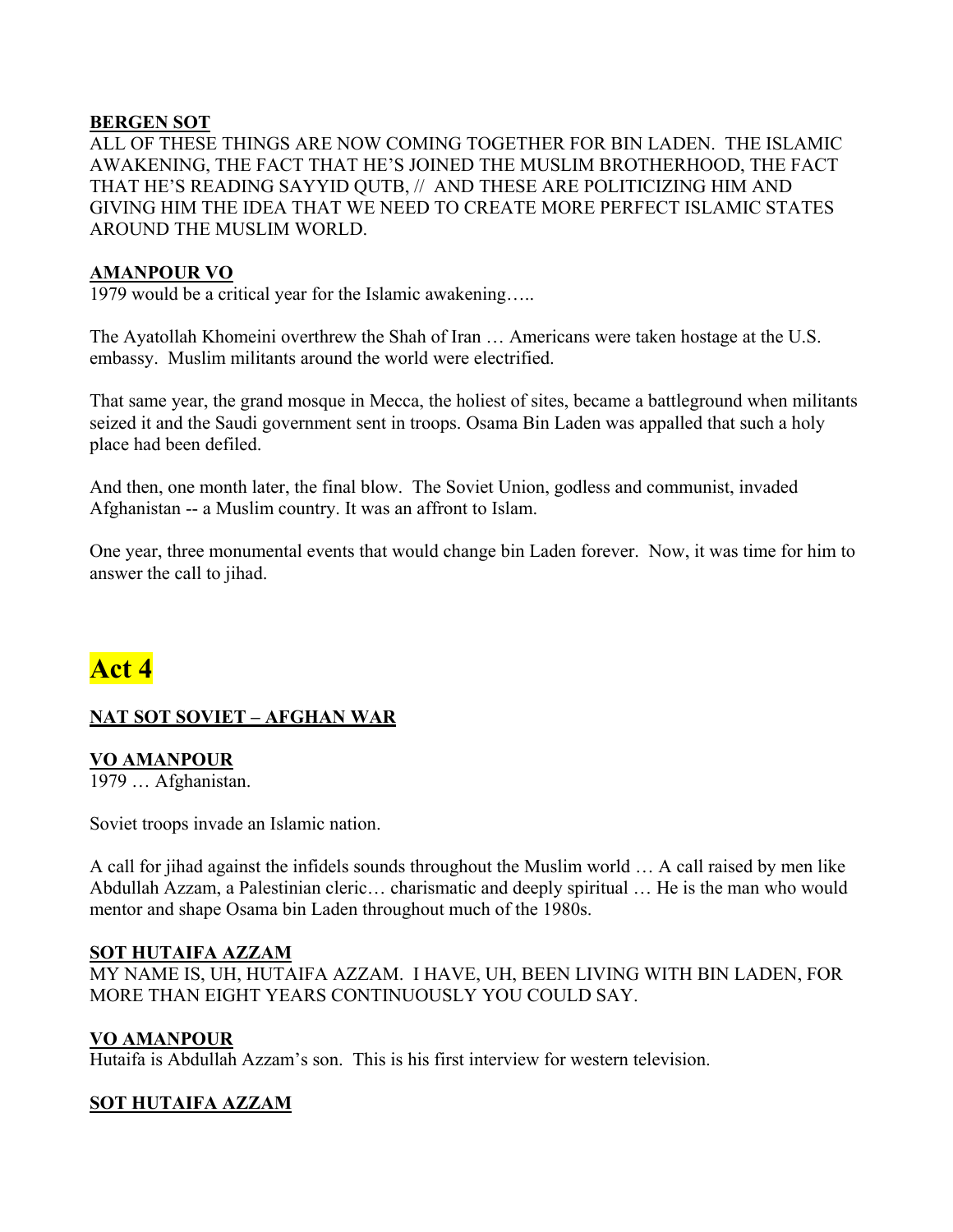# MY FATHER WAS TEACHING ISLAMIC AND ARABIC STUDIES. AND OSAMA BIN LADEN WAS STUDYING ENGINEERING AT THAT TIME.

# **VO AMANPOUR**

Bin Laden was drawn to the influential cleric, seen here in Afghanistan. He was the ideological force behind the call for jihad. And he implored the young and impressionable Osama to follow him.

## **SOT HUTAIFA AZZAM**

THE END OF 1984, IN THE SUMMER, MY FATHER TOLD HIM, YOU HAVE TO LEAVE WITH ME. I AM LEAVING TO PAKISTAN OR AFGHANISTAN.

# **VO AMANPOUR**

But bin Laden was hesitant to follow.

# **SOT HUTAIFA AZZAM**

HE SAID, NO // I CANNOT LEAVE SAUDI ARABIA, WITHOUT HAVING THE PERMISSION OF KING FAHD.

# **VO AMANPOUR**

At this time bin Laden was still deeply loyal to his family, with its strong ties to the ruling House of Saud. But the King encouraged volunteers to go fight with the Afghans. Bin Laden responded … he made the move from Saudi Arabia to Pakistan.

# **SOT ABDULLAH ANAS** (Former Arab Fighter)

PEOPLE CALL ME ABDULLAH ANAS // I REMEMBER I MET OSAMA IN NINETEEN EIGHTY-FOUR IN ABDULLAH AZZAM'S HOUSE IN ISLAMABAD.

# **VO AMANPOUR**

Anas was one of many Arab Muslims recruited by Abdullah Azzam to wage jihad in Afghanistan. He is seen here with Azzam and two of his sons, Ibrahim and Hutaifa.

# **SOT ABDULLAH ANAS**

SHEIK ABDULLAH WAS THE...THE FATHER FIGURE OF ALL OF US // YOU CAN'T IMAGINE HOW HE LOVED OSAMA BIN LADEN.

# **SOT BERGEN** (CNN Terrorism Analyst)

THE PICTURE YOU GET OF BIN LADEN AT THIS POINT IN HIS LIFE, HE'S SHY, HE'S RETIRING, HE'S MONOSYLLABIC, PEOPLE BARELY GET A WORD OUT OF HIM AND HE'S COMPLETELY OVERSHADOWED BY HIS MENTOR ABDUALLAH AZZAM, WHO'S A LARGER THAN LIFE CHARISMATIC FIGURE AND SOMEBODY WHO REALLY HAD A FATHER – SON RELATIONSHIP WITH BIN LADEN.

# **VO AMANPOUR**

I traveled here to the city of Peshawar, Pakistan, on the border with Afghanistan, to find out more about bin Laden and his mentor, Abdullah Azzam.

Peshawar is a bustling frontier town, the perfect gateway for smugglers, spies, mercenaries and mujahideen … those holy warriors who came to fight against the Soviets in Afghanistan.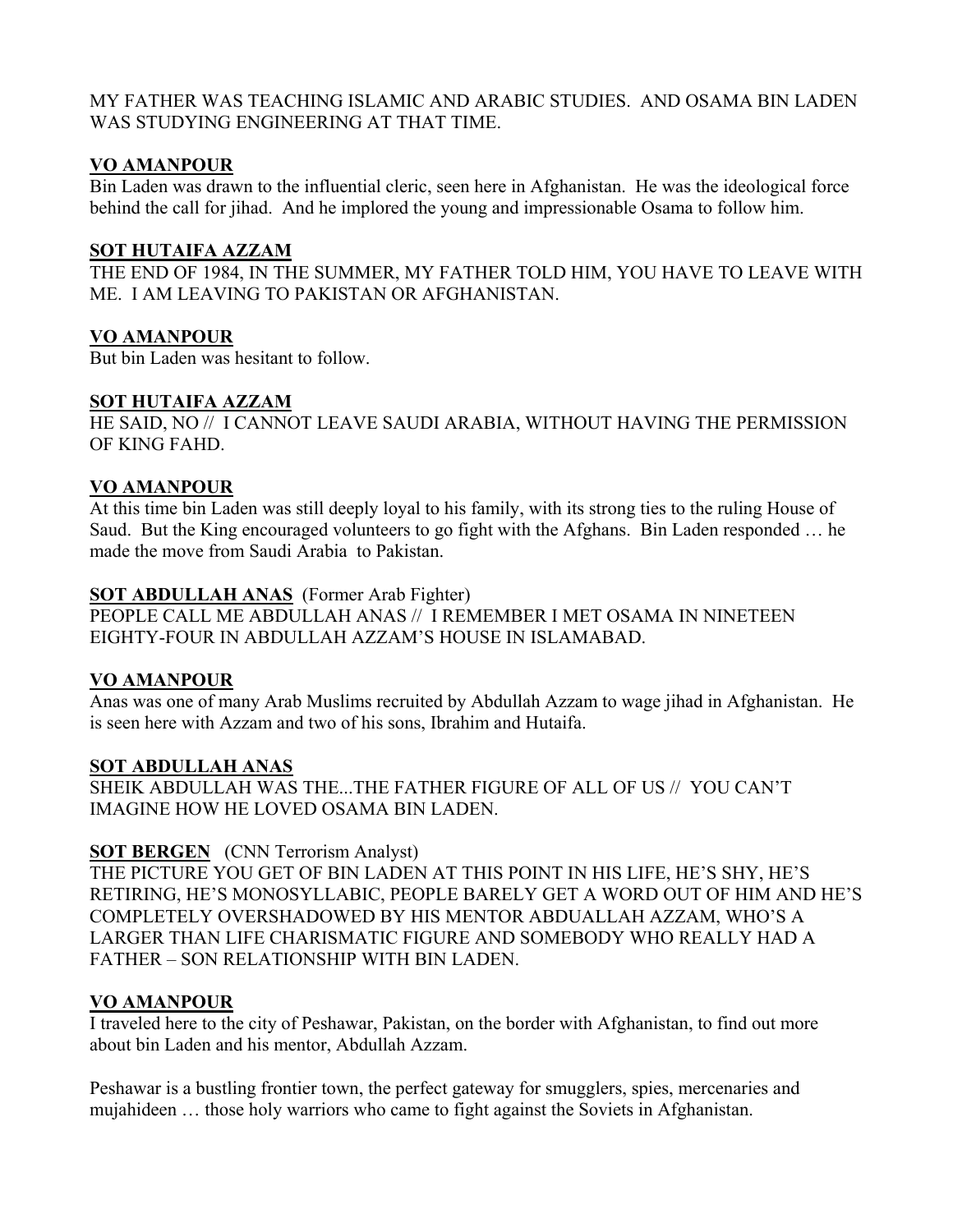# **SOT ABDULLAH ANAS**

YOU CAN FIND THE ARMS, YOU CAN BUY KALASHNIKOV, YOU CAN SELL IT. IT'S AN OPEN AREA, COMPLETELY OPEN AREA.

# **AMANPOUR OC**

IT WAS IN THIS NEIGHBORHOOD THAT OSAMA BIN LADEN AND ABDULLAH AZZAM SET UP THE HEADQUARTERS OF AN ORGANIZATION THEY CALLED THE "SERVICES BUREAU." IT WAS TO ASSIST MUSLIM FIGHTERS HEADING INTO AFGHANISTAN … AND ALSO AFGHAN REFUGEES FLEEING THE SOVIET ARMY.

# **VO AMANPOUR**

The Services Bureau was run by Azaam. Osama bin Laden was the financier, donating some of his own fortune and the money he collected from other wealthy Saudis.

# **AMANPOUR OC**

ONE OF THESE HOUSES, WE'RE TOLD, USED TO BE A GUESTHOUSE WHERE THE RECRUITS WOULD COME BEFORE ENTERING AFGHANISTAN. THEY'D BE GIVEN WEAPONS AND CLOTHING, AS WELL AS MILITARY AND IDEOLOGICAL TRAINING. BIN LADEN HIMSELF TRAINED AT ONE OF THE CAMPS.

# **SOT HUTAIFA AZZAM** (lived with bin Laden for 8 years)

THE TRAINING ON WEAPONS, AND HOW TO USE WEAPONS, HOW TO FIGHT, HOW TO JOIN THE BATTLES TOGETHER. AND WE WERE WITH, WITH BIN LADEN, YES.

# **VO AMANPOUR**

Bin Laden's time in the shadow of his mentor -- Abdullah Azzam -- would be short lived. No longer content to merely fund the fight … bin laden yearned to join it.

His countless hours and days in the harsh Saudi desert, without shelter and with few provisions, had prepared him for this moment. It was always his belief that he was destined to be a holy warrior…

# **SOT BERGEN**

I THINK HE'S ALWAYS MODELED HIMSELF ON THE PROPHET MUHAMMED AND THE PROPHET MUHAMMED WAS NOT ONLY A GREAT RELIGIOUS FIGURE, BUT WAS ALSO SOMEBODY WHO PERSONALLY BATTLED THE INFIDELS. AND SO FOR BIN LADEN IT WOULD HAVE BEEN IMPORTANT TO CONTINUE IN THE PROPHET MUHAMMED'S FOOTSTEPS.

# **VO AMANPOUR**

For Bin Laden the early days on the battlefield were terrifying.

# **SOT HUTAIFA AZZAM**

WHEN BIN LADEN USED TO HEAR // THE EXPLOSIONS // HE USED TO, TO JUMP AND HE USED TO RUN AWAY. // AND I STILL REMEMBER THAT ME AND MY ELDER AND YOUNGER BROTHER, WE USED TO LAUGH.

# **VO AMANPOUR**

But several years on the battlefield would harden bin Laden. Fear gave way to ambition. He would want to command his own army, an *all-Arab* army in Afghanistan.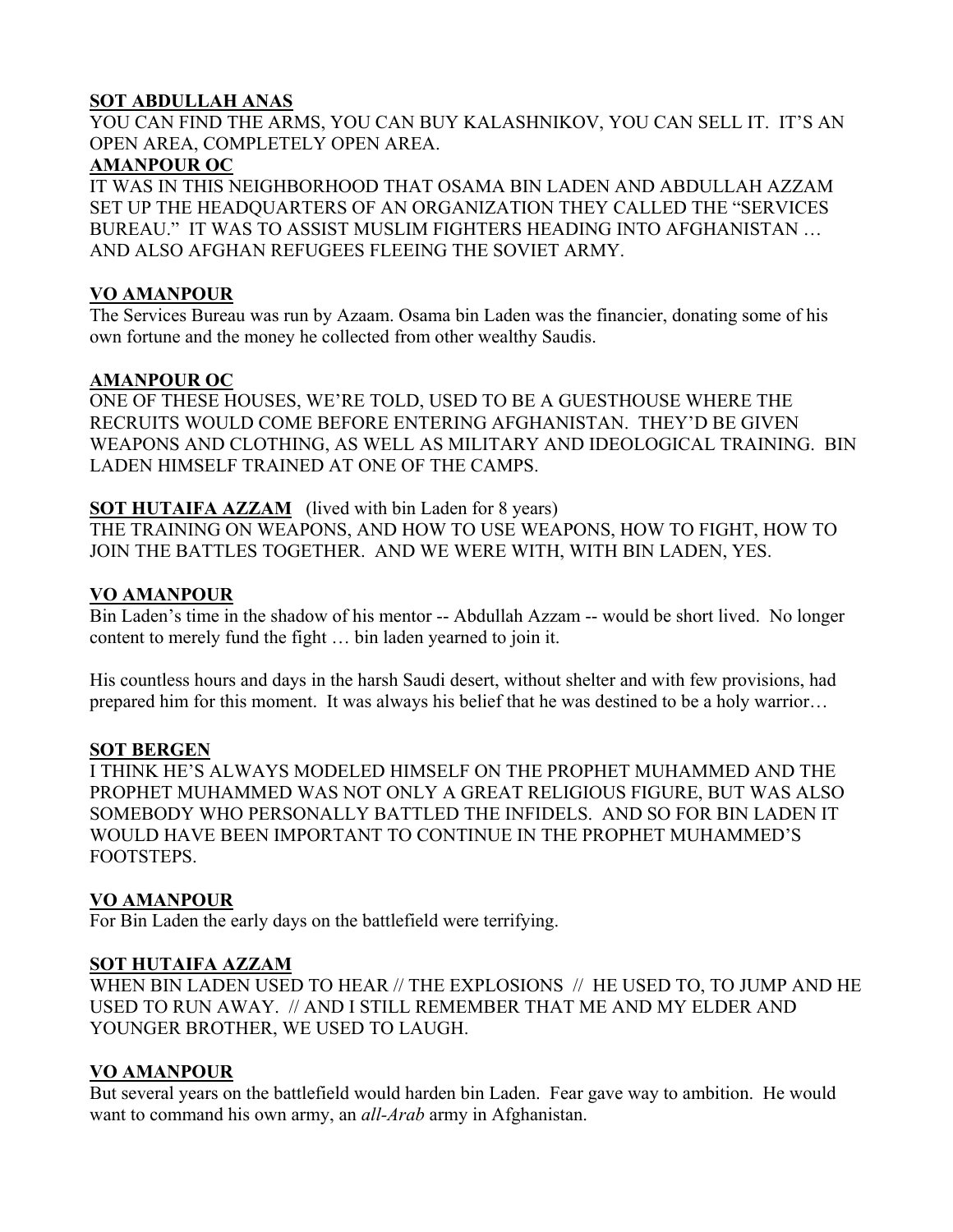## **SOT ABDULLAH ANAS** (Former Arab Fighter)

OSAMA STARTED TO THINK ABOUT GOVERNING ALL ARABS AS MUCH AS HE CAN, AND PUT THEM IN ONE CAMP, IN ONE FRONT

# **VO AMANPOUR**

His mentor adamantly opposed this idea. It was the beginning of a rift that would never heal.

## **SOT HUTAIFA AZZAM**

BIN LADEN WENT AND HE BUILT UP HIS OWN CAMPS, HE BUILT UP HIS OWN FRONT. AND HE STARTED DOING HIS OWN BATTLES. // MY FATHER DOESN'T WANT ARAB TO WORK SEPARATELY, AND THAT, WHAT BIN LADEN DID IN 1987.

## **SOT BERGEN**

BIN LADEN DECIDED TO CREATE THIS ALL-ARAB ARMY BECAUSE THE YOUNG ARABS HE WAS RECRUITING WERE WILLING TO MARTYR THEMSELVES, WILLING TO TAKE INCREDIBLE PERSONAL RISK, // AND IT WAS THIS GROUP OF PEOPLE THAT BIN LADEN MOLDED TO TAKE ON THE SOVIETS DIRECTLY.

# **VO AMANPOUR**

Their first test was the battle of Jaji in the spring of 1987. Hutaifa Azzam fought alongside bin Laden, who was suffering from low blood pressure in the thin mountain air.

# **SOT HUTAIFA AZZAM**

IT WAS A VERY, VERY HARD BATTLE. // AND HE JOINED THE BATTLE WHILE HE WAS ILL AND HE WAS HAVING THIS LOW PRESSURE AND MY FATHER TOLD HIM TO TAKE REST BUT HE REFUSES. AND HE JOINED THE BATTLE FROM, FOR MORE THAN FOUR **DAYS** 

# **VO AMANPOUR**

The Russians fell back … Jaji was the first victory for bin Laden's Arab Army.

# **SOT BERGEN**

 IT WAS NOT A PARTICULARLY SIGNIFICANT MOMENT IN THE AFGHAN WAR. // BUT FROM A PSYCHOLOGICAL POINT OF VIEW IT WAS REALLY THE BEGINNING OF SORT OF BIN LADEN'S SORT OF, SORT OF ALMOST MYTHIC PERSONA BECAUSE A GROUP OF ARABS HAD HELD OFF THE SOVIETS AND IT WAS, IT GOT A LOT OF PLAY IN THE MIDDLE EAST.

# **VO AMANPOUR**

The once reticent -- and terrified -- bin Laden, was now hailed as a fearless leader… a hero on the front lines of jihad.

# **SOT HUTAIFA AZZAM**

HE'S BRAVE AND HE'S READY TO GIVE HIS LIFE. HE'S NOT A COWARD.

# **SOT JAMAL KHASHOGGI**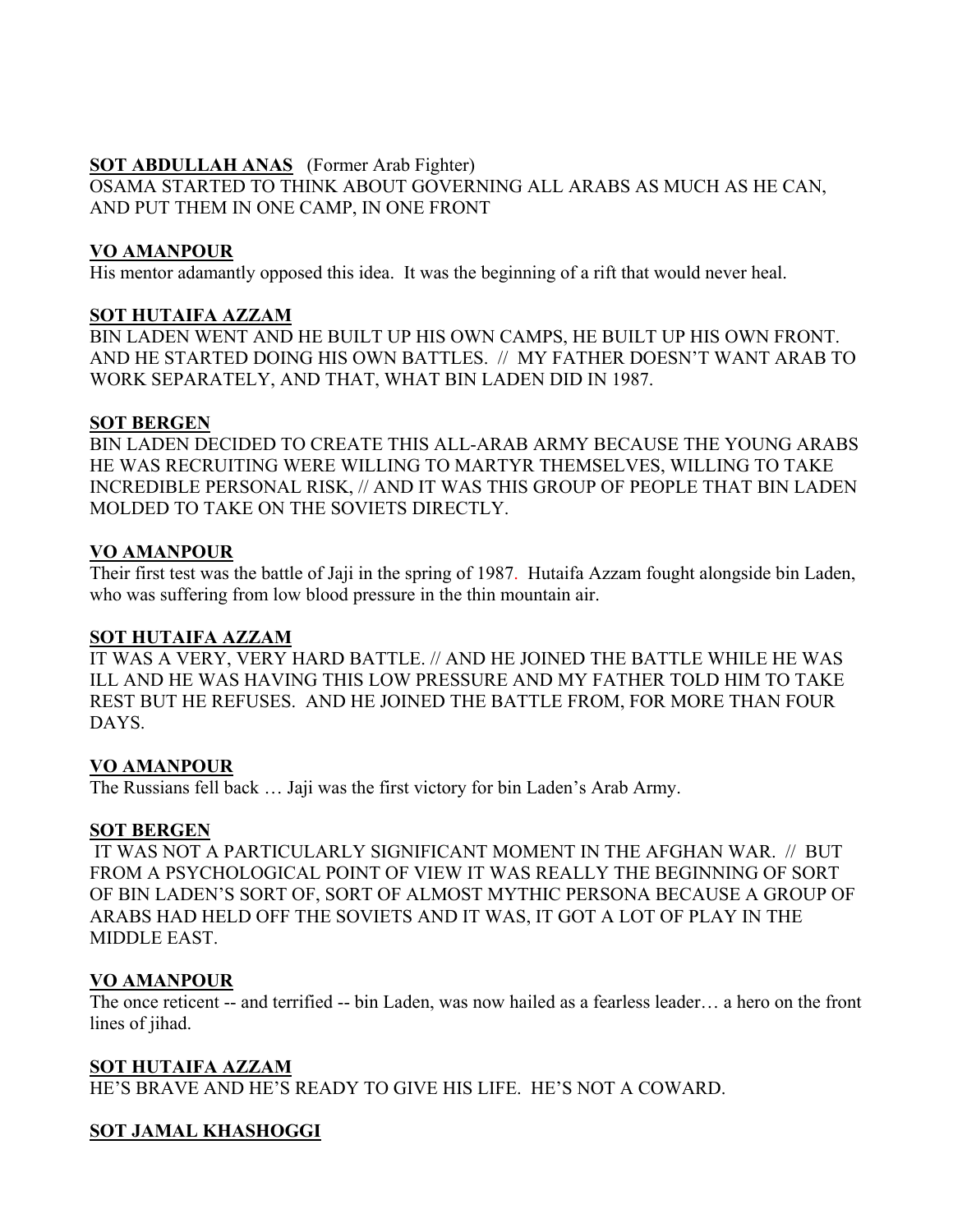# I VISITED THE SITE OF THAT BATTLE WITH HIM IN JAJI

## **VO AMANPOUR**

Bin Laden invited journalist Jamal Khashoggi to Afghanistan. It was a bit of P-R in his new campaign to become Osama, the General.

Khashoggi took this picture … he says the first one ever published of bin Laden.

## **SOT AMANPOUR/KHASHOGGI**

**Amanpour:** 

SO, FOR OSAMA, JAJI WAS A RECRUITING TOOL.

#### **Khashoggi:**

IT WAS A RECRUITING TOOL. IT WAS THE START OF HAVING AN INDEPENDENT FRONT WHERE HE'D BECOME THE EMIR … UH … THE LEADER OF THOSE ARAB MUJAHIDEENS WHO ARE GATHERED AROUND HIM.

#### **SOT BIN LADEN 1997 CNN INTVU**

I HAVE BENEFITED SO GREATLY FROM THE JIHAD IN AFGHANISTAN THAT IT WOULD HAVE BEEN IMPOSSIBLE FOR ME TO BENEFIT AS MUCH FROM ANY OTHER OPPORTUNITY.

#### **VO AMANPOUR**

In 1988, the Soviets, worn down and demoralized, began to withdraw from Afghanistan... and bin Laden—now battle-hardened—returned to Peshawar… a holy warrior … without a war…

But this man would soon change that. Ayman al Zawahari … a radical Egyptian … with plans to spread his holy war around the world.

# **Act 5**

#### **VO AMANPOUR**

Arab fighters—all smiles after the battle of Jaji. They made their stand. The Soviets … the infidels … were repelled.

Osama bin Laden emerged the hero. His exploits on this Afghan battlefield were immortalized in "Jihad Magazine…" published, of course, by bin Laden himself … and his longtime mentor, Abdullah Azzam.

# **NAT SOT GUN FIRE**

# **VO AMANPOUR**

The battle of Jaji made bin Laden. And he was happy to exploit his new-found fame.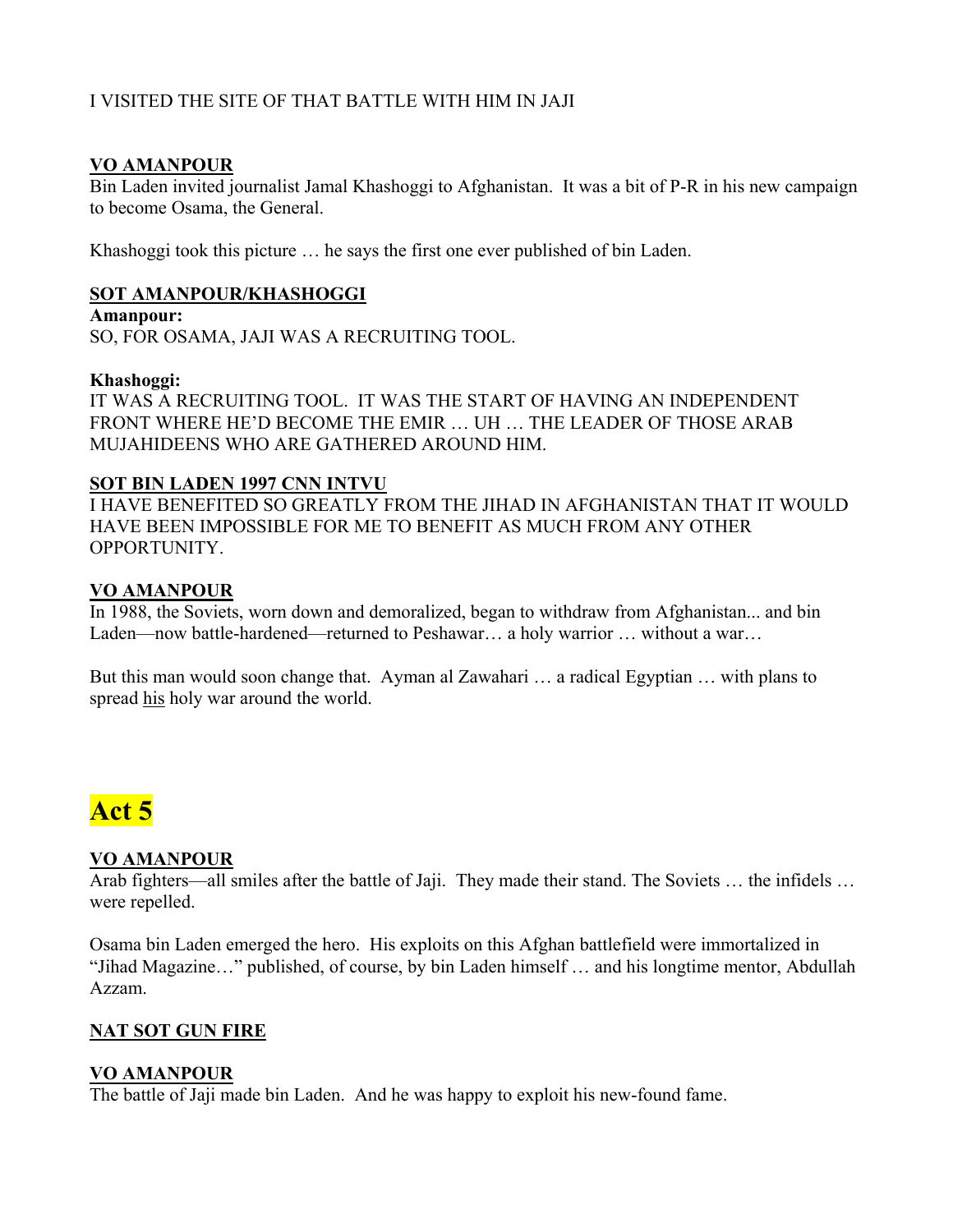# **SOT JAMAL KHALIFA** (bin Laden's brother-in-law)

EVERYBODY SAID THAT HE WON THE BATTLE AT JAJI. NEWSPAPERS, MAGAZINES, EVERYBODY TALKS ABOUT IT. // HE BECAME A HERO.

# **VO AMANPOUR**

Bin Laden's soaring confidence … and abundant wealth … would soon attract those looking to exploit this rising star. Militants… like Ayman al Zawahiri … an Egyptian doctor… with plans to separate bin Laden from his money… and from his mentor—Abdullah Azzam.

# **SOT HUTAIFA AZZAM** (son of Abdullah Azzam)

THE EGYPTIAN TOLD HIM THAT IF YOU COME WE WILL MAKE YOU THE LEADER SO WE CAN BUILD UP OUR OWN ORGANIZATION. WE CAN KEEP YOU, IN ARABIC WE CALL IT "EMIR" – WE CAN KEEP YOU THE LEADER OF THAT ORGANIZATION.

# **VO AMANPOUR**

Zawahari had spent three years in Egypt's notorious prisons for his jihadist activities.

# **NAT SOT ZAWAHARI BEHIND BARS** (1983)

WE WANT TO SPEAK TO THE WHOLE WORLD.

# **VO AMANPOUR**

Embittered after years of torture at the hands of the Egyptian government …

# **NAT SOT ZAWAHARI BEHIND BARS**

WHY DID THEY BRING US HERE?

# **VO AMANPOUR**

… Zawahiri was determined to overthrow the secular regimes of the Middle East. His was not a battle for a piece of land. He wanted an Islamic world without borders.

# **NAT SOT ZAWAHARI BEHIND BARS**

WE ARE MUSLIMS. WE ARE MUSLIMS WHO BELIEVE IN THEIR RELIGION.

# **VO AMANPOUR**

But Azzam disapproved of Muslims fighting Muslims. For him, holy war was about defending Muslim lands against the infidels.

Two divergent influences …one old … one new. This is how bin Laden's transformation began … from warrior… to extremist.

# **BERGEN SOT** (CNN Terrorism Analyst)

BIN LADEN WAS INCREASINGLY BEING INFLUENCED BY EGYPTIAN MILITANTS AROUND, IN HIS CIRCLE WHO WERE SAYING LETS OVERTHROW ALL THESE SECULAR GOVERNMENTS IN THE MIDDLE EAST. AND ABDULLAH AZZAM WAS OPPOSED TO THAT BECAUSE HE DIDN'T WANT TO BE PART OF ANYTHING THAT PITTED MUSLIMS AGAINST MUSLIMS.

# **VO AMANPOUR**

Armed with a radical new ideology … bin Laden was ready to step out from behind Azzam … ready to lead his army on to the next war.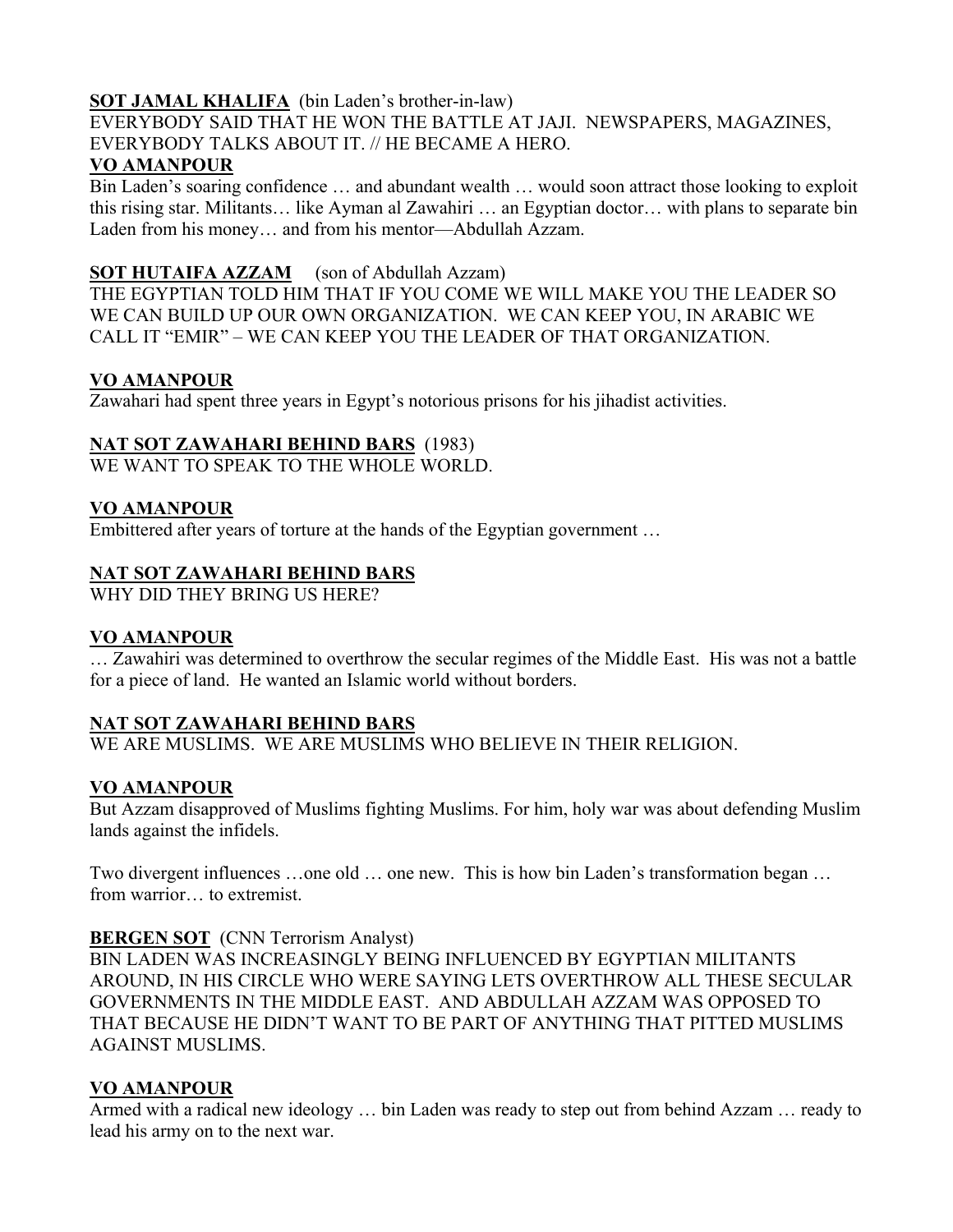## **AMANPOUR OC**

…. AND THAT ARMY WOULD TAKE SHAPE HERE, IN PESHAWAR, PAKISTAN … IN THIS NEIGHBORHOOD WHERE OSAMA BIN LADEN LIVED. MEETINGS WERE HELD. PLANS WERE MADE. THIS IS WHERE AL QAEDA WAS BORN.

## **VO AMANPOUR**

…. and these are the actual minutes of those early meetings … the written record of al Qaeda's creation … found by police in Bosnia… seen here for the first time on television

#### **SOT BERGEN**

WHEN AL QAEDA WAS FOUNDED // THERE WAS NO THOUGHT OF ATTACKING THE UNITED STATES. THAT WOULD COME MUCH, MUCH LATER. THE PROGRAM WAS REALLY ABOUT TRAINING PEOPLE FOR JIHADS OUTSIDE AFGHANISTAN.

# **VO AMANPOUR**

The minutes list bin Laden and the other attendees. There were strict requirements to join al Qaeda… some surprising ones. They must, for example, have good manners … and good references … and they must recite … an oath "to listen and obey the superiors".

## **SOT BERGEN**

BIN LADEN COMES OUT OF A BUSINESS BACKGROUND. HIS FATHER WAS ONE OF THE MOST SUCCESSFUL BUSINESSMEN IN THE MIDDLE EAST. BIN LADEN HIMSELF STUDIED ECONOMICS AT UNIVERSITY. SO HE MODELED AL QAEDA IN A RATHER SORT OF, ON A BUSINESS MODEL. HE WAS SORT OF THE CEO. THERE WERE COMMITTEES FOR MILITARY AFFAIRS, RELIGIOUS AFFAIRS, FINANCIAL AFFAIRS, AND MEDIA AFFAIRS.

# **VO AMANPOUR**

Al Qaeda made members sign an employment contract.

There was a benefits package … vacations home, complete with round-trip airline tickets. Vacation requests had to "be submitted two and a half months before the travel date"

Recruits were soon put to the test. In February, 1989, the Soviets, in the last stages of their withdrawal, left behind a puppet Afghan communist government. For Osama bin Laden and al Qaeda, victory in Afghanistan was not yet complete.

They joined the battle against the Afghan communists in Jalalabad, near the Pakistan border.

#### **SOT ED GIARDET**

MY NAME IS EDWARD GIARDET, AND I FIRST MET OSAMA BIN LADEN IN 1989 IN KUNAR PROVINCE OF AFGHANISTAN.

# **VO AMANPOUR**

Giardet … a British Journalist **…** was covering the battle of Jalalabad. He remembers a chance but chilling encounter with bin Laden during the fighting.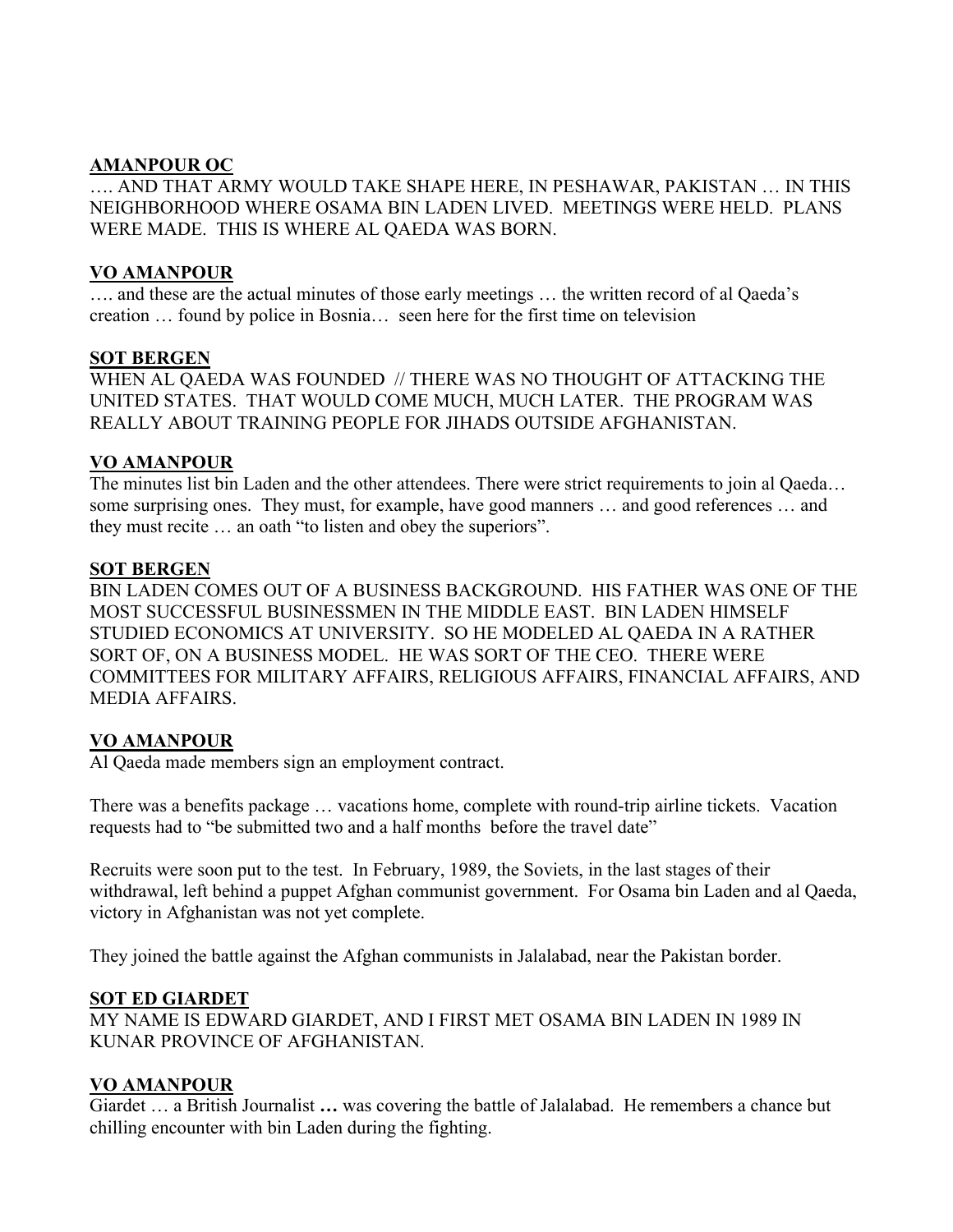## **SOT ED GIARDET**

WE ARRIVE AT THE FRONT LINE, // AND THEN SUDDENLY THIS VERY TALL ARAB CAME UP TO ME, WALKED UP, AND SAID, YOU KNOW, WHAT ARE YOU DOING HERE? // AND HE SAID BUT THIS IS THE JIHAD, AND YOU HAVE ABSOLUTELY NO RIGHT TO BE HERE, AND YOU SHOULD LEAVE.

## **VO AMANPOUR**

Giardet had never heard of bin Laden but for the next 45 minutes, the mysterious Arab warrior spoke in English. Religion was the topic of discussion.

#### **SOT ED GIARDET**

AND THEN, AS OUR CONVERSATION CAME TO AN END, I REACHED OUT MY HAND TO, TO BID GOODBYE // [24:08] AND HE SAID, I CAN'T SHAKE YOUR HAND // //edit// AND AS I TURNED AWAY, HE SAID, IF I SEE YOU AGAIN, I'LL KILL YOU.

## **VO AMANPOUR**

On the battlefield in Jalalabad, bin Laden was a dismal failure.

# **SOT HUTAIFA AZZAM** (lived with bin Laden for 8 years)

WE LOST MORE THAN, UH, 45 KILOMETERS BECAUSE OF HIS MISTAKE.

## **VO AMANPOUR**

… and he lost many soldiers. Among those in the militant community, like Egyptian Osama Rushdie, bin Laden's reputation took a hit.

#### **SOT OSAMA RUSHDI** (Former Egyptian Militant)

LOTS OF PEOPLE CRITICIZED OSAMA BIN LADEN BECAUSE HE LED THE ARAB FIGHTERS INTO THE BATTLE FOR JALALABAD IN A DISORGANIZED WAY. MORE THAN 300 OF THEM WERE KILLED.

#### **VO AMANPOUR**

Shortly after the battle, bin Laden returned home to Saudi Arabia.

**SOT AL FAISAL** (current Saudi ambassador to the United States) MY NAME IS TURKI AL FAISAL. I MET OSAMA BIN LADEN IN PAKISTAN IN 1985.

# **VO AMANPOUR**

Prince Turki Al Faisal was the head of Saudi Arabia's intelligence service. He told me that in 1990, bin Laden offered up his army to drive out the communists from neighboring Yemen. But the Saudis didn't take him seriously.

# **SOT FAISAL**

**Amanpour:**  WHAT WAS YOUR RESPONSE WHEN HE SAID THAT HE WANTED TO DO THAT?

#### **Al Faisal:**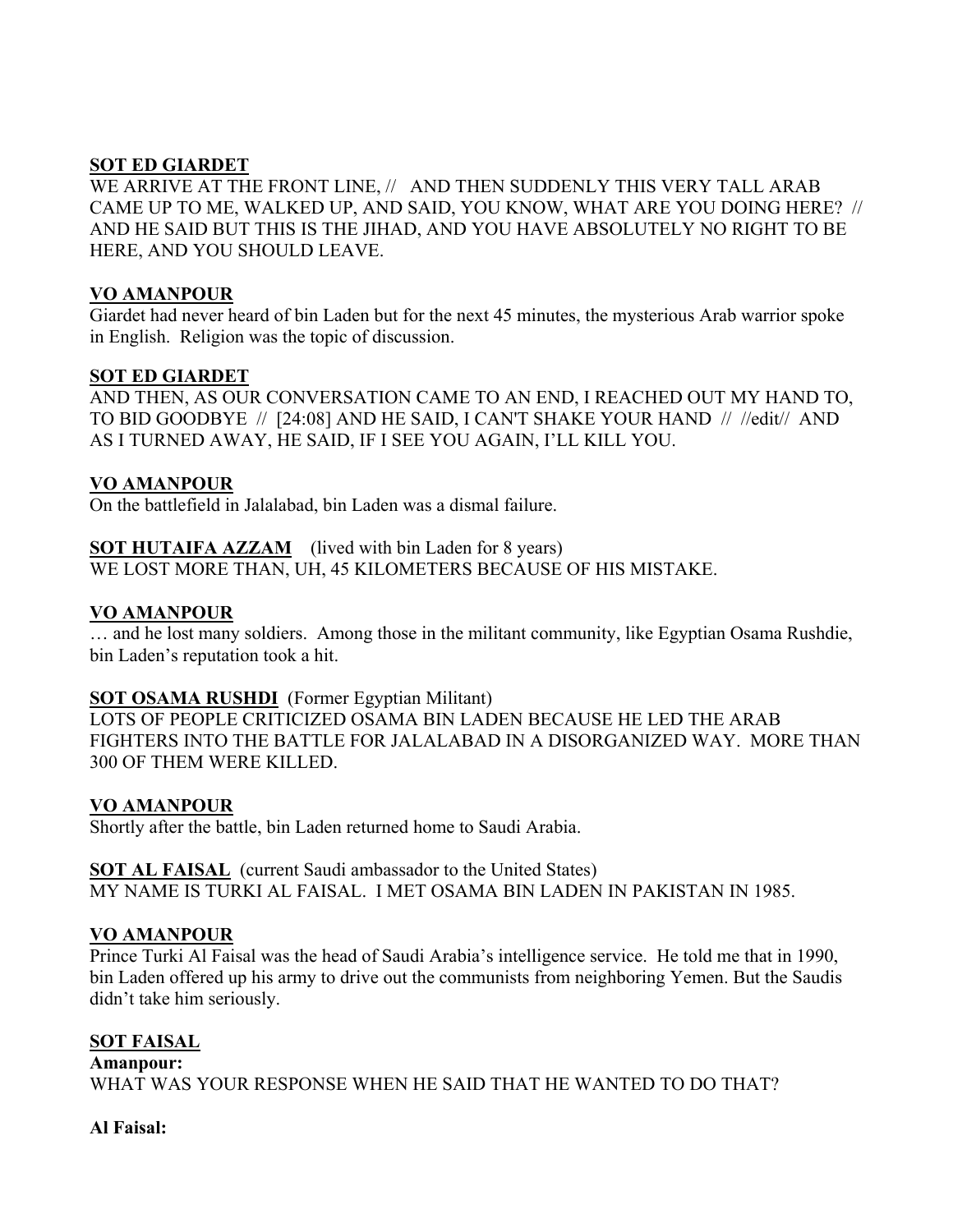MY RESPONSE TO HIM WAS THAT THIS IS NOT THE RIGHT TIME. **//** THAT MILITARY CONFLICT IN SOUTH YEMEN WAS NOT ADVISABLE AT THAT TIME.

#### **VO AMANPOUR**

Later that year when Saddam Hussein invaded Kuwait, bin Laden once again offered his troops to the Saudis.

## **SOT AL FAISAL**

HE ASKED OTHER OFFICIALS IN THE KINGDOM FOR THE OPPORTUNITY AGAIN TO BRING HIS MUJAHIDEEN, AS HE CALLED THEM, TO DRIVE OUT SADDAM HUSSEIN FROM, FROM KUWAIT. AND AGAIN, HE WAS TOLD THAT THAT WAS NOT THE RIGHT THING TO DO.

## **VO AMANPOUR**

Instead …the Saudis turned to the West for help. Hundreds of thousands of U.S. troops … in the land of the two holiest places … Mecca and Medina**.** 

To bin Laden … it was sacrilege. He began to voice his outrage. When the Saudis tried to muzzle him, Bin Laden fled the Kingdom … a man without a country … a man on the run…

# **Act 6**

**NAT VO** Across from Saudi Arabia…Across the Red Sea… lies the nation of Sudan…

Its capital—Khartoum … an ancient African crossroads…

It was here—in the early 1990s—that a radical Muslim government… hell bent on creating a pure Islamist state… opened its doors to bin Laden and al-Qaeda.

#### **PETER BERGEN SOT** (CNN Terrorism Analyst)

"IN 1991, '92, BIN LADEN IS A MAN WITHOUT A COUNTRY AND HE DECIDES TO GO TO SUDAN BECAUSE THERE IS A GOVERNMENT WHICH HAS RECENTLY COME INTO POWER WHICH IS SYMPATHETIC TO HIS VIEW AND HE BELIEVES THAT, UH, HE CAN HELP CREATE SOME KIND OF ISLAMIC UTOPIA…"

# **VO AMANPOUR**

An Islamic utopia … that Bin Laden set out to build from this—his new home in Khartoum. Here—he quickly started an array of businesses… Bin Laden wasn't looking to foster the persona of an international terrorist.

# **SCOTT MACLEOD SOT** (Time Magazine)

*"He wanted to show that he was a businessman. And he was a legitimate businessman…"*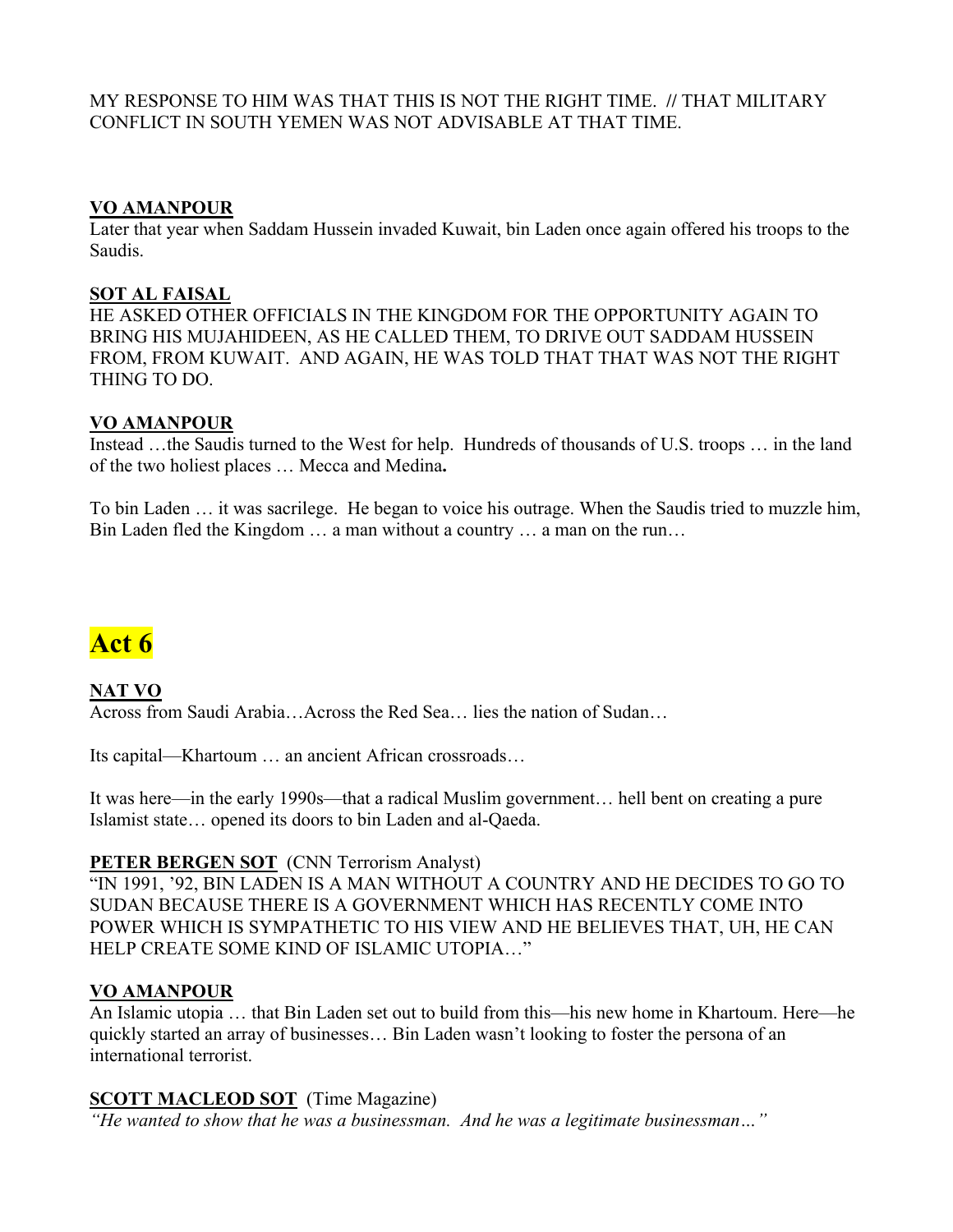# **SCOTT MACLEOD INTRO SOT**

*"My name is Scott Macleod, I met Osama bin Laden in Sudan in 1996…"* 

## **SCOTT MACLEOD SOT** (Former FBI Agent)

*"It struck me that he was very calm. Serene. Uh, almost like a holy man"* 

## **VO AMANPOUR**

Though he'd been forced to flee Saudi Arabia for speaking out against the government and U.S. troops in the kingdom … in the early 90s there were very few in U.S. law enforcement who knew of Osama bin Laden.

## **DAN COLEMAN SOT**

*"At that point in time, and particularly from the FBI, he hadn't attracted a great deal of attention."* 

# **VO AMANPOUR**

That would change…

--nat—

At 12:18p-m on February 26, 1993… The World Trade Center… an icon of American economic power… was attacked… by a powerful truck bomb.

The nation was in shock as it watched LIVE coverage of the chaos around the twin towers. For years Americans had watched news footage of the aftermath of terrorism abroad… but this was different… this was an attack on the homeland.

The manhunts that followed would eventually lead to the arrests and convictions of two men with suspected links to bin Laden: Sheik Omar Abdel Rahman… and Ramzi Yousef… the mastermind of the World Trade Center bombing.

# **BIN LADEN '97 ARNETT INTERVIEW**

*"I do not know Ramzi Yousef. What the American government has said is not true at all."* 

#### **PETER BERGEN SOT**

"BIN LADEN HAS DENIED KNOWING RAMZI YOUSEF// BUT IN THE LARGER SENSE, BIN LADEN REALLY WAS RESPONSIBLE BECAUSE RAMZI YOUSEF HAD TRAINED AT AN AL-QAED TRAINING CAMP AND RAMZI YOUSEF'S UNCLE, KHALED SHEIKH MOHAMMED, WOULD BECOME THE GUY WHO WENT TO BIN LADEN IN '96 WITH THE BEGINNINGS OF WHAT WOULD TURN OUT TO BE THE PLAN FOR 9-11 ITSELF."

# **VO AMANPOUR**

Bin Laden may deny knowing Ramzi Yousef… but there is no denying the influence of Omar Abdel Rahman—a radical Egyptian cleric who preached at this Jersey City mosque across from the World Trade Center. Rahman—also known as the "Blind Sheik"—was the spiritual guide of the Trade Center bombers and would ultimately become the theological force behind al-Qaeda…

# **PETER BERGEN SOT**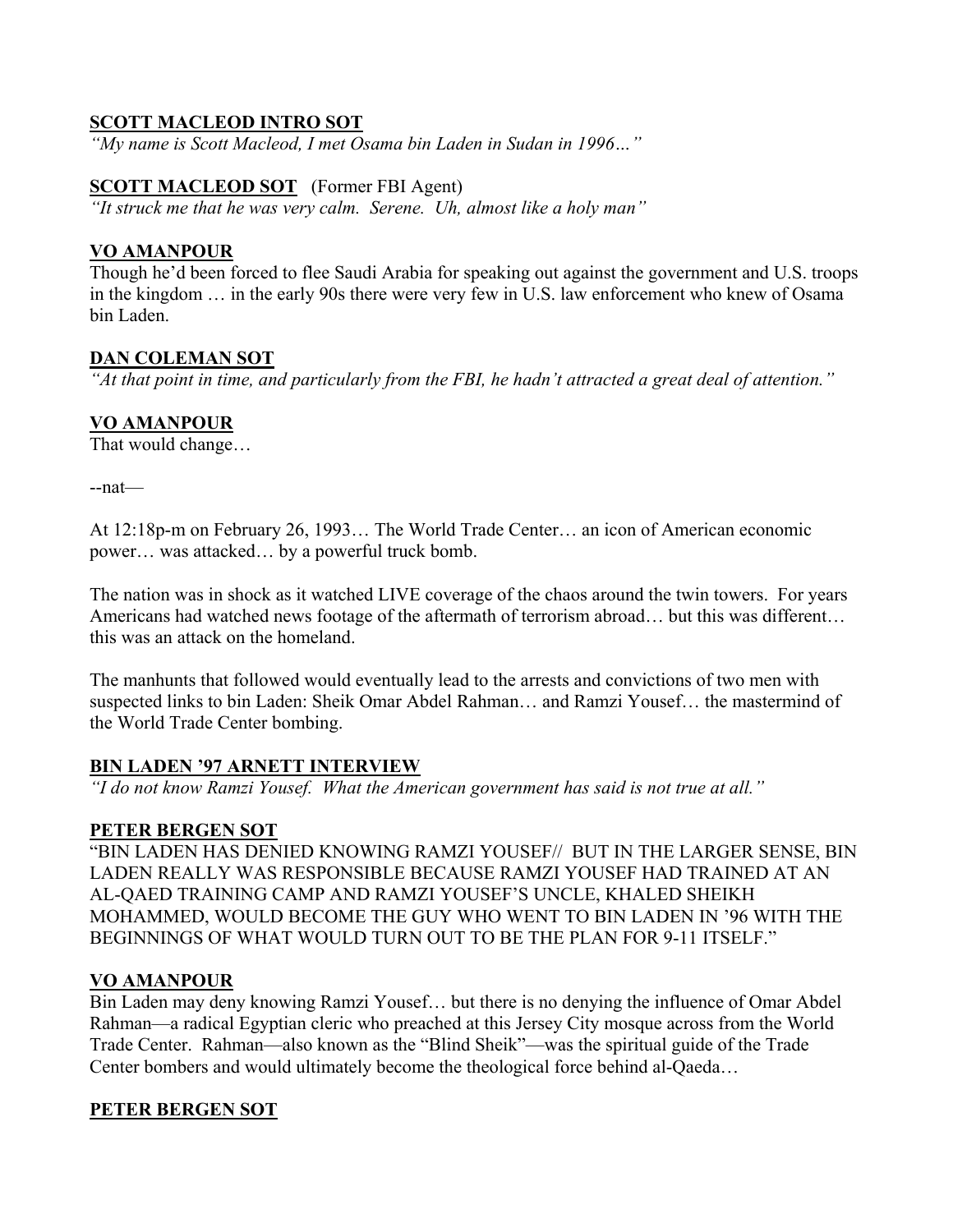"TO THE EXTENT THAT THERE IS A SPIRITUAL GUIDE TO AL-QAEDA, I THINK, IT'S SHEIKH RAHMAN BECAUSE HE IS THE SPIRITUAL INFLUENCE FOR///THE EGYPTIANS IN AL QAEDA AND THE EGYPTIANS ARE SO IMPORTANT FOR THE GROUP IDEOLOGICALLY AND ALSO PERSONALLY."

# **VO AMANPOUR**

Bin Laden's relationship with the Egyptian militants surrounding him… in particular Ayman al-Zawahiri… intensified in Sudan… Journalist Jamal Khashoggi met with bin Laden a number of times during this period…

# **KASHOGGI SOT** (currently an aide to Saudi Ambassador to the U.S.)

*"I felt the presence of the Egyptian radicals. There were there. Physically they were there. They would not sit with me…//We were in his garden, uh, sitting on the floor talking when somebody come and whisper something in…in his ear.//I couldn't comprehend what they were saying, but I picked up the Egyptian slang//They were there…"* 

# **AMANPOUR/JAMAL KHASHOGGI Q&A SOT**

*Amanpour: And describe how he was changing then. And what he was doing?* 

*Khashoggi: "there's two Osama's I met in Sudan. At the beginning there was a radical one, an angry one, an angry at his government who was trying to play a political role, who was trying to push for change, revolutionary type change in Saudi Arabia. A year later, particularly in 1995, I saw a more sub… sub… subdued Osama who began to speak more moderately. He even regretted some of the statements he put out against his government, some radical positions he did, and he seemed to me as he wants to go back. But I think he had a fight within.///between the way he was brought up as a moderate Muslim, and the predicament he found himself in allied with radical Egyptians. And, he couldn't choose.* 

# **VO AMANPOUR**

He couldn't choose, says Khashoggi, so he let events choose for him…

By 1995, the Saudi government had frozen bin Laden's assets and stripped him of his citizenship. His family had publicly disowned him. Privately, however, there were attempts to bring him back into the fold

# **BIN LADEN in 1997 CNN INTERVIEW**

*"They sent me my brother, my mother and my uncle almost nine visits to Khartoum… asking me to stop and return to Saudi Arabia and to apologize to King Fahd.// But, with Allah's grace, this regime did not get its wish fulfilled."* 

# **VO AMANPOUR**

Bin Laden let his true feelings be known in this--an open letter to King Fahd… in it… he condemned the Saudi Royal family… calling them corrupt… he also called for a campaign of attacks to drive US forces out of the kingdom…

Bin Laden's words were heard… Not long after his decree… a terrorist car bomb ripped through a joint US-Saudi military facility in Riyadh… killing five Americans…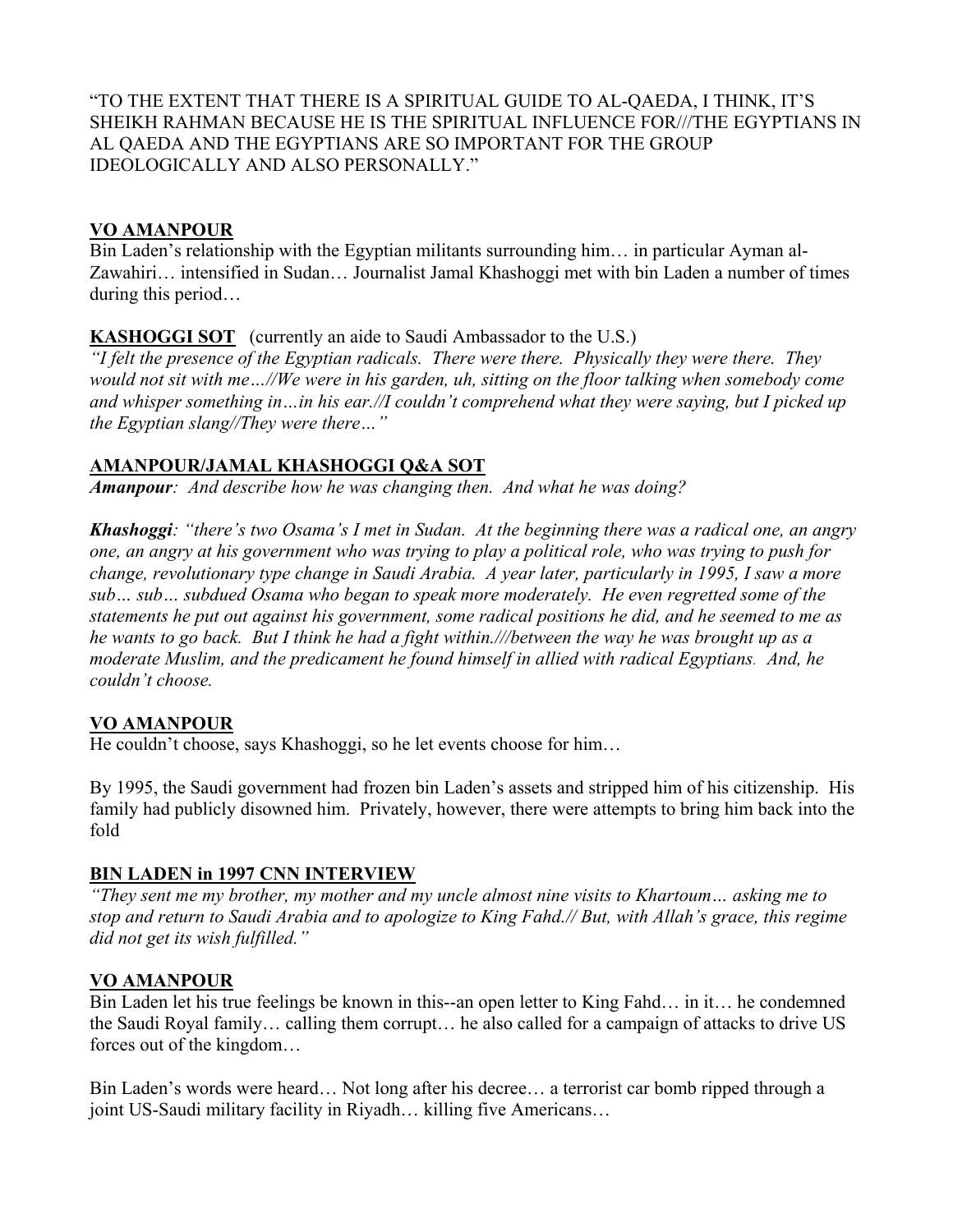# **PRINCE TURKI AL FAISAL SOT** (Saudi Ambassador to the U.S.)

*"A car bomb exploded in front of a National Guard training center in Riyadh, Saudi Arabia. And the perpetrators were captured. They said that they had been inspired by… by bin Laden."* 

# **VO AMANPOUR**

The Saudi Royal Family and the Clinton Administration had seen enough… both stepped up pressure on the Sudanese government to expel bin Laden... who—by this time—may have known his days were numbered in Khartoum. He'd already survived at least one assassination attempt by rival extremists…

# **ABDULLAH ANAS SOT** (Former Arab Fighter)

*"I was sitting in, uh, another guest house in//in Khartoum when I heard after uh sunset //that there is, uh, a clash// And they attacked the guest house of Osama.///in order to kill him."* 

# **VO AMANPOUR**

Under fire… and feeling the heat… Osama bin Laden and his followers take flight--again… In May of 1996—bin Laden returns to where his holy war began… the troubled lands that would spawn the unthinkable…

# **Act 7**

# **VO AMANPOUR**

The mountains of Afghanistan, where Osama bin Laden would feel most at home. The place he came to when he was in trouble … safe behind these walls.

# **AMANPOUR OC:**

BY 1996 OSAMA BIN LADEN WAS A MAN ON THE RUN. STRIPPED OF HIS SAUDI CITIZENSHIP AND BANISHED FROM SUDAN, HE CAME TO THIS NOW DESTROYED COMPOUND IN JALALABAD, AFGHANISTAN.

IT WAS FROM HERE THAT HE WOULD GALVANIZE HIS FOLLOWERS BY DECLARING WAR ON AMERICA.

HE HAD A CHILLING MESSAGE AND HE DELIVERED IT TO CNN IN HIS FIRST EVER TELEVISION INTERVIEW.

# **SOT/VO PETER ARNETT**

MY NAME IS PETER ARNETT. I MET BIN LADEN AS A CNN CORRESPONDENT IN AFGHANISTAN IN MARCH, 1997. // WHILE BIN LADEN WAS NOT WELL KNOWN TO THE AMERICAN PUBLIC OR TO THE WORLD, WITHIN THE NEWS MEDIA, THERE WAS QUITE A LOT OF COMPETITION FOR THAT INTERVIEW.

# **VO AMANPOUR**

Spearheading CNN's effort was then producer Peter Bergen. He negotiated for months with bin Laden contacts in London.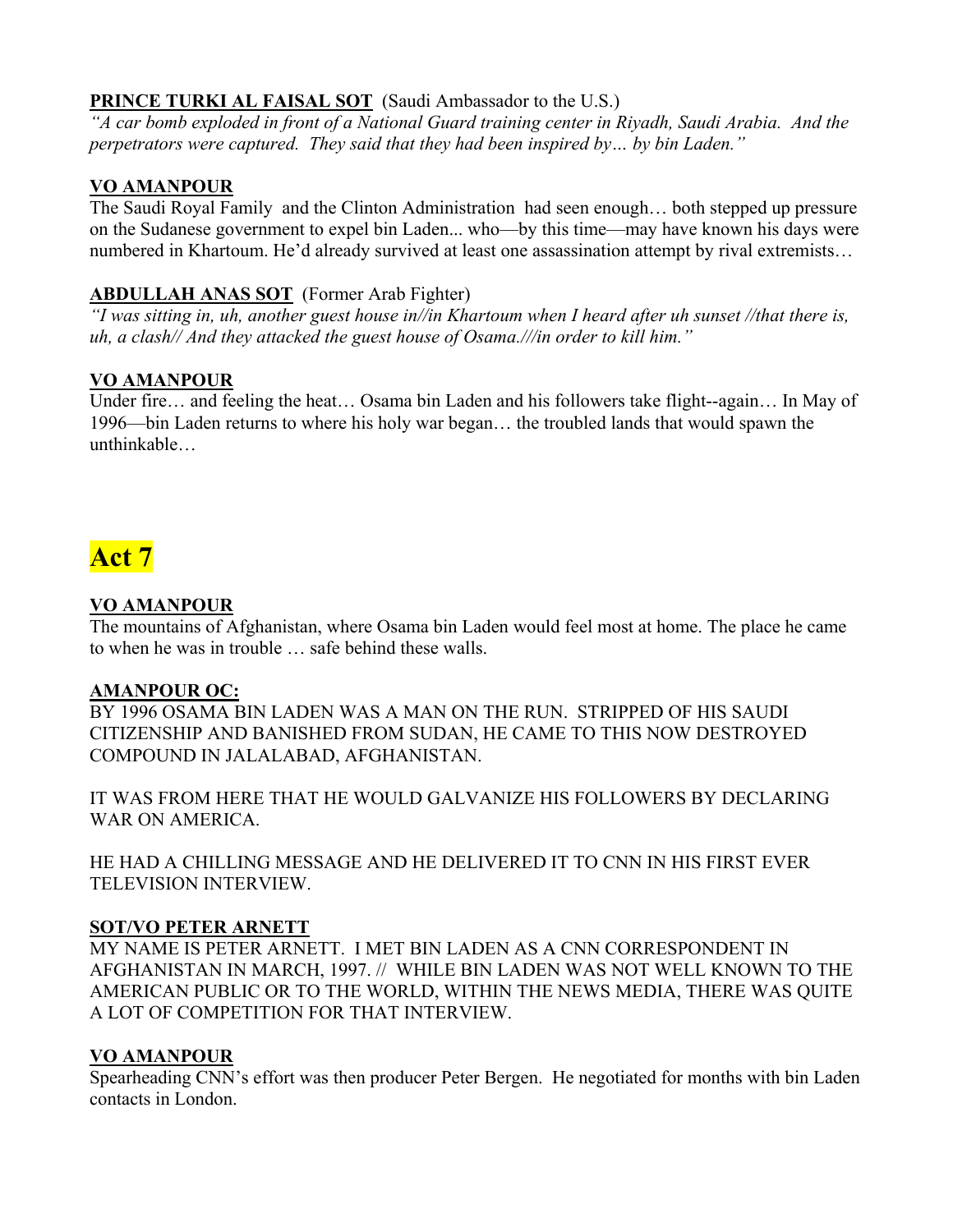**SOT PETER BERGEN** (Former CNN Producer and Author, "The Osama bin Laden I Know") AND THEN WE BASICALLY GOT THE GREEN LIGHT. ABOUT A MONTH LATER I GOT A CALL SAYING, THE MAN IN KUWAIT WANTS TO SEE YOU, WHICH WAS THE CODE FOR, GO TO JALALABAD, SEE BIN LADEN.

# **VO AMANPOUR**

Driving from Pakistan through the Khyber Pass, the crew made its way to the small city of Jalalabad.

# **VO/SOT PETER ARNETT**

We drove to the Spinghar hotel. It was very old fashioned 1930s hotel. Clearly the hotel itself had not any restoration work in years. BUT IT WAS HOME FOR A WEEK OR SO.

# **VO BERGEN**

And we waited.

# **VO AMANPOUR**

I met with Bergen at the Spinghar Hotel ... where he told me about bin Laden's new and very savvy media campaign.

## **AMANPOUR**

To me it sounds odd that he would have a media advisor. I mean, I know Osama Bin Laden as hiding in a cave, on the run, raw.

# **BERGEN**

WELL YOU KNOW, I THINK BIN LADEN'S HAD A MEDIA STRATEGY FROM THE DAY HE WOKE UP, ALMOST. I MEAN, HE'S, HE'S KEENLY AWARE OF IT. HE WANTS TO GET HIS MESSEGE OUT. HE DECIDED THAT CNN WAS THE VEHICLE FOR HIS FIRST TELEVISION INTERVIEW. // AT A CERTAIN POINT ANOTHER MEDIA ADVISOR CAME, A KIND OF GUY WITH LONG HAIR, A YOUNGER GUY, LOOKED AT ALL OUR CAMERA EQUIPMENT, AND SAID 'YOU CAN'T USE ANY OF THIS.'

# **VO AMANPOUR**

Peter Jouvenal, a British free lance photographer, joined the team.

# **SOT/VO PETER JOUVENAL**

I MET OSAMA BIN LADEN IN AFGHANISTAN IN NINETEEN NINETY-SEVEN // ONE DAY AN ARAB CAME TO MY ROOM, WANTED TO CHECK OUT MY CAMERA. He seemed to be concerned that there might be some sort of tracking device. Or some sort of device that could harm Osama. // SO THEY SAID THAT THEY WOULD PROVIDE A CAMERA FOR US TO USE.

# **VO BERGEN**

After about five days, uh, a van pulls up. It's dusk.

# **VO/SOT JOUVENAL**

We all piled in the back and then they gave us these um, uh, sunglasses that had bits of CARDBOARD STUCK, CUT OUT AND STUCK INTO THE LENSES SO WE COULDN'T SEE THEM.

#### **VO/SOT BERGEN**

At a certain point they slow down, they tell us, if you have a tracking device, now is the time to tell us, otherwise it's a problem. I TOOK THE PROBLEM TO BE, YOU KNOW, EXECUTION.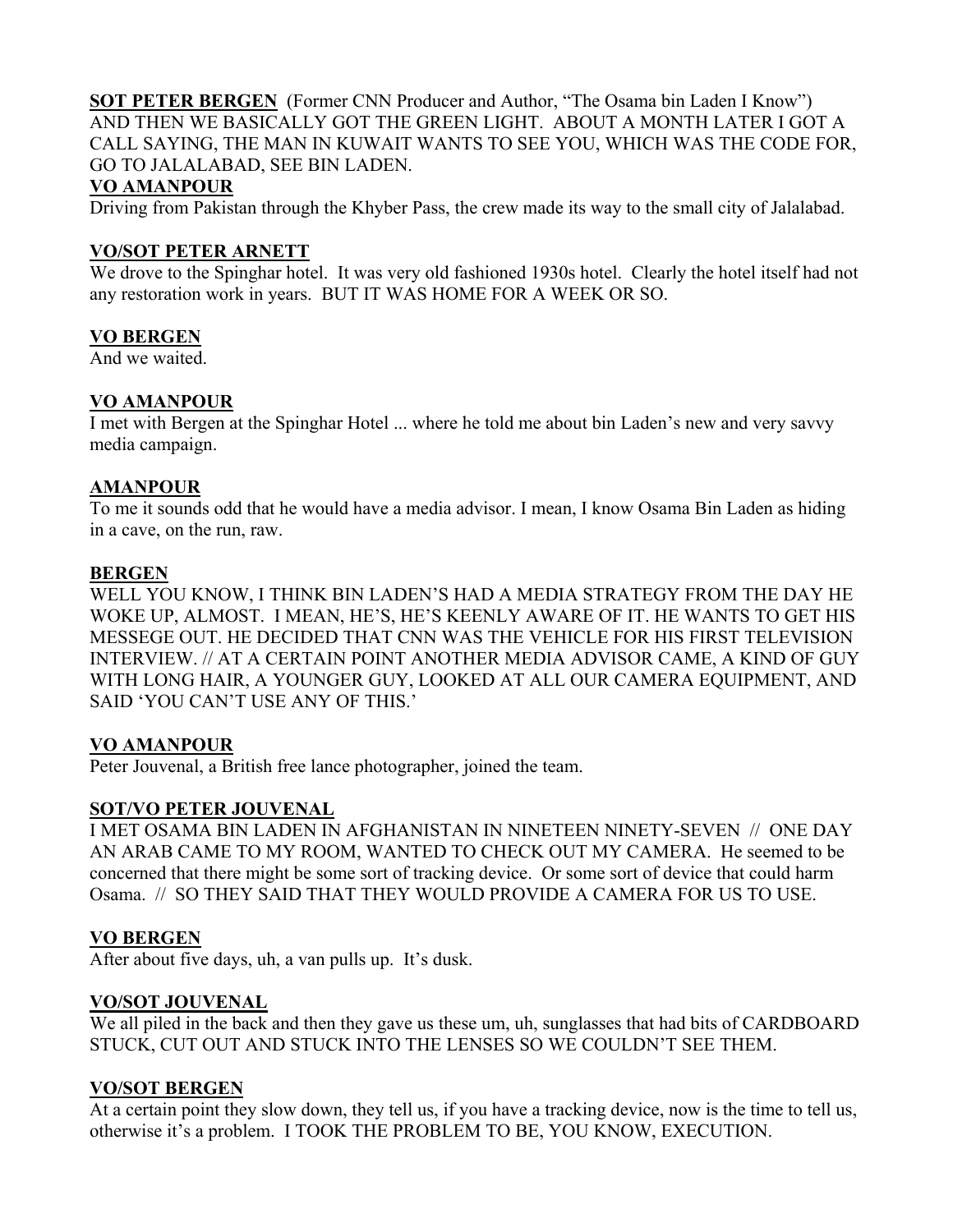## **VO JOUVENAL**

Well what they did is they drove us around Jalalabad in circles. I think trying to disorientate us.

# **VO/SOT BERGEN**

Then we started going to the mountains. Change of vehicle into a four wheel drive. // Finally we arrive at a place where we're searched VERY PROFESSIONALLY. THEY SWEEP US WITH A TRACK…WITH SOME KIND OF ELECTRONIC THING I'D NEVER SEEN BEFORE, BUT I TOOK IT TO BE, IF YOU HAD A TRACKING DEVICE, THEY WOULD FIND IT.

## **VO/SOT ARNETT** (Former CNN Correspondent)

We'd move on for 20 or 30 minutes, another group would stop us, just RUN IN FRONT OF THE CAR. AND I THOUGHT THERE WAS A VERY IMPRESSIVE DISPLAY OF SECURITY.

#### **SOT BERGEN** (CNN Terrorism Analyst)

AND THEY WERE VERY PLEASANT AND I WASN'T CONCERNED. I MEAN, THEY'D INVITED US FOR AN INTERVIEW. I DIDN'T, THIS IS LONG BEFORE JOURNALISTS WERE BEING KILLED IN THIS PART OF THE WORLD.

## **VO AMANPOUR**

After a rocky climb, the crew set up on a mountaintop in a small hut.

#### **SOT JOUVENAL**

AND SOMEONE SAID THAT HE'S COMING

#### **VO BERGEN**

And suddenly out of the darkness bin Laden appears.

#### **NAT SOT ARNETT IN 1997 INTERVIEW**

**MORE INTO THE SUBJECT** 

## **VO/SOT ARNETT**

And he was carrying an AK-47. SO SITTING THERE, LOOKING UP AT THIS GIGANTIC FIGURE WAS SOMEWHAT INTIMIDATING.

#### **VO/SOT JOUVENAL**

He gave a very limp handshake.

#### **VO BERGEN**

He came in, he was all business, you know, hello, no, no, very little chit chat, sat down and started the interview.

#### **SOT 1997 CNN INTERVIEW**

**Arnett**: MR. BIN LADEN, YOU HAVE DECLARED A JIHAD AGAINST THE UNITED STATES. CAN YOU TELL US WHY?

#### **Bin Laden**:

YES, BECAUSE THE U-S GOVERNMENT IS UNJUST, CRIMINAL AND TYRANNICAL.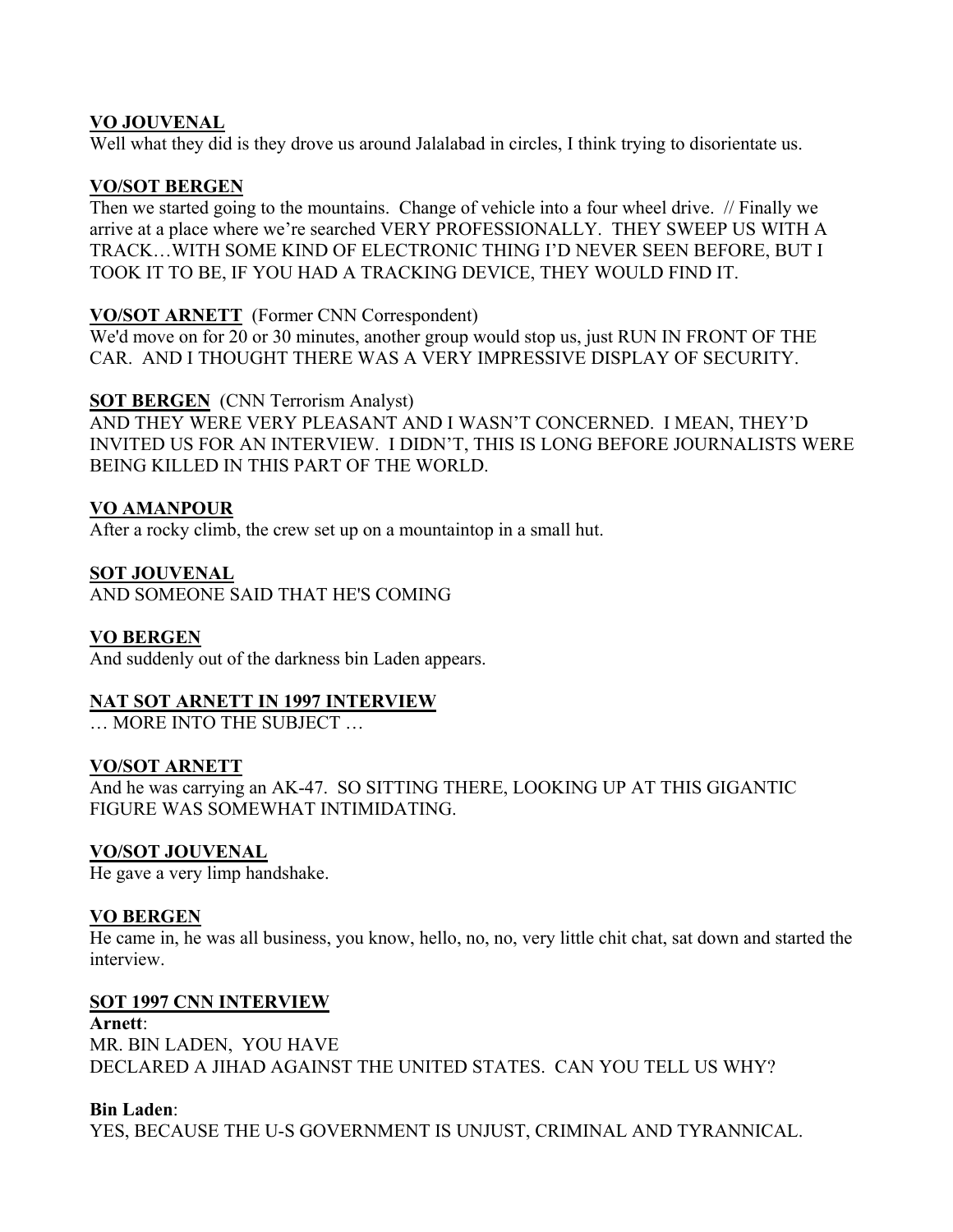## **VO BERGEN**

Basically he was declaring war against the United States for the first time to western reporters. That was the message.

# **VO/sot ARNETT**

He basically talked about, you know, removing American presence from the Middle East. Specifically, from, say, Saudi Arabia. He didn't talk compromise. "Leave now while you have the chance. We destroyed the Russians, THE SOVIET UNION. IF YOU STAY WITH US, IF YOU STAY AROUND HERE, WE"LL DESTROY YOU."

#### **SOT 1997 CNN INTERVIEW**

#### **Arnett**:

WHAT ABOUT U.S. CIVILIANS IN ARABIA OR THE PEOPLE OF THE UNITED STATES?

#### **SOT 1997 INTERVIEW**

#### **Bin Laden**

EVEN THOUGH AMERICAN CIVILIANS ARE NOT TARGETED IN OUR PLAN, THEY MUST ALSO LEAVE. WE WILL NOT GUARANTEE THEIR SAFETY.

## **VO AMANPOUR**

Soon afterwards, Bin Laden was gone.

## **VO/SOT ARNETT**

He appeared and disappeared. You know out of the blue**,** out of the night, he came into the hut, disappeared into the night. That's his style.

#### **SOT JOHN MILLER**

MY NAME IS JOHN MILLER. I MET OSAMA BIN LADEN IN MAY OF 1998 IN AFGHANISTAN.

# **VO AMANPOUR**

A year after bin Laden met with CNN, ABC News correspondent John Miller was also given an interview.

Bin Laden was using the media for both his message and his image**.**

#### **VO/SOT JOHN MILLER**

Bin Laden arrived in ... a motorcade of three SUVs. // During this time, everybody shoots their guns up into the air with tracer rounds and machine-gun fire

# **NAT SOT GUNFIRE**

#### **SOT/VO MILLER**

AS DR. ZAWAHIRI SAID, when Mr. bin Laden comes, there is always great celebration. // He had an AK-47, which he kind of gently propped up against a map of the world that had been taped up on the wall behind him. Again, I THINK VERY PURPOSEFULLY, TO SHOW THAT AL-QAEDA WAS A GLOBAL ORGANIZATION.

# **SOT 1998 ABC INTERVIEW**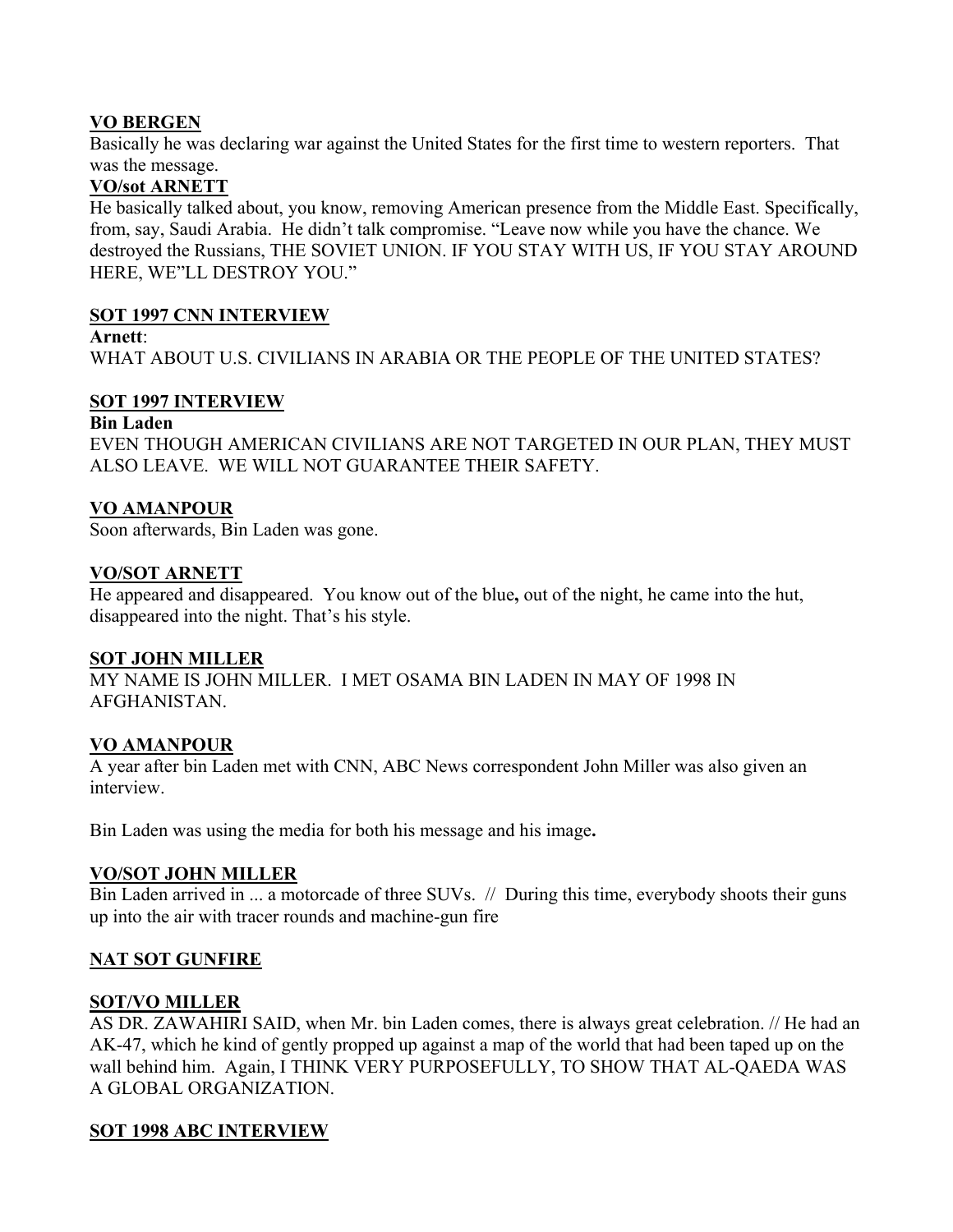# **Miller:**

THE AMERICAN PEOPLE BY AND LARGE DON'T NOW THE NAME BIN LADEN, BUT THEY SOON LIKELY WILL. DO YOU HAVE A MESSAGE FOR THE AMERICAN PEOPLE?

# **bin Laden:**

THE GREATEST TERRORIST IS AMERICA.

# **VO/SOT MILLER**

In the interview he declared war on America. // It sounded a, a little hyperbolic // BUT, I DON'T THINK WE UNDERSTOOD THE DEPTH OF HIS PLAN OR THE CREATIVITY INVOLVED. What he was doing was he was foreshadowing a plan that was already in effect. The die was cast. He was just doing a little advance publicity.

# **BIN LADEN SOT 1998 ABC INTERVIEW**

*We do not differentiate. Those dressed in military uniforms and civilians … they are all targets…* 

# **VO AMANPOUR**

Now, no one would be safe. Bin Laden was upping the ante in a way Americans would understand all too soon.

# **MILLER SOT**

HE SAID, I PREDICT A BLACK DAY FOR THE UNITED STATES AFTER WHICH THE UNITED STATES WILL NEVER BE THE SAME.

# **NAT SOT GUN FIRE**

# **Act 8**

# **VO AMANPOUR**

Masked men… Al-Qaeda… under the cover of night… final preparations.

Daybreak... the main event... a heavily guarded SUV suddenly arrives in the town of Khost (prono HOST), Afghanistan... gunfire erupts everywhere... Osama bin Laden performs for the cameras...

It's an explosive beginning to his first and only press conference… witnessed by Pakistani journalist Ismail Khan…

# **ISMAIL KHAN SOT**

"ALL OF THE SUDDEN THEY WERE SHOOTING AND THEN 'BOOM, BOOM', ROCKET PROPELLED GRENADES, AND FIRING… AND FOR ONCE I THOUGHT 'WE HAVE COME UNDER ATTACK OR SOMETHING'…"

# **VO AMANPOUR**

May 26, 1998... this was bin Laden's videotaped call for war... against America...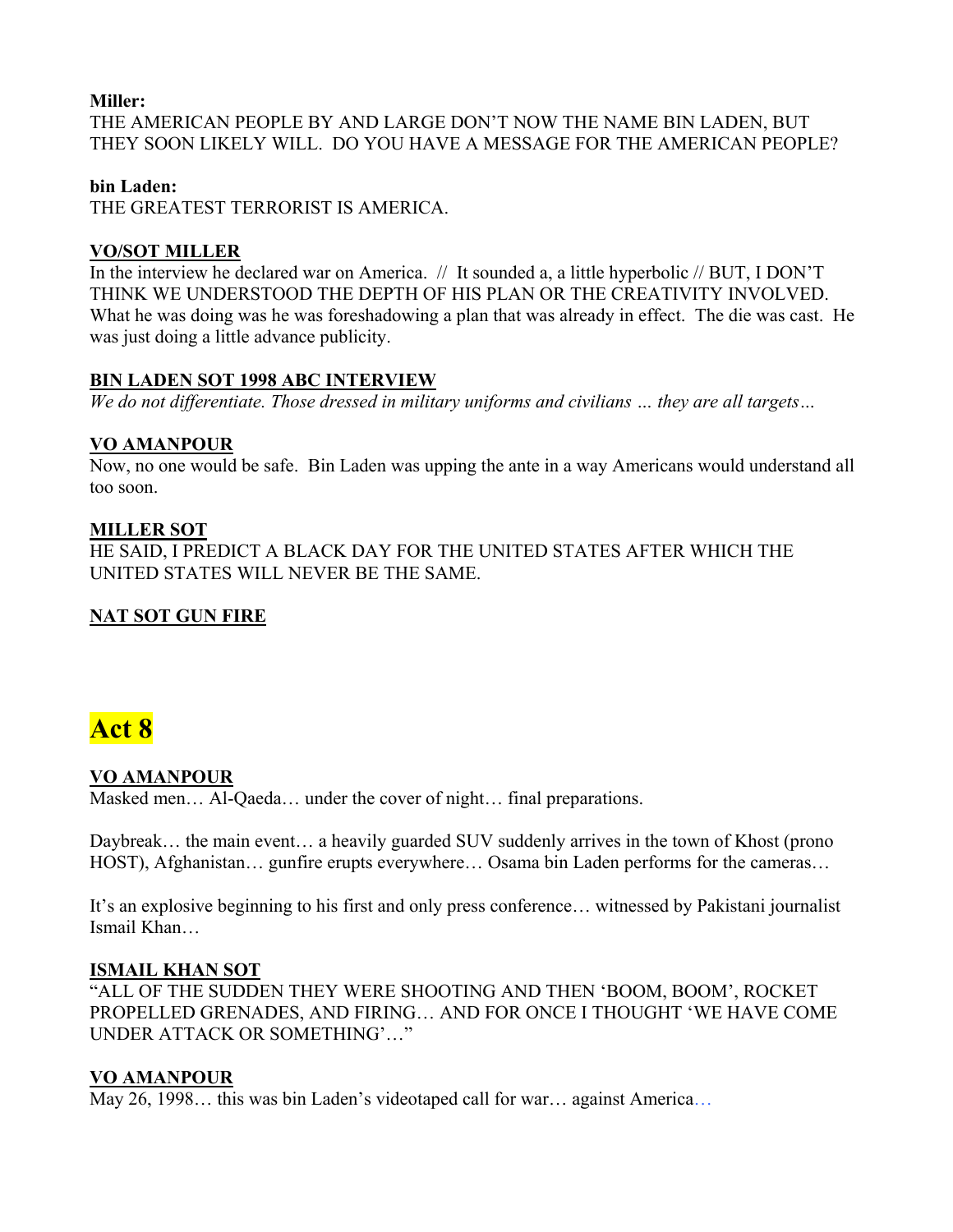# **BIN LADEN SOT FROM 1998 PRESS CONF.**

"BY GOD'S GRACE, WE HAVE FORMED AN ORGANIZATION WITH OTHER ISLAMIC GROUPS AND ISLAMIC NATIONS, A FRONT CALLED THE ISLAMIC FRONT, TO DO JIHAD AGAINST THE CRUSADERS AND JEWS."

# **VO AMANPOUR**

In this press conference, bin Laden goes public with al-Qaeda's plans to attack the United States.

# **BIN LADEN SOT FROM PRESS CONFERENCE**

"THE JEWS AND THE CHRISTIANS WORK TOGETHER AGAINST MUSLIMS…"

# **VO AMANPOUR**

Bin Laden had turned a corner with his declaration of war…

# **AMANPOUR STAND UP**

"NO LONGER WOULD HE JUST ATTACK THE U-S MILITARY OR U-S LEADERS. NOW HE WAS SAYING THAT THE AMERICAN PEOPLE WOULD BE LEGITIMATE TARGETS."

# **HAMID MIR**

"MY NAME IS HAMID MIR, AND I MET OSAMA BIN LADEN FIRST TIME, IN TORA BORA MOUNTAINS…"

# **VO AMANPOUR**

Journalist Hamid Mir is writing an authorized biography of bin Laden… He interviewed the al-Qaeda leader three times during the 1990's…

# **AMANPOUR/MIR INTERVIEW**

AMANPOUR: "HOW DID HE JUSTIFY THE KILLING OF INNOCENT AMERICANS?"

MIR: "HE SAID THAT/ 'YES. THE KILLING OF, UH, INNOCENT CHILDREN AND WOMEN, IS NOT PERMITTED IN ISLAM. BUT, UH, IF THEY ARE KILLING OUR INNOCENT CHILDREN// IF THEY ARE PROVIDING WEAPONS TO THE ISRAELIS//AND TO THE OTHER ANTI-MUSLIM FORCES—TO KILL MUSLIMS—THEN WE HAVE THE RIGHT TO RESPOND BACK IN THE SAME MANNER. "

# **VO AMANPOUR**

While bin Laden believed he had a political justification for killing American civilians… he needed the trappings of clerical legitimacy. That would come in the form of a fatwa… a religious decree from Sheik Omar Abdel Rahman… the blind radical Egyptian cleric… the spiritual guide of the 1993 World Trade Center bombers. When the fatwa was handed out at bin Laden's press conference… Rahman was already imprisoned in the United States on terrorism charges.

# **BERGEN SOT** (CNN Terrorism Analyst)

"NEITHER BIN LADEN NOR AYMAN AL-ZAWAHIRI, HIS NUMBER TWO, ARE RELIGIOUS SCHOLARS. AND, UH, THEY KNOW THAT. AND SO—THEY NEEDED THIS FATWA FROM SHEIKH RAHMAN TO KIND OF GIVE THEM CLERICAL COVER FOR THIS UNPRECEDENTED THING, WHICH WAS ATTACKING AMERICAN CIVILIANS."

# **VO AMANPOUR**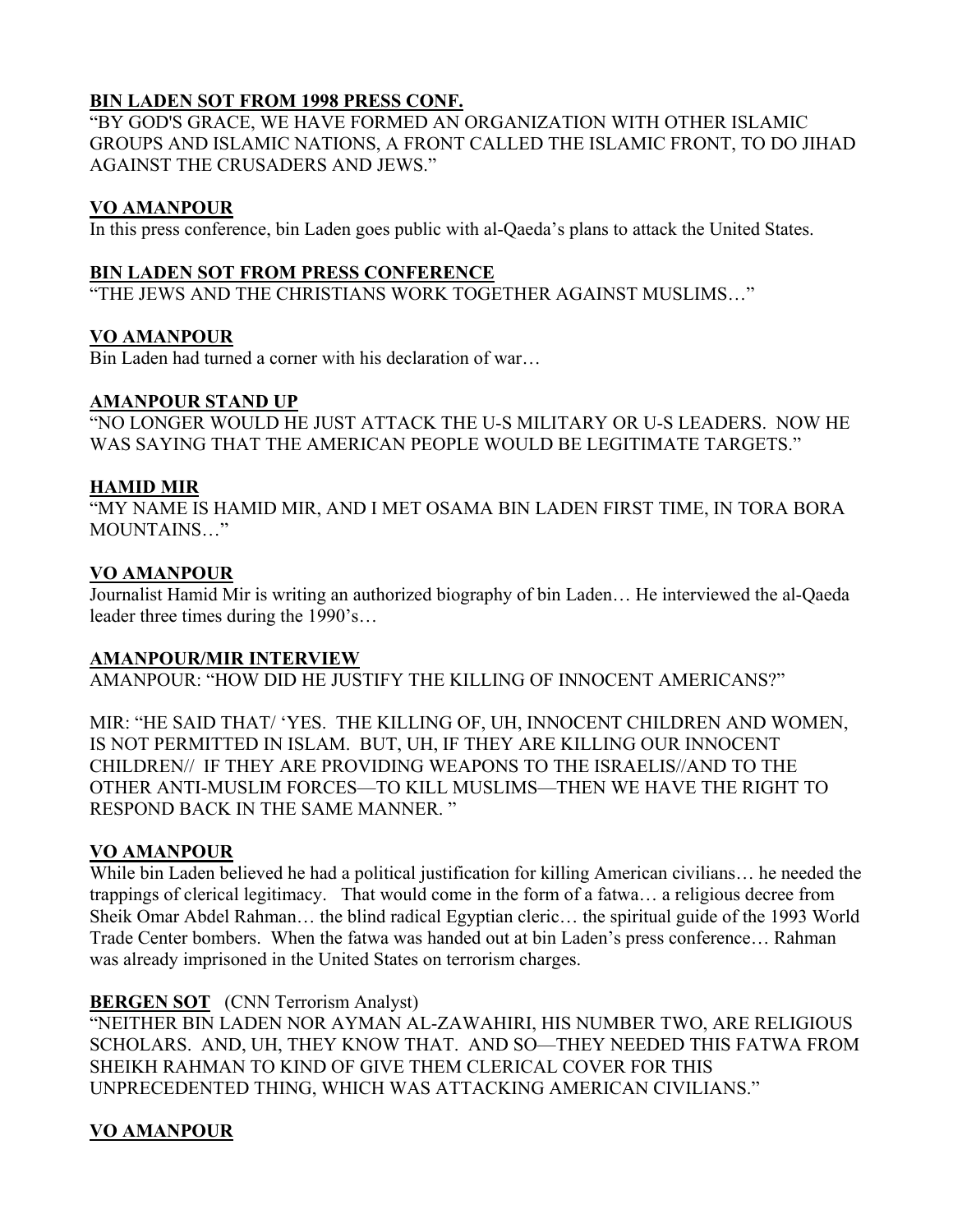This laminated card… with its Arabic script… outlined with chilling accuracy al-Qaeda's terrifying new course… It is seen here on television for the first time

# **HAMID MIR SOT**

"IN THAT FATWA, IT WAS WRITTEN THAT, 'KILL AMERICANS, IN THE SEA. KILL AMERICANS IN THE AIR. KILL AMERICANS EVERYWHERE…'"

# **VO AMANPOUR**

Rahman's significance to al-Qaeda is underscored by its fervent preoccupation with freeing the Blind Sheik from his American prison cell. Osama bin Laden vowed as much in this video…

# **BIN LADEN FROM 2000 PRESS CONFERENCE**

"WE PROMISE TO WORK WITH ALL OUR POWER TO FREE OUR BROTHERS EVERYWHERE AND IN ANY PRISON, ESPECIALLY IN AMERICA, LIKE SHEIKH SHEIK OMAR ABDEL RAHMAN."

# **VO AMANPOUR**

There's even a training exercise aimed at springing Rahman outlined in the "Encyclopedia of Jihad"… al-Qaeda's massive guide on everything from guerrilla warfare and terrorist tactics to how to recognize a rattle snake, or treat a scorpion sting…

# **BERGEN SOT**

"THOUSANDS AND THOUSANDS OF PAGES // IT DRAWS ON MANY SOURCES, INCLUDING U.S. ARMY MANUALS. AND, IS SOMETHING THAT OTHER THAN THE TRAINING CAMPS, I THINK IS THE MOST IMPORTANT THING THAT AL-QAEDA GAVE THE GLOBAL JIHADIST MOVEMENT."

# **VO AMANPOUR**

The "Encyclopedia," the years of recruiting, the training camps, al-Qaeda's murderous new ideology... All of it culminating in this—Osama bin Laden's official… and very public declaration of war on America and Americans…

# **BIN LADEN SOT**

"WHOEVER COUNTS ON GOD, GOD WILL GRANT HIM VICTORY, AND WE ARE GIVING THE GOOD NEWS… THAT WE WILL GAIN VICTORY ON AMERICA… GOD WILLING…"

# **VO AMANPOUR**

Bin Laden had spoken … once again he had warned his enemy. But was anyone really listening? Did anyone take him seriously? Bin Laden was about to strike.



**VO / SOT GARY BERNTSEN** (Former CIA Officer) I THINK IT WAS MAYBE FOUR THIRTY IN THE MORNING WHEN MY PHONE RANG // A WOMAN WHO WAS IN OUR WATCH CENTER // SAID // THERE HAVE BEEN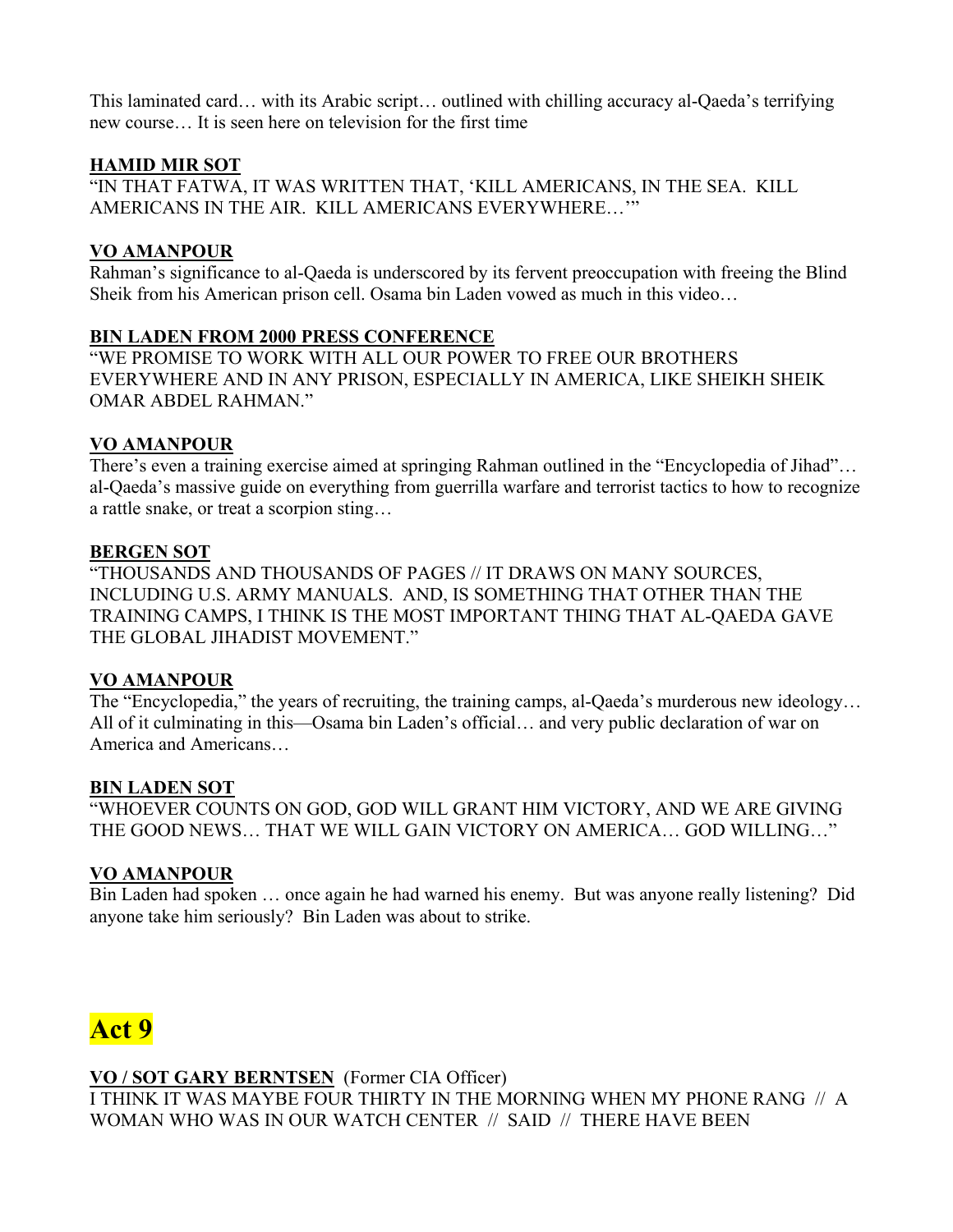# DETONATIONS OF … EXPLOSIVE DEVICES AGAINST OUR EMBASSIES, AGAINST TWO EMBASSIES IN EAST AFRICA.

# **VO AMANPOUR**

Two American embassies…two truck bombs… two different countries… Kenya and Tanzania. Two terrorist attacks… just nine minutes apart. Gary Berntsen, a veteran CIA officer, rushed to headquarters in Langley, Virginia.

#### **VO / SOT GARY BERNTSEN**

AS WE WERE HAVING THIS MEETING // CNN WAS BEING BROADCAST // AND YOU HAD INDIVIDUALS WALKING AROUND ON THE WRECKAGE.

# **VO AMANPOUR**

More than 200 dead ... More than four thousand injured ... Who was behind this carnage ... and why?

## **SOT GARY BERNTSEN**

IT WAS ASSUMED RIGHT AWAY THAT THIS WAS A HEZBOLLAH ATTACK.

## **VO AMANPOUR**

Hezbollah… because the militant group had attacked U.S. targets in the past. But the CIA was in for a surprise. Two investigative teams were dispatched to Africa. Berntsen led the search team in Tanzania.

#### **SOT GARY BERNTSEN**

WE GET THERE, FACE IS TORN OFF THE BUILDING. IT LOOKS LIKE A TORNADO HAS GONE THROUGH AND SUCKED EVERY PIECE OF FURNTIURE OUT OF EVERY ROOM AND INTO THE HALLWAYS.

# **VO AMANPOUR**

Within eight days there were leads and suspects … and a stunning realization: that Osama bin Laden had lived up to his threat: his al Qaeda terrorists had just struck their first direct blows in their holy war against the United States.

The attacks were carefully planned. This man, Ali Mohammed, was no ordinary al Qaeda operative. He was in the U.S. Special Forces and appears here on a military panel. He married a Californian in 1985 … and became an American citizen.

# **SOT BERGEN** (CNN Terrorism Analyst)

ALI MOHAMMED IS A REALLY INTERESTING CHARACTER, SORT OF LIKE A DOUBLE AGENT. AT THE SAME TIME THAT HE WAS A U.S. ARMY SERGEANT AND ACTUALLY WORKING AT SPECIAL FORCES HEADQUARTERS IN FORT BRAGG, NORTH CAROLINA, HE WAS ALSO INTIMATELY INVOLVED WITH AL-QAEDA, TRAINING BIN LADEN'S BODYGUARDS.

#### **SOT DAN COLEMAN**

ALI MOHAMED HAD DONE WHAT THEY CALL CASING OF THE AMERICAN EMBASSY IN NAIROBI IN DECEMBER OF 1993. // A FIVE YEAR SPAN BETWEEN CASING AND OPERATION.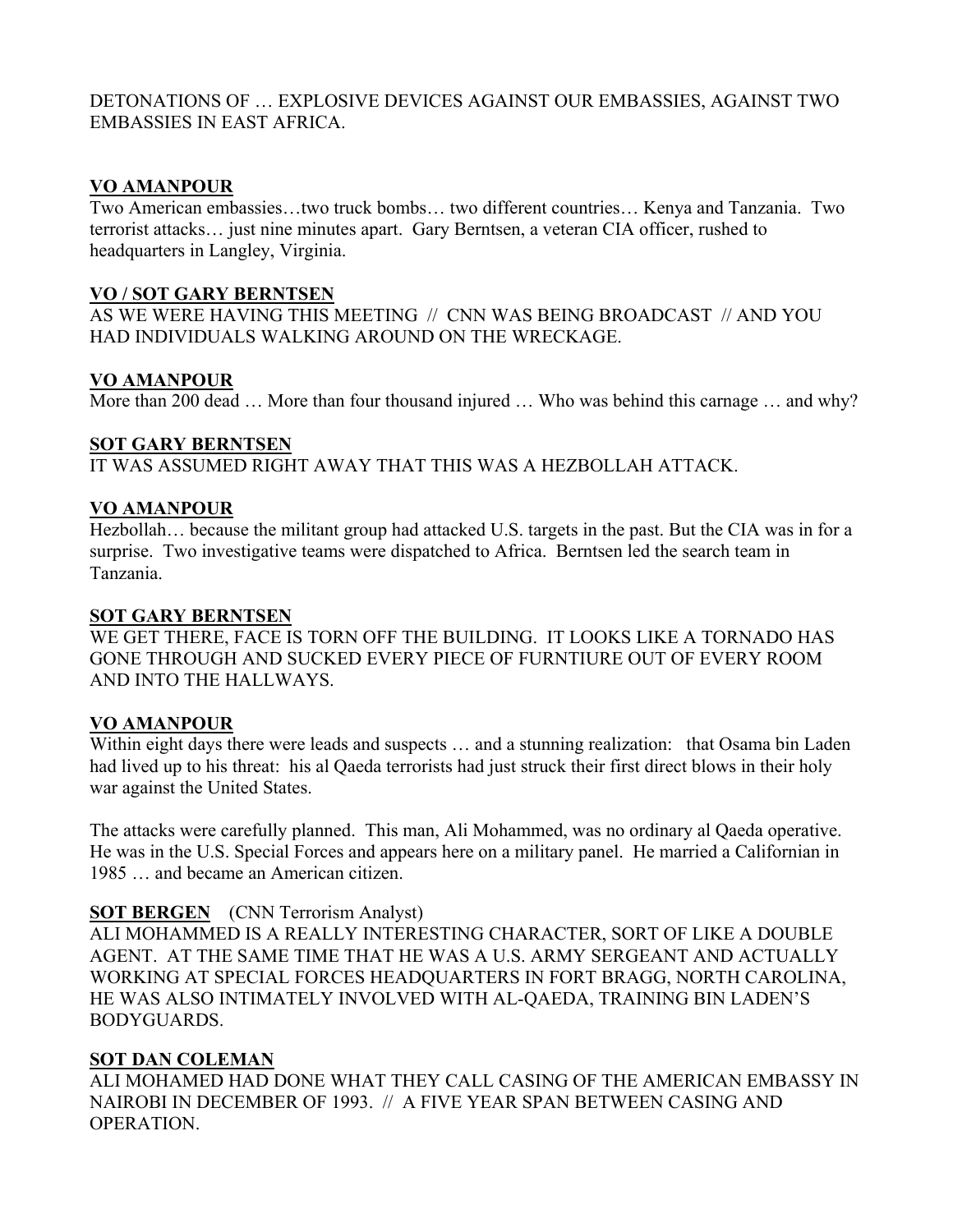## **VO AMANPOUR**

… and listen to what Ali Mohammed had to say in a U-S court.

#### **SOT ACTOR'S VOICE**

"…my surveillance files and photographs were reviewed by Osama bin Laden … Bin Laden looked at the picture of the American Embassy and pointed to where a truck could go as a suicide bomber."

## **VO AMANPOUR**

Nearly two weeks after the bombings … the U.S. responded with force.

## **SOT PRESIDENT BILL CLINTON**

TODAY I ORDERED OUR ARMED FORCES TO STRIKE AT TERRORIST-RELATED FACILITIES IN AFGHANISTAN AND SUDAN.

## **VO AMANPOUR**

In Sudan, the U.S. bombed what was supposed to be a chemical weapons plant.

## **BERGEN SOT**

IT WAS A MISTAKE. IT WAS A PHARMACEUTICALS PLANT, AND THERE'S OVERWHELMING EVIDENCE FOR THAT BEING THE CASE.

## **VO AMANPOUR**

In Afghanistan, the U-S target was bin Laden himself.

#### **SOT PRESIDENT CLINTON**

OUR FORCES TARGETED ONE OF THE MOST ACTIVE TERRORIST BASES IN THE WORLD. // WE HAVE REASON TO BELIEVE THAT A GATHERING OF KEY TERRORIST LEADERS WAS TO TAKE PLACE THERE TODAY.

# **VO AMANPOUR**

But the U.S. would miss its target.

# **VO AMANPOUR**

Abu Jandal was one of bin Laden's bodyguards in Afghanistan. In a rare recorded interview with the al-Quds al-Arabi newspaper, he described how bin Laden escaped the U.S. attack in the town of Khost.

#### **SOT ABU JANDAL**

I REMEMBER WHEN WE REACHED A CROSSROADS BETWEEN KHOST AND KABUL, BIN LADIN LOOKED AT ME AND SAID: "ABU JANDAL, WHAT DO YOU THINK, WHERE DO YOU THINK WE SHOULD GO? TO KHOST OR TO KABUL?" I TOLD HIM THAT WE SHOULD GO TO KABUL TO VISIT OUR COMRADES.

# **VO AMANPOUR**

That chance decision saved bin Laden's life.

At the time of the U-S missiles attack, Prince Turki al Faisal, the head of Saudi intelligence, was pressing Afghanistan's government for bin Laden's extradition.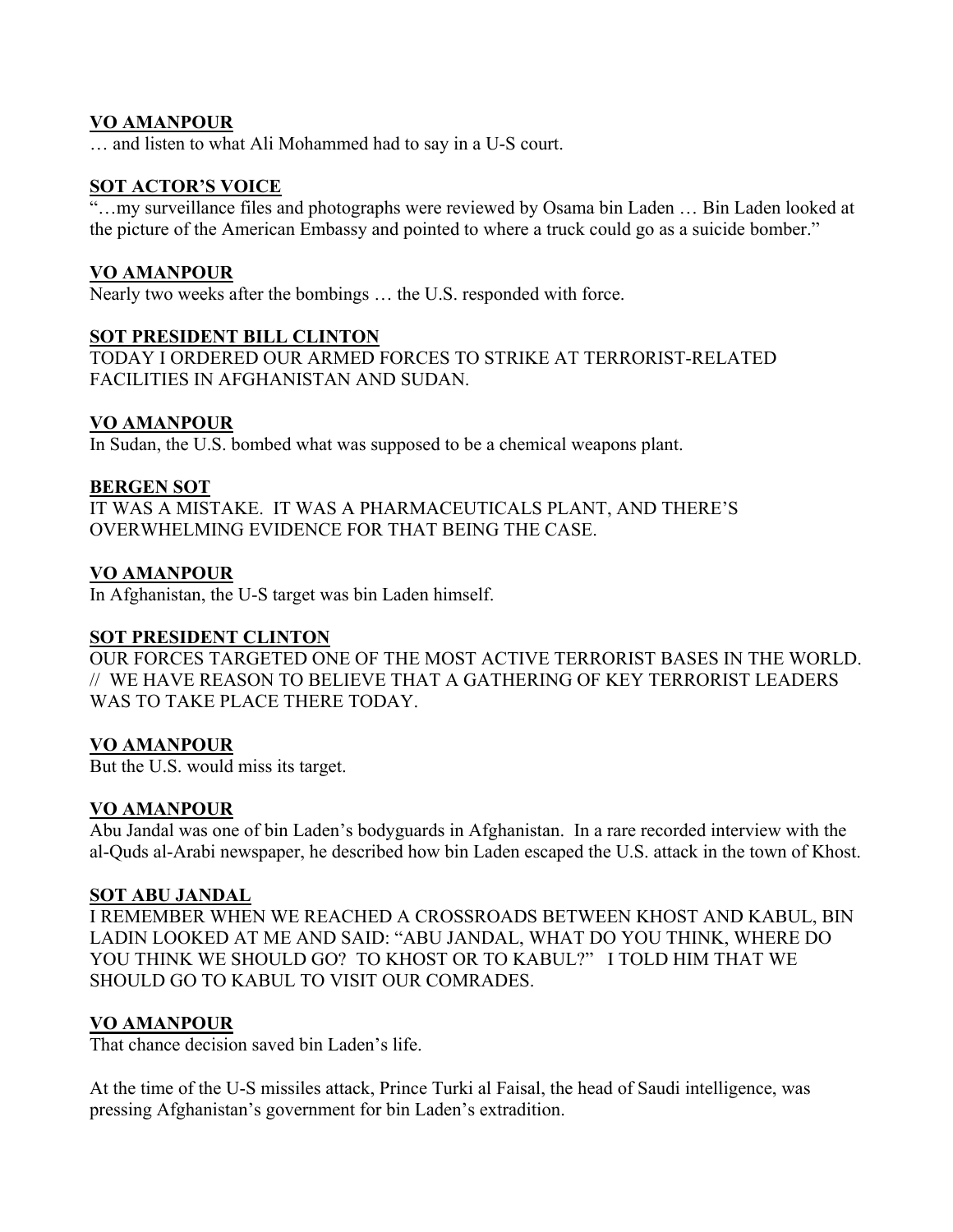# **SOT TURKI AL FAISAL** (currently Saudi ambassador to the U.S.)

I WENT THERE IN JUNE '98 AND I SPOKE TO MULLAH OMAR. INITIALLY HE WAS AMENABLE TO THE IDEA.

## **VO AMANPOUR**

Mullah Omar was the leader of the Taliban … a totalitarian regime that was fighting to turn Afghanistan into an uncompromising Islamic state. After the U.S. missile strikes, Prince Turki al Faisal met with Mullah Omar a second time.

## **SOT TURKI AL FAISAL**

I WAS SENT BACK TO KANDAHAR, TO REMIND MULLAH OMAR OF HIS PROMISE. AND THIS TIME WHEN I, WHEN I DID THAT, MULLAH OMAR DENIED COMPLETELY THAT HE HAD MADE A PROMISE

## **SOT VAHID MOJDEH**

MY NAME IS VAHID MOJDEH. I MET OSAMA BIN LADEN BETWEEN 1984 AND '85 IN PESHAWAR DURING THE JIHAD.

## **VO AMANPOUR**

In the 1990s, Vahid Mojdeh worked in the Taliban's Ministry of Foreign Affairs. I met him in Kabul, Afghanistan for his first interview on western television.

## **SOT AMANPOUR / MOJDEH**

#### **Amanpour:**

HOW DID OSAMA BIN LADEN WIN THE SUPPORT AND THE BACKING OF THE TALIBAN LEADERSHIP?

#### **Mojdeh:**

OSAMA KNEW WHAT THE TALIBAN NEEDED. FOR EXAMPLE, IF THEY WANTED TOYOTA PICK UP TRUCKS ... OSAMA WOULD GIVE THEM TEN. THEN THE TALIBAN WOULD GO BACK AND TELL MULLAH OMAR THAT IT WAS OSAMA WHO WAS DONATING ALL THESE TRUCKS. // IN THIS WAY, BIN LADEN MADE HIMSELF EVEN CLOSER TO THE TALIBAN..

# **VO AMANPOUR**

This is where, Mojdeh says, Osama bin Laden stayed when in Kabul …

But bin Laden did not stay in this house or any place for very long.

#### **SOT VAHID MOJDEH**

OSAMA WAS CONSTANTLY ON THE MOVE. AND HE WOULDN'T TALK ON A TELEPHONE, BECAUSE THERE WAS ALWAYS THE POSSIBILITY OF BEING TARGETED.

# **VO AMANPOUR**

In fact, bin Laden *was* a target. In 1996, Michael Scheuer helped create the CIA's "bin Laden unit" … which pinpointed the al Qaeda leader's exact location on several occasions.

# **SOT MICHAEL SCHEUER**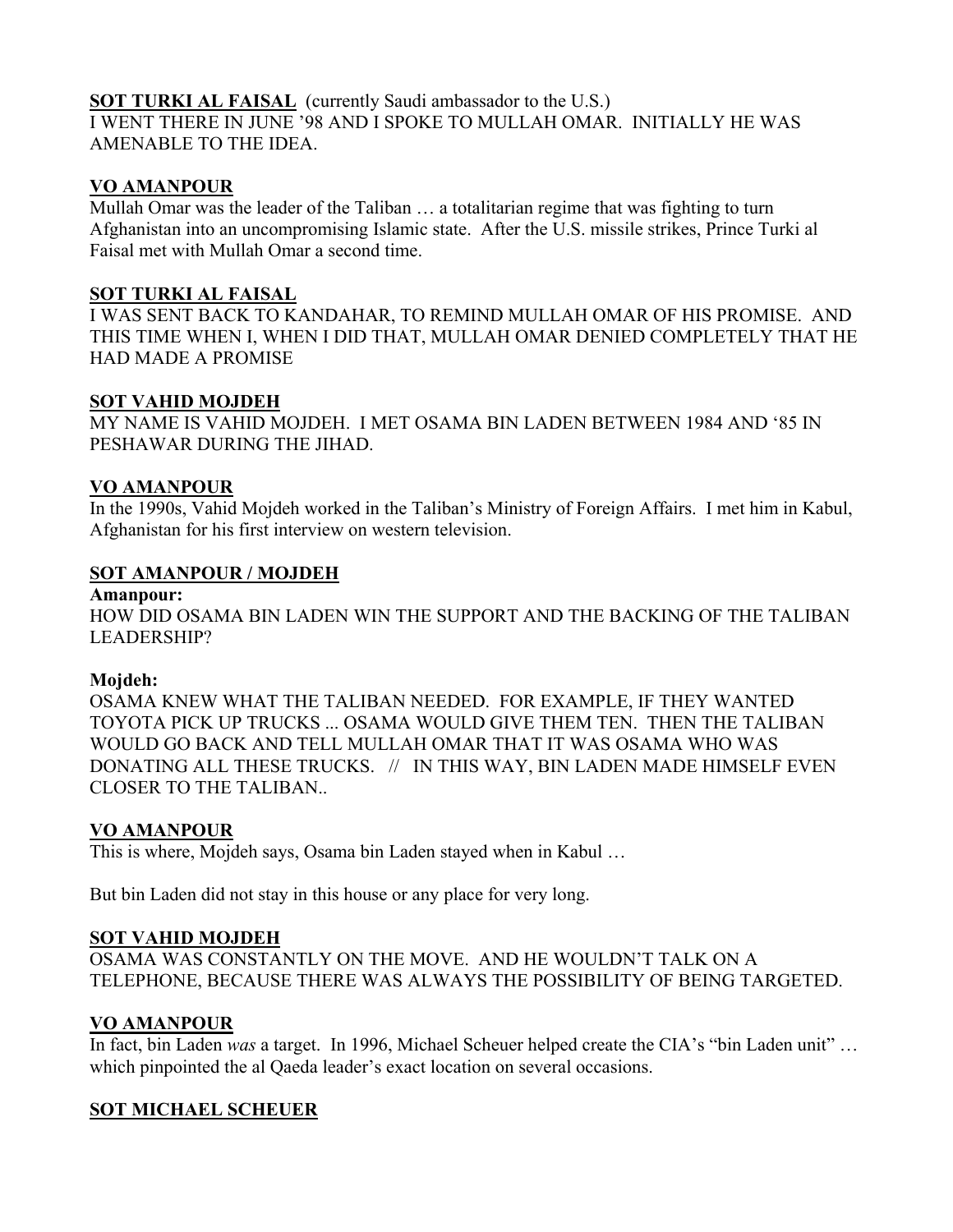## IN FACT, THE FIRST TIME WE HAD AN OPPORTUNITY TO CAPTURE BIN LADEN, UH, EVERYTHING WAS ON TRACK UNTIL THEY SAW, UH, ... SOME SWING SET EQUIPMENT IN THE FARM WHERE ... WHERE BIN LADEN RESIDED. AND THEY SAID, 'OH GOD! THERE'S CHILDREN!' // THEY THOUGHT, 'OH MY GOD, WE'LL GET CRITICIZED IF WE DO THIS!'

# **VO AMANPOUR**

So they didn't… Osama Bin Laden … America's most wanted … had escaped… and was free to continue his holy war against the United States.

Shortly after the terrorist attacks on the two U.S. embassies … this man … Abdal Rahim al Nashiri … approached bin Laden with a new scheme.

Two years of planning followed. On October 7, 2000 … In the Yemeni port of Aden … two al Qaeda suicide bombers steered their small boat up to the USS Cole. Their bomb blew a gaping hole in the Navy destroyer and killed 17 American sailors.

## **SOT PRESIDENT CLINTON**

TO THOSE WHO ATTACKED THEM WE SAY: YOU WILL NOT FIND A SAFE HARBOR. WE WILL FIND YOU AND JUSTICE WILL PREVAIL.

# **VO AMANPOUR**

But the U-S did not retaliate … and four months after the bombing of the Cole … bin Laden praised his "holy warriors" at the wedding of his son in Afghanistan.

## **SOT BIN LADEN**

*IN ADEN, OUR YOUNG MEN ROSE UP… FOR OUR HOLY WAR. THEY DESTROYED THAT SHIP OF INJUSTICE.* 

# **VO AMANPOUR**

Even then … Osama bin Laden was already planning yet another attack … more sinister … more deadly ... than anyone ever imagined.

# **Act 10**

# **SOT/VO MALIKA EL AROUD**

MOST MUSLIMS LOVE HIM JUST LIKE I LOVE HIM MYSELF. // IT WAS OSAMA BIN LADEN WHO STOOD UP AGAINST THE BIGGEST ENEMY IN THE WORLD, THE UNITED STATES.

# **VO AMANPOUR**

Malika el Aroud loves Osama bin Laden for the same reasons that inspire his followers around the world: Bin Laden's unquestioned piety, his choice of faith over fortune.

# **SOT MALIKA**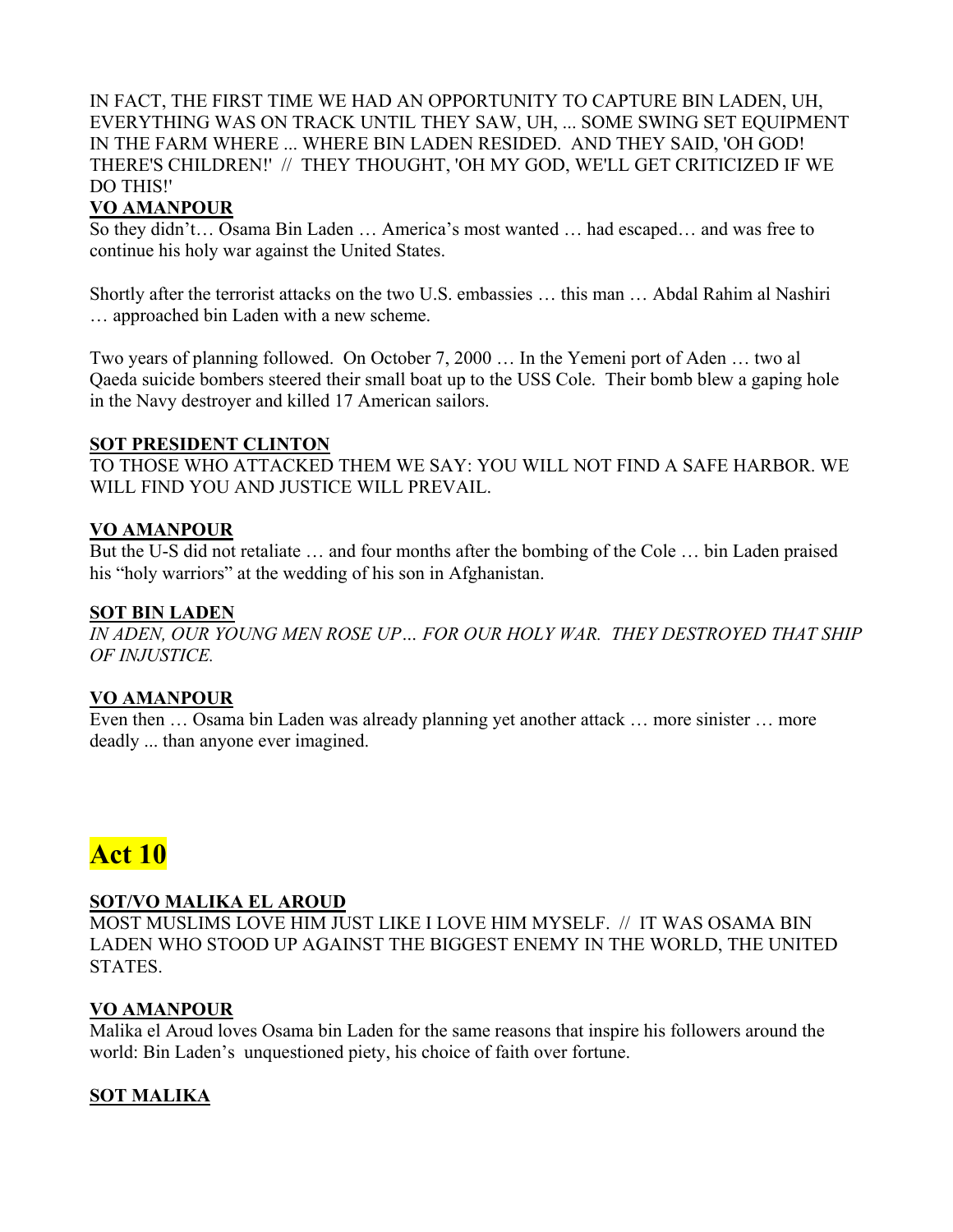HE SETS A VERY GOOD EXAMPLE, BECAUSE HE'S A MAN OF GREAT WEALTH WHO SHARED HIS MONEY AND KNEW TO SAY, VOILA, HERE, THIS ISN'T MINE.

# **VO AMANPOUR**

Malika el Aroud was living in Belgium when she first saw Osama bin Laden … on her television. His image mesmerized her, and her husband, Abdessater Dahmane.

# **SOT MALIKA**

HE WAS WATCHING, AND WAS MESMERIZED // THERE WAS A FASCINATION, A LOVE. IT WAS VERY CLEAR. // AND I FELT THE SAME. // AH, OSAMA HAD A BEAUTY IN HIS FACE // IT IS A STUNNING FACE

## **SOT BIN LADEN**

OH GOD, GIVE US THE PATIENCE AND GLORY, OH GOD GIVE US VICTORY OVER THE INFIDELS, OH GOD THE DEFENDER OF BELIEVERS

## **SOT MALIKA**

WHEN YOU HEAR HIS VOICE, IT MAKES YOU WANT TO STAND UP RIGHT AWAY AND LEAVE. AND JOIN HIM.

## **VO AMANPOUR**

And that's what her husband did when he traveled to Afghanistan in 2000. MalikA el Aroud followed the next year.

Life with bin Laden meant living "without".

#### **SOT/VO MALIKA**

THERE WERE WINDOWS WITHOUT // GLASS. JUST A BIG HOLE IN THE WALL. AND IT WAS THE MIDDLE OF WINTER. THERE WAS NO BATHROOM, NO KITCHEN // WE REALLY THOUGHT WE HAD GONE BACK, I DON'T KNOW HOW MANY CENTURIES, MAYBE BACK TO THE MIDDLE AGES

# **VO AMANPOUR**

Her husband, who had spent 6 months in al Qaeda training camps ... was given a secret, deadly assignment – one that would move bin Laden closer to his ultimate goal.

# **SOT/VO MALIKA**

HE TOLD ME HE'D BE HOME IN 15 DAYS.

# **VO AMANPOUR**

That would be the last time she would ever see him.

#### **SOT BAKER ATYANI** (journalist)

MY NAME IS BAKR ATYANI. AND I MET WITH BIN LADEN ON THE TWENTY FIRST OF JUNE, 2001 IN KANDAHAR CITY, AFGHANISTAN.

# **VO AMANPOUR**

In the summer of 2001, Baker Atyani was working for the Middle East Broadcasting Center in Pakistan when Al Qaeda contacted him and made him an offer: an interview with bin Laden. Atyani was taken to Kandahar.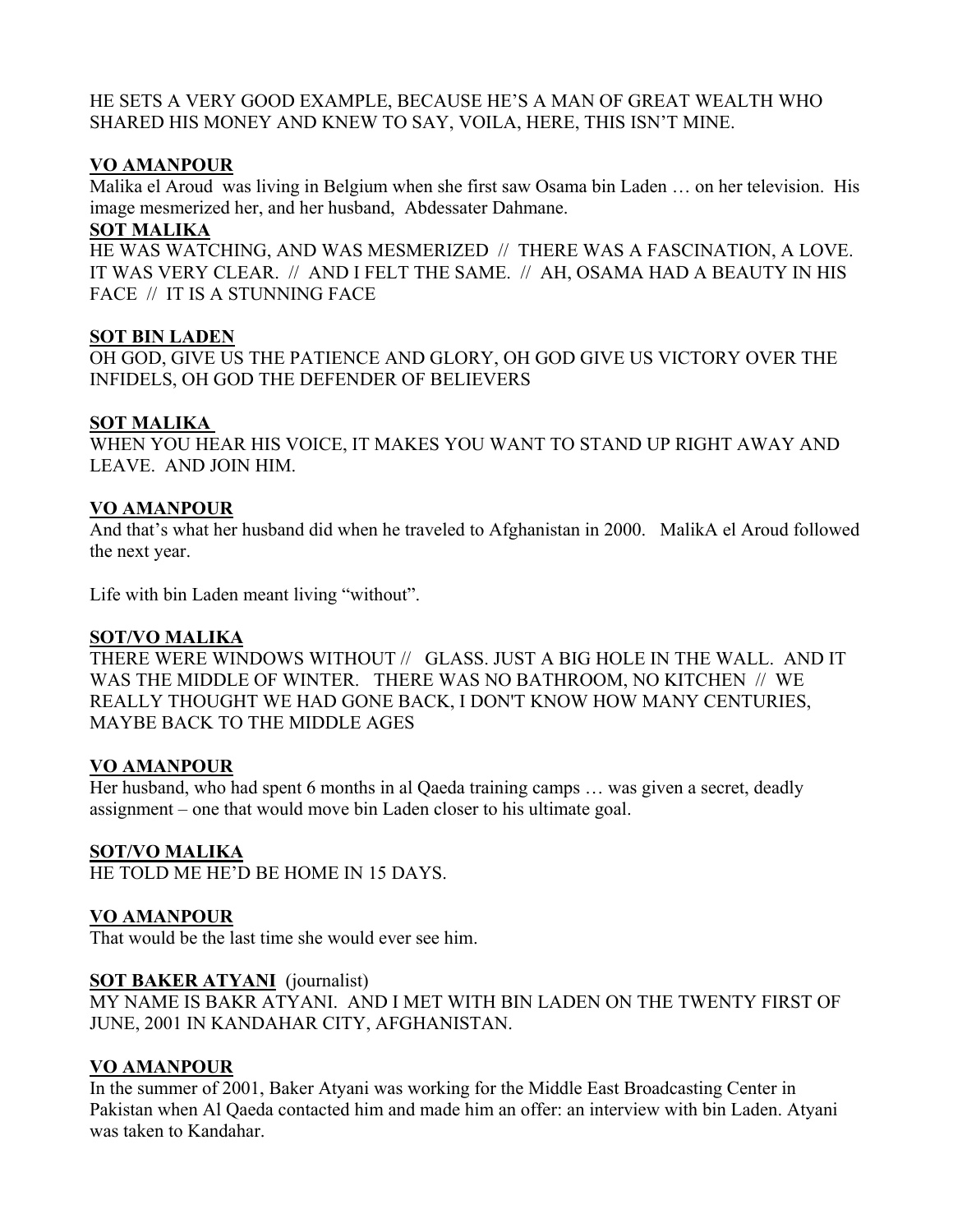# **SOT BAKER ATYANI**

AND WHEN I ENTER THE ROOM YES OSAMA WAS THERE. // HE STAND UP AND HE SHAKE HANDS. AND HE SAID WELCOME.

## **VO AMANPOUR**

Also there -- the Egyptian -- Ayman al Zawahari.

# **SOT BAKER ATYANI**

**Amanpour:**  WHAT WAS YOUR IMPRESSION OF AYMAN AL-ZAWAHARI?

#### **Atyani:**

I DON'T BELIEVE AYMAN AL ZAWAHARI IS UNDER THE LEADERSHIP OF OSAMA BIN LADEN. #THE IMPRESSION WHICH I REALLY I GOT FROM THE MEETING THAT THEY HAVE TWO LEADERS AT THE SAME PLACE.

#### **Amanpour:**

SO THEY'RE EQUALS.

#### **Atyani:**

IT LOOKS LIKE THAT THEY'RE EQUAL BECAUSE EVERYONE IS HAVING THEIR OWN POINT OF VIEW.

#### **VO AMANPOUR**

Bin Laden told Atyani that he could not do the interview because his hosts, the Taliban, did not want him making incendiary public statements. But bin Laden and Zawahiri *did* sit for this photo opportunity. And they had a message -- a warning bin Laden wanted Baker Atyani to broadcast to the world.

## **SOT BAKER ATYANI**

#### **Atyani:**

THEY SAID // NEXT FEW WEEKS WILL CARRY A BIG SURPRISE. WE WILL TARGET AMERICAN AND ISRAELI INSTALLATIONS // 3:30 NOW OSAMA HIMSELF LOOKS LIKE WAS HE WAS VERY HAPPY. AND UH HE SMILED.

#### **Amanpour:**

AND WHAT WAS YOUR REACTION TO THIS?

#### **Atyani:**

WELL, I THINK IT WAS A BIG NEWS. // I TOLD MY UH CHANNEL THAT HIS FOLLOWERS WERE TELLING ME THAT THE COFFIN BUSINESS WILL INCREASE IN THE STATES, THE UNITED STATES.

#### **VO AMANPOUR**

That warning was broadcast a little more than two months before the attacks on  $9 - 11$ .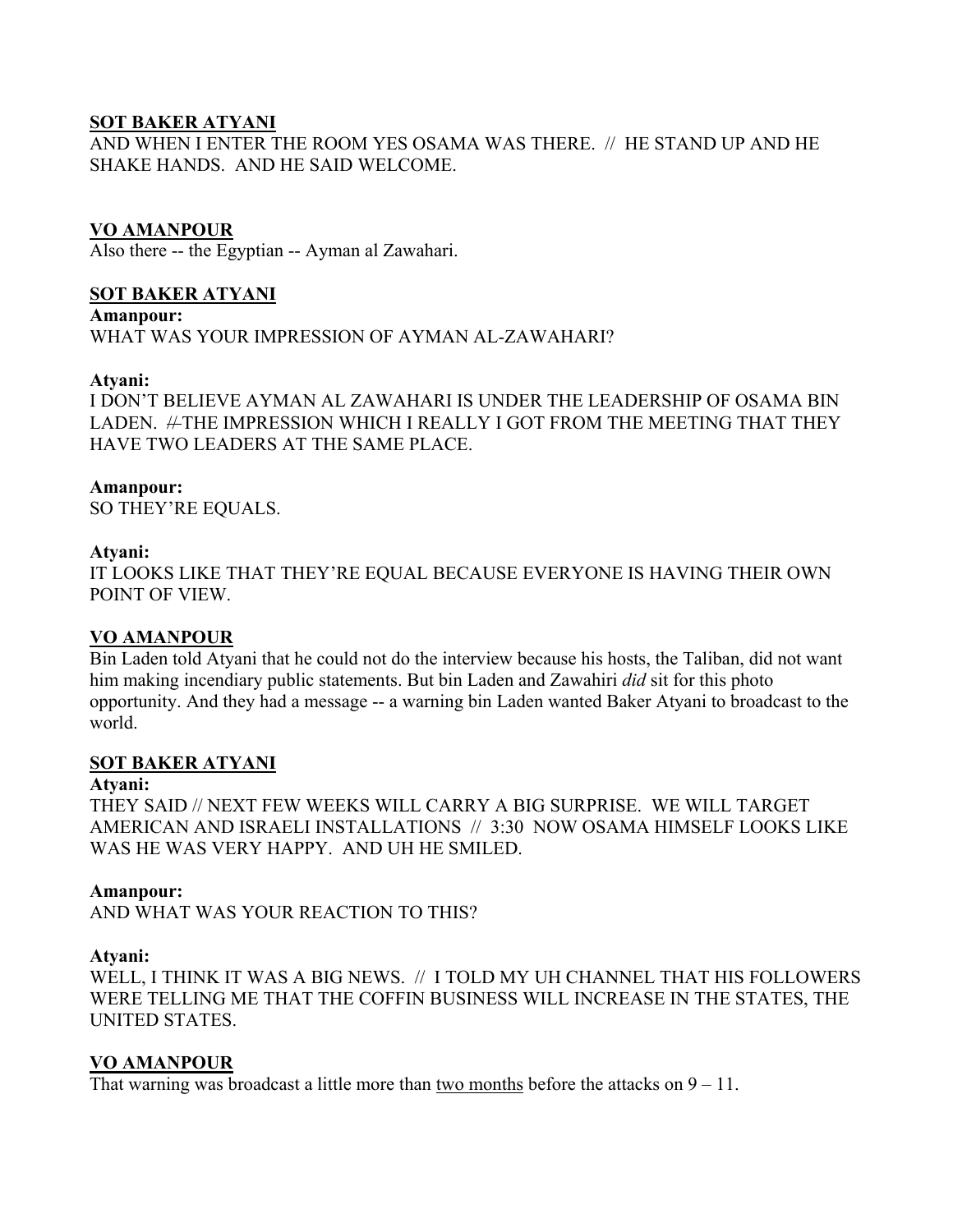August 6<sup>th</sup> -- President George Bush received this highly classified memo: "Bin Ladin Determined to Strike in US". In it, this paragraph:

"… FBI information since that time indicates patterns of suspicious activity in this country consistent with preparations for hijackings or other types of attacks, including recent Surveillance of federal buildings in New York"

# **VO AMANPOUR**

Then, on September  $9<sup>th</sup>$  -- in Afghanistan -- a final hint that bin Laden was about to keep his promise … the assassination of Ahmad Shah Massoud -- the legendary leader of a formidable Afghan militia - the Northern Alliance.

# **BERGEN SOT** (CNN Terrorism Analyst)

MASSOUD WAS A BRILLIANT MILITARY COMMANDER . SOMEBODY WHO WAS FIGHTING THE SOVIETS VERY SUCCESSFULLY DURING THE EIGHTIES. SOMEBODY THAT BOTH BIN LADEN AND THE TALIBAN SAW AS A THREAT TO THEM, THIS CHARISMATIC BRILLIANT MILITARY COMMANDER. AND IN FACT, HE WAS THE LAST OBSTACLE THAT STOOD BETWEEN THE TALIBAN TAKING OVER THE WHOLE OF AFGHANISTAN BECAUSE HE KEPT FIGHTING THEM TO THE BITTER END.

# **VO AMANPOUR**

Two men claiming to be television reporters arranged an interview with Massoud. They were suicide bombers, armed with explosives. One had them strapped to his body -- the other hidden in the camera.

#### **SOT BERGEN**

THERE'S NO DOUBT THAT BIN LADEN ORDERED THE ASSASSINATION OF MASSOUD. // HE KNEW THAT THE 9/11 ATTACKS WOULD LIKELY PROVOKE SOME KIND OF AMERICAN REACTION AND HE NEEDED THE TALIBAN TO PROTECT HIM, SO WHAT HE GAVE THEM WAS THE ONE THING THEY DESIRED MOST, WHICH WAS MASSOUD'S HEAD ON A PLATE.

# **VO AMANPOUR**

The explosion killed Massoud. It also killed one of the two attackers – the cameraman. The other assassin was executed by Massoud's men. He was Abdessater Dahmane … Malika el Aroud's husband. This had been his secret mission, and she was very proud.

#### **SOT/VO MALIKA**

OF COURSE IT'S A HEROIC ACT. // IT WAS A VERY COURAGEOUS ACT // PEOPLE CAME FROM FAR AWAY TO CONGRATULATE ME, TO HOLD ME IN THEIR ARMS, // IT'S THE PINNACLE IN ISLAM TO BE THE WIDOW OF A MARTYR. // IT'S EXTRAORDINARY

# **VO AMANPOUR**

Bin Laden himself covered her husband's debts.

# **SOT/VO MALIKA**

I RECEIVED A PAYMENT. // THE PERSON WHO GAVE ME THE ENVELOPE SAID THAT IT WAS FROM SHEIKH OSAMA.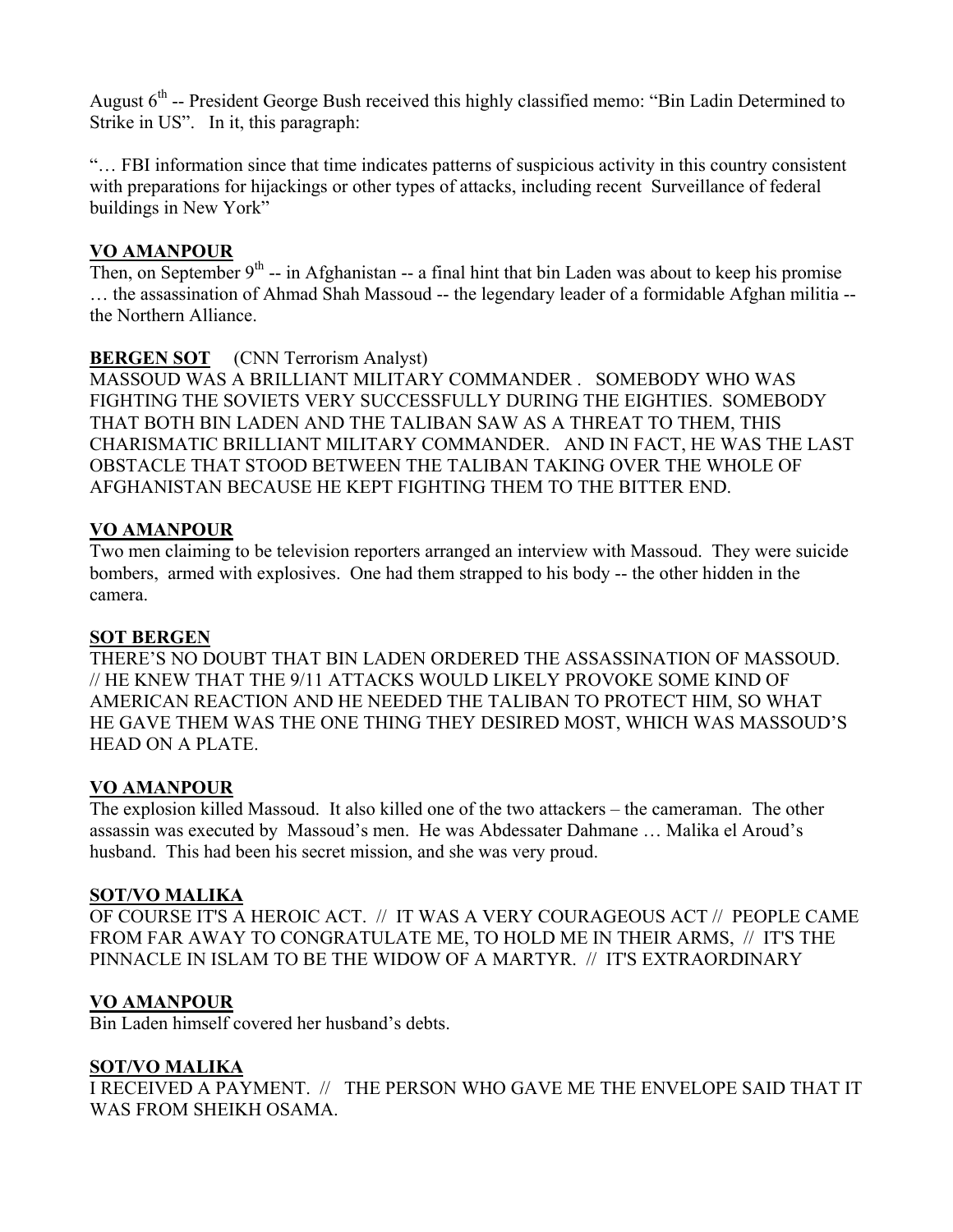# **VO AMANPOUR**

Two Al Qaeda agents had calmly taken their own lives to kill Ahmad Shah Massoud.

And two days later, 19 other al-Qaeda terrorists would carry out bin Laden's promise to America.

# **Act 11**

# **NAT SOT 9/11 MONTAGE**

**SOT BIN LADEN** THIS IS AMERICA… FILLED WITH FEAR

**9/11 IMAGES**

**SOT BIN LADEN** FROM THE NORTH TO SOUTH AND EAST TO WEST.

## **9/11 IMAGES**

**SOT BIN LADEN**

THANK YOU GOD.

# **9/11 NAT SOT building collapsing**

#### **VO AMANPOUR**

September  $11^{th}$ , 2001--Osama bin Laden brings his bloody Holy war to America... A plan hatched years before. Nineteen al Qaeda members… four hijacked planes… a suicide mission that killed some three thousand people in New York… Washington D.C. … and Pennsylvania …

#### **SOT BIN LADEN**

WE CALCULATED IN ADVANCE THE NUMBER OF ENEMY CASUALTIES // I WAS THE MOST OPTIMISTIC OF THEM ALL

# **VO AMANPOUR**

Osama bin Laden had once again made good on his threats…

#### **SOT PETER BERGEN** (CNN Terrorism Analyst)

BIN LADEN BELIEVES THAT HE IS DOING GOD'S WILL AND THAT IF HE DOESN'T DO WHAT HE'S DOING, THAT GOD WILL PUNISH HIM. // HE GENUINELY BELIEVES THAT GOD IS TELLING HIM WHAT TO DO.

#### **VO AMANPOUR**

Two months after 9-11, Pakistani journalist Hamid Mir interviewed Osama bin Laden near Kabul. It was the terrorist leader's only print interview since the attacks…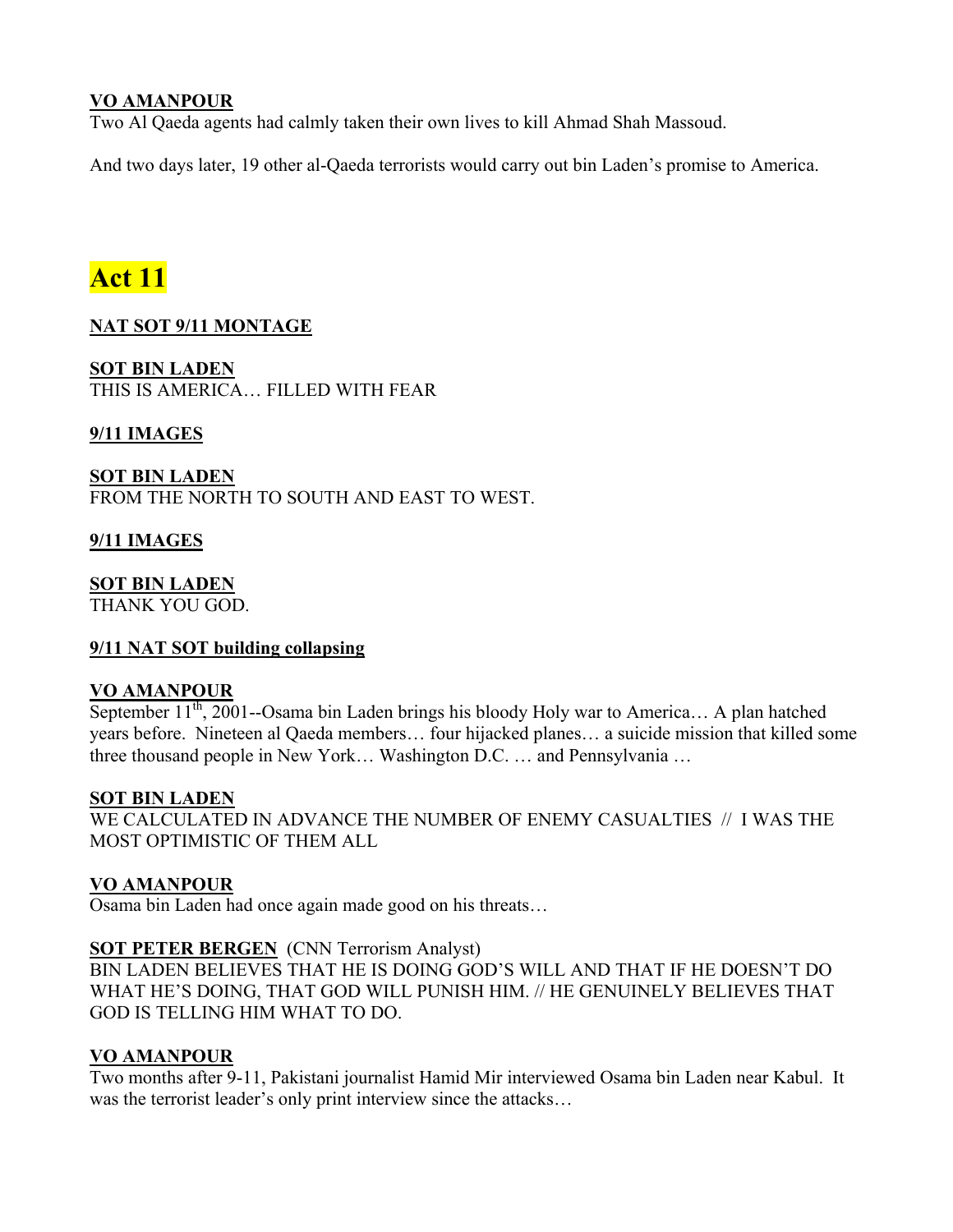## **SOT HAMID MIR**

#### **Mir:**

IN THAT INTERVIEW, UH, HIS MAIN OBJECTIVE WAS TO CONVEY A MESSAGE THAT, "THIS IS NOT THE END OF THE WAR. THIS IS JUST THE BEGINNING." HE WAS SAYING IT AGAIN AND AGAIN.

#### **Amanpour:**

HOW DID HE SEEM? WAS HE NERVOUS WAS HE ANXIOUS? DID HE LOOK LIKE HE WAS HUNTED?

## **Mir:**

HE WAS NOT NERVOUS. HE WAS VERY CONFIDENT. SMILING.

# **VO AMANPOUR**

Other 9-11 conspirators also sought out the media… Yosri Fouda … the London bureau chief for Al Jazeera television was working on this documentary … when an anonymous phone caller offered him a stunning exclusive.

## **SOT YOSRI FOUDA**

THEY WOULDN'T SAY EXACTLY WHAT UH THIS SORT OF UH EXCLUSIVE STUFF WOULD BE // I SAID, "YES, I WOULD BE INTERESTED

# **NAT AL JAZEERA DOCUMENTARY**

**Fouda:** …

"SOMEONE CALLED ME AND SAID 'GET ON A PLANE AND COME TO KARACHI.' (SHORT PAUSE) I FOLLOWED THE ORDERS I WAS GIVEN."

# **VO AMANPOUR**

In Karachi, Fouda was blindfolded … and driven to a building where his promised "exclusive" would be revealed.

# **NAT AL JAZEERA DOCUMENTARY**

#### **Fouda:**

"AS I STOOD AT THE DOORSTEP, I REALIZED THAT THE MAN OPENING THE DOOR WAS NONE OTHER THAN (PAUSE TO EMPHASIZE UPCOMING NAME) KHALID SHEIKH MOHAMMED<sup>"</sup>

# **SOT YOSRI FOUDA**

KHALED, SHEIKH MOHAMMED INTRODUCED HIMSELF FIRST AS THE HEAD OF UM, AL-QAEDA, MILITARY COMMITTEE. AND THEN HE INTRODUCED RAMZI BINALSHIBH AS THE COORDINATOR OF UH SEPTEMBER 11.

# **VO AMANPOUR**

Khaled Sheikh Mohammed – who'd studied engineering at a college in the United States – conceived the 9/11 attacks.

# **SOT YOSRI FOUDA**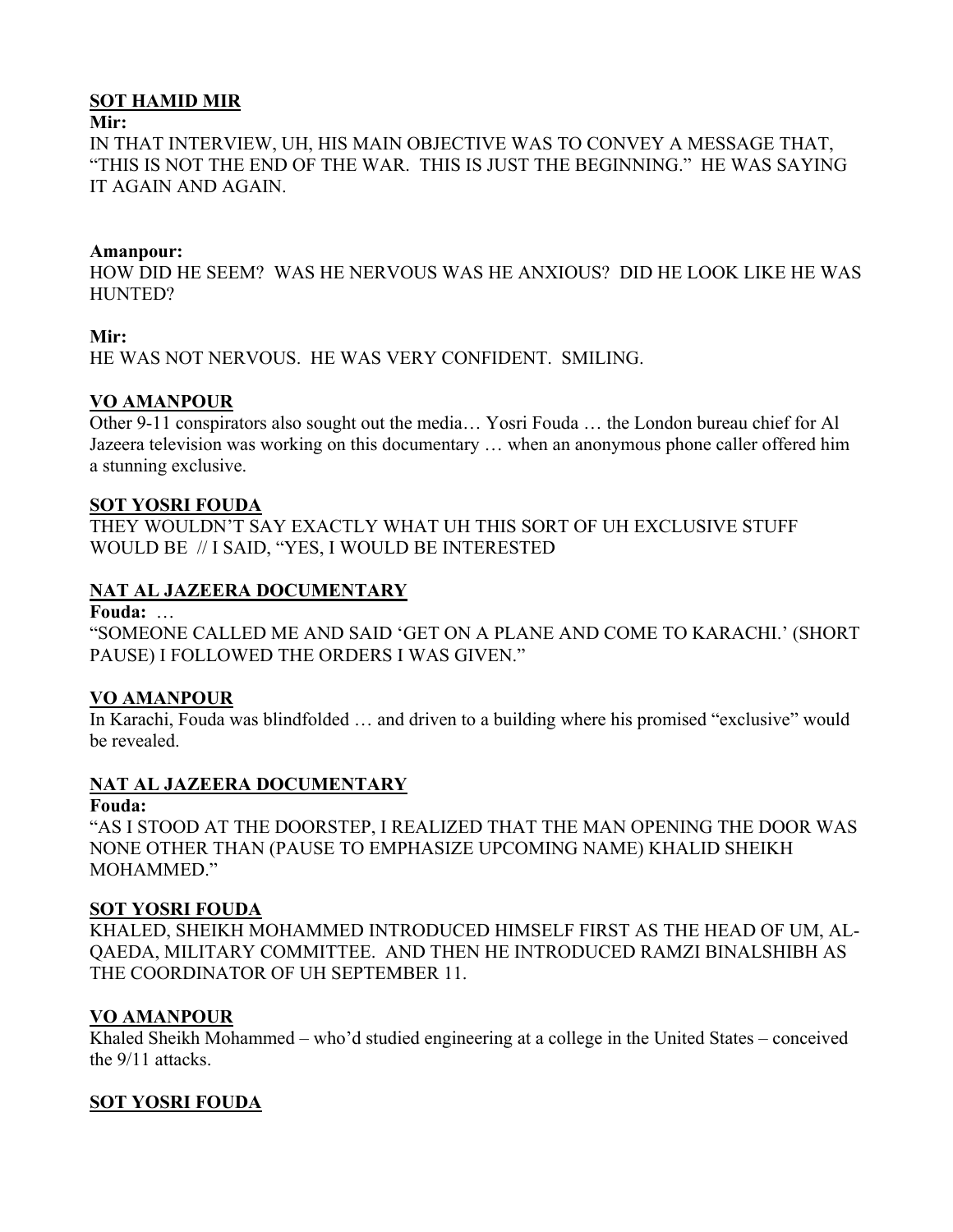IN THE BEGINNING THEY DID CONSIDER TARGETING UM, A COUPLE OF UH NUCLEAR FACILITIES // THEY SAID, "WELL, WE CONSIDERED IT IN THE BEGINNING, BUT WE DECIDED NOT TO DO IT FOR NOW

## **VO AMANPOUR**

Ramzi Binalshibh explained to Fouda that the targets were symbolic … that the World Trade Center symbolized American economic domination.

## **SOT YOSRI FOUDA**

AND THE PENTAGON WOULD BE THE SYMBOL OF UH THE MILITARY MIGHT OF AMERICA. CAPITOL HILL THE SYMBOL OF DEMOCRACY IN AMERICA.

# **VO AMANPOUR**

Khaled Shiekh Mohammed had approached Osama bin laden back in 1996 with the idea of hijacking planes and slamming them into U-S buildings. During the next five years of planning… bin Laden was involved in almost every detail.

# **SOT PETER BERGEN**

HE SELECTED WHO THE LEAD HIJACKERS WERE GOING TO BE, HE SELECTED UH THE MAIN TARGETS, AND WHILE HE ALLOWED A CERTAIN AMOUNT OF FLEXIBILITY ABOUT THE TIMING OF THE ATTACKS, UM, IT WAS YEAH, HE WAS CALLING THE **SHOTS** 

# **NAT SOT U.S. ATTACK TALIBAN**

*U.S. blitz the Taliban starting Oct. 7* 

# **VO AMANPOUR**

On October  $7<sup>th</sup>$ , the United States struck back... with lightening success... Afghanistan was overrun in weeks…

# **SOT PRESIDENT GEORGE BUSH**

OUR MILITARY FORCES AND THE FORCES OF OUR ALLIES AND MANY AFGHANS SEEKING A BETTER FUTURE ARE LIBERATING AFGHANISTAN.

#### **SOT BERGEN**

THERE'S BEEN A LOT OF INTERNAL CRITICISM WITHIN AL-QAEDA ABOUT THE 9/11 ATTACKS. THIS MAY BE SURPRISING I THINK TO MOST PEOPLE, BUT AL QAEDA INSIDERS WERE SAYING, YOU KNOW, THIS WAS A TACTICAL SUCCESS, BUT A STRATEGIC DISASTER. WE LOST OUR BASE IN AFGHANISTAN, WE, YOU KNOW, THE TALIBAN NO LONGER EXISTS MORE OR LESS, THE GROUP HAS BEEN VERY MUCH DAMAGED // BIN LADEN'S SON, OMAR, LEFT HIM // HE BASICALLY SAID TO HIS FATHER, THESE ATTACKS WERE DUMB, THEY WERE STUPID, WE'VE GOT THIS 800 LB GORILLA AFTER US NOW AND IN FACT I'M GOING TO LEAVE. AND HE LEFT AFGHANISTAN, AND HE WENT TO SAUDI ARABIA. AND HE'S BASICALLY I THINK WASHED HIS HANDS OF HIS FATHER.

# **VO AMANPOUR**

On November 12, Kabul was overtaken by an Afghan militia allied with the United States. The Taliban were routed. And bin Laden ran to the one refuge he knew best … the Afghan mountains.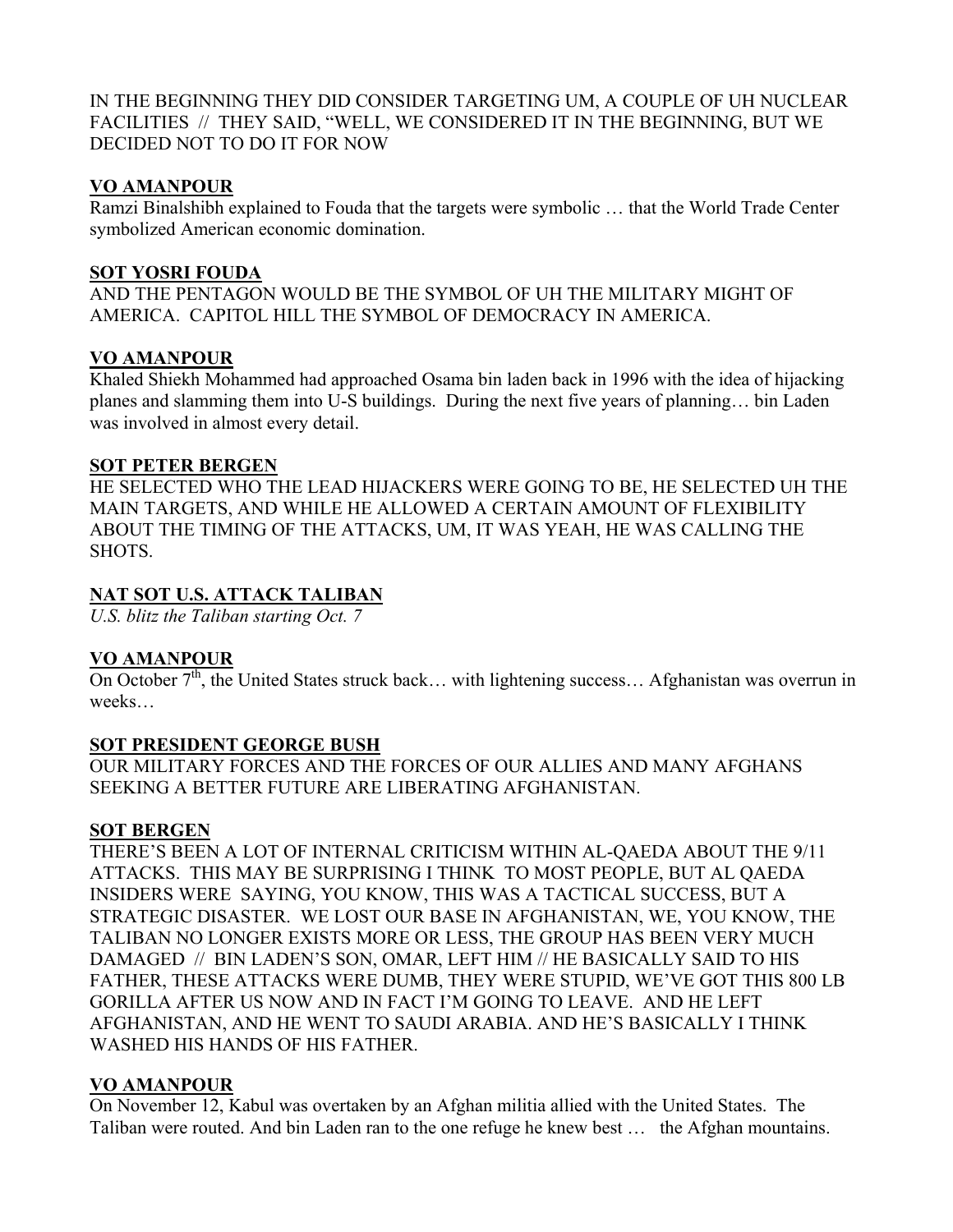# **SOT BERGEN**

AS THE TALIBAN WERE FALLING, BIN LADEN WENT TO TORA BORA. AND IT'S NOT SUPRISING HE DID THAT. TORA BORA IS VERY DEFENSEABLE, IT'S 10,000 FEET UP, IT'S A PLACE HE KNEW VERY WELL. HE'S YOU KNOW BEEN GOING IN AND OUT OF THAT AREA FOR MORE THAN A DECADE.

## **VO AMANPOUR**

In the 1990s One newspaper reporter was given a rare glimpse of bin Laden's mountain hideaway.

#### **SOT ABDEL BARI ATWAN**

MY NAME IS ABDEL BARI ATWAN. UH I MET OSAMA BIN LADEN IN AFGHANISTAN IN TORA BORA IN NOVEMBER 1996.

## **VO AMANPOUR**

Bin Laden allowed Abdel Bari Atwan – editor-in-chief of the London-based al-Quds al-Arabi -- to shoot photographs.

#### **SOT BARI ATWAN**

HE LOVED TORA BORA BECAUSE HE FELT SAFE IN TORA BORA. THE CAVE ACTUALLY WAS DIVIDED INTO TWO ROOMS. THE FIRST ROOM WAS SOMETHING LIKE A LIVING ROOM YOU HAVE UH BEDS AND MATS ON THE FLOOR. AND YOU HAVE SHELVES OF BOOKS // MOST OF IT THEOLOGICAL BOOKS.

HE TOLD ME THAT HE FEELS SAFE IN THIS, UH, UH, CAVES. HE KNOWS IT IS VERY DIFFICULT FOR ANYBODY TO COME AND, UH, FOLLOW HIM THERE

# **VO AMANPOUR**

But bin Laden was wrong. He was followed … tracked by U.S. intelligence and Afghan militias.

They had Osama bin Laden in their sights. He was cornered … or so they thought.

# **Act 12**

# **VO AMANPOUR**

December 2001… A relentless bombing campaign… air strikes thundered through the treacherous mountains of eastern Afghanistan… The Battle of Tora Bora had begun. Osama bin Laden… the jackal of 9/11 and hundreds of al-Qaeda fighters had finally been cornered…

Or so it seemed…

# **BERNTSEN SOT** (Former CIA Officer)

"WE BROUGHT IN SPECTOR GUN SHIPS, WHICH CAN PUT A BULLET ON EVERY INCH OF A FOOTBALL FIELD…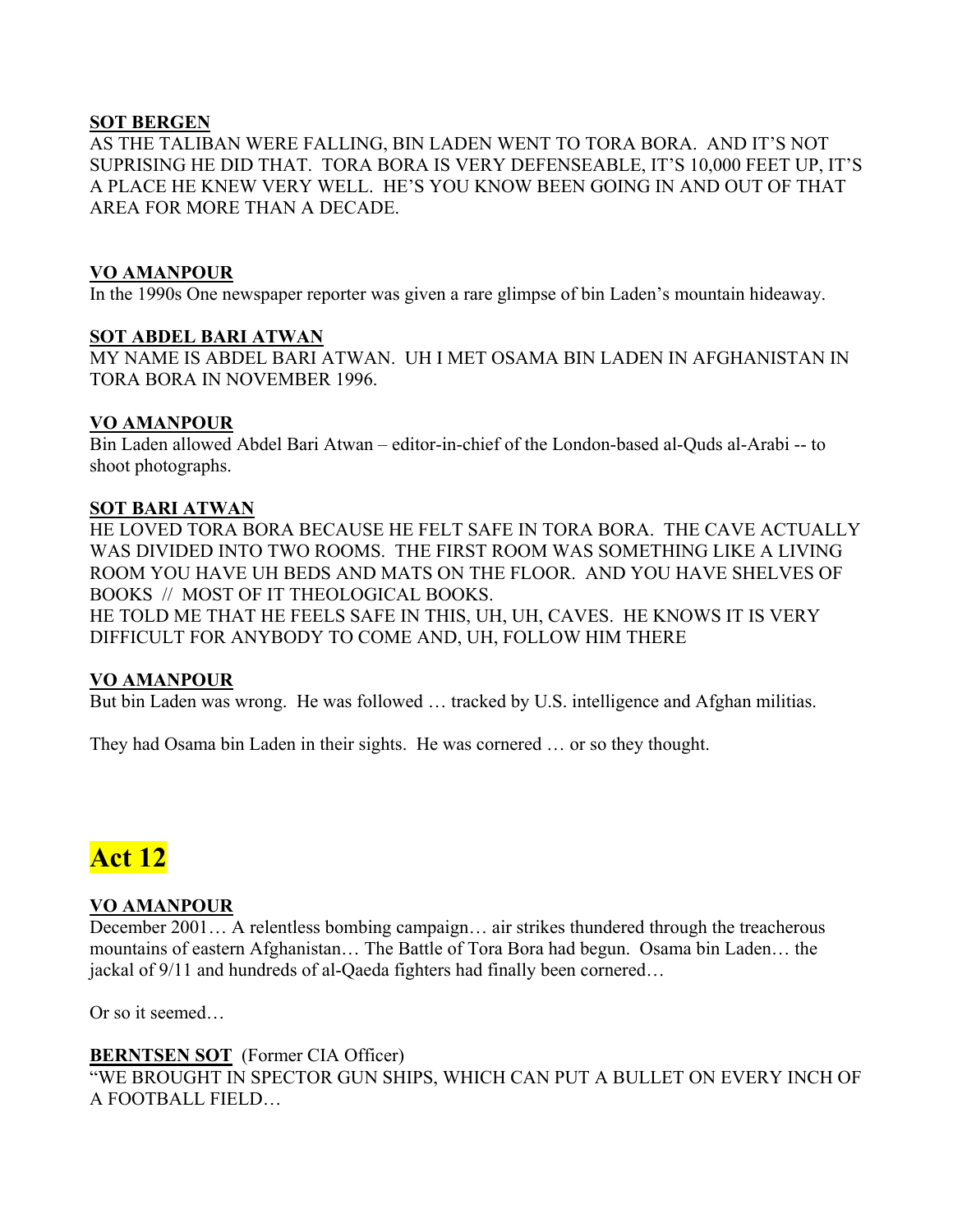## **VO AMANPOUR**

Gary Berntsen was the leader of a secret CIA-paramilitary unit that had pursued bin Laden since he had fled Kabul. And now—the CIA was sure it knew where he was... thanks in large part to a radio taken off a dead al-Qaeda fighter…

#### **BERNTSEN SOT**

"WE LISTENED TO BIN LADEN FOR SEVERAL DAYS, USING THAT RADIO, LISTENING TO HIS COMMUNICATIONS AMONG HIM AND HIS MEN. WE LISTENED TO HIM APOLOGIZE TO THEM// FOR HAVING LED THEM INTO THIS TRAP. HAVING LED THEM INTO A LOCATION WHERE THEY WERE HAVING AIR STRIKES CALLED ON THEM JUST RELENTLESSLY'

## **VO AMANPOUR**

More than two weeks of heavy bombing… solid intelligence … But… somehow… someway… it wasn't enough…

#### **BERGEN SOT**

"THE POLICY OF USING A VERY LIMITED NUMBER OF U.S. SPECIAL FORCES ON THE GROUND, CALLING IN AIR STRIKES AND A LARGE NUMBER OF AFGHAN GROUND TROOPS WORKED BRILLIANTLY OVERTHROWING THE TALIBAN. BUT AT THE BATTLE OF TORA BORA IT WAS A TOTAL DISASTER"

#### **AMANPOUR STANDUP**

"THE PLAN WAS FOR AFGHAN AND PAKISTANI SOLDIERS TO BLOCK ANY ESCAPE ROUTES…

BUT OSAMA BIN LADEN MANAGED TO SLIP AWAY THROUGH THE MOUNTAINS. AND THE MISSION TO CAPTURE OR KILL THE AL-QAEDA LEADER FAILED.

BY MOST ACCOUNTS, THE MAIN PROBLEM WAS NOT ENOUGH AMERICAN SOLDIERS ON THE GROUND…"

#### **BERGEN SOT**

"BY MY CALCULATION, THERE WERE MORE AMERICAN JOURNALISTS THAN AMERICAN SOLDIERS AT THE BATTLE OF TORA BORA—AND THAT FACT KIND OF SPEAKS FOR ITSELF."

#### **VO AMANPOUR**

Also hunting bin Laden in Tora Bora… then Afghan militia leader—General Mohammed Zahir.

#### **SOT ZAHIR**

#### **AMANPOUR**:

"DO YOU HAVE ANY IDEA HOW MANY AMERICAN SOLDIERS WERE AT THE BATTLE OF TORA BORA?"

#### **ZAHIR**: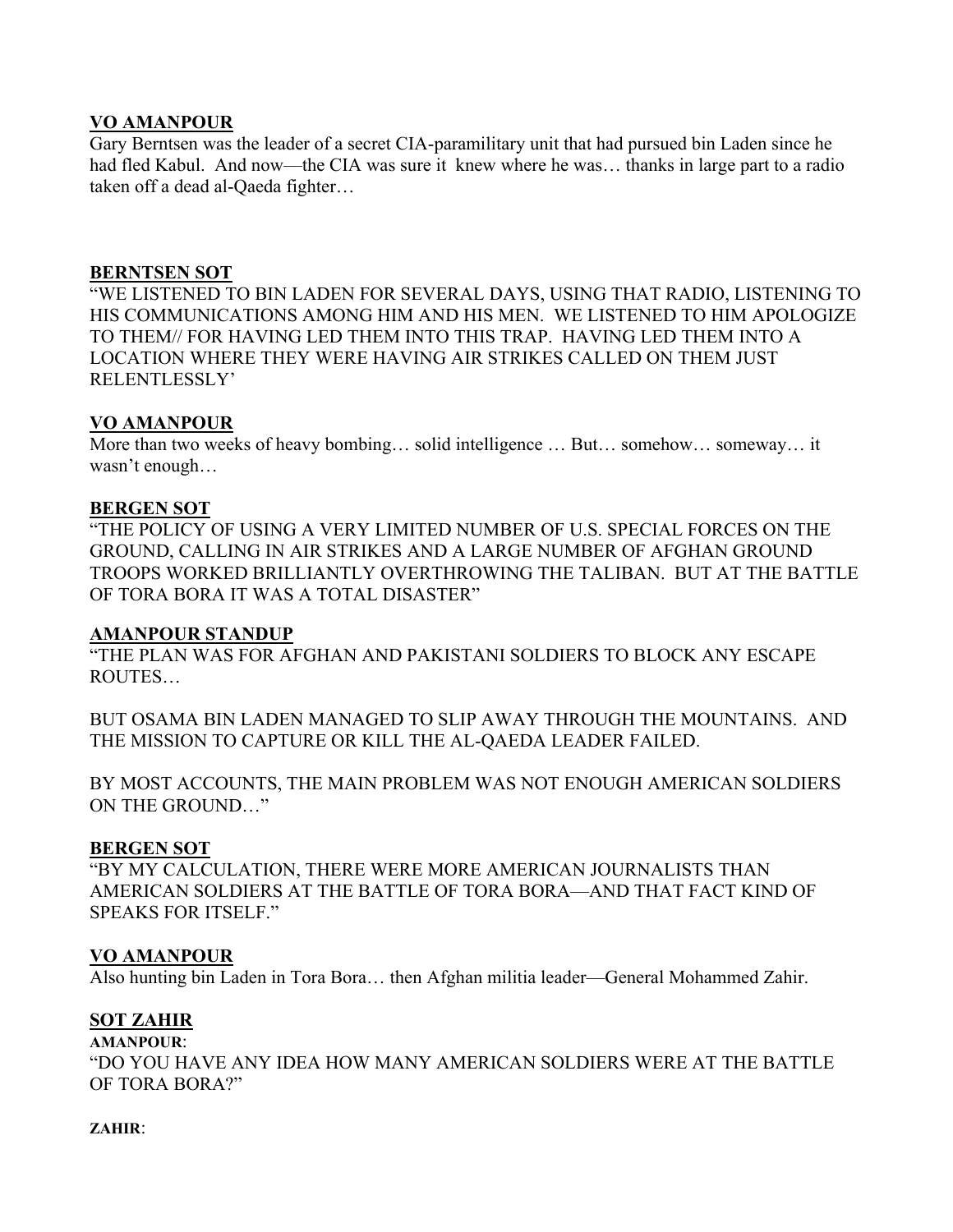"THERE WAS NOT MORE THAN 50, 60 I THINK. YEAH. THERE WAS NOT MORE AT THAT TIME."

# **VO AMANPOUR**

Osama bin Laden… the most wanted man in the world… once again got away…

## **VO AMANPOUR**

What we know of bin Laden today... 5 years later... is gleaned from the numerous videos and audio messages that he and al-Qaeda have released since 9/11…

Bin Laden's words… his threats…vitriolic rants to most Americans … but to those who know him… to those who have chased him… bin Laden's speeches and missives carry great meaning… and ominous revelations…

**SCHEUER SOT** (Former head of the CIA "Bin Laden" unit)

"I THINK PART OF THE REASON THAT THERE HASN'T BEEN AN ATTACK SINCE NINE-ELEVEN IS THAT HE WAS CRITICIZED AMONG HIS PEERS FOR THE ATTACK OF 9-11."

# **VO**

Criticized by fellow extremists for NOT following—as they see it--the guidance of the holy prophet Mohammed for attacking an enemy…

## **SCHEUER SOT**

"SO HE'S SPENT THE LAST FOUR YEARS VERY MUCH ADDRESSING THOSE ISSUES WITH HIS AUDIENCE IN THE ISLAMIC WORLD. // FROM THE MUSLIM PERSPECTIVE, THE PROPHET ALWAYS DEMANDED THAT BEFORE YOU ATTACK SOMEONE, YOU WARN THEM…… AND YOU OFFER THEM A CHANCE TO CONVERT TO ISLAM "

# **VO**

And that's exactly what bin Laden later did.

# **BIN LADEN SOT**

*I AM CALLING YOU TO THE PATH OF HAPPINESS ON EARTH … TO REASCUE YOU … I'M CALLING ON YOU TO FOLLOW ISLAM.* 

#### **SCHEUER SOT**

BIN LADEN ON THREE OCCASIONS – ZAWAHARI ON TWO OCCASIONS – HAVE OFFERED TO … TO BE OUR GUIDES IN A CONVERSION TO ISLAM, SAYING THAT EVERYTHING IS FORGIVEN IF YOU CONVERT.

# **VO AMANPOUR**

Scheuer says bin Laden also believes he's fulfilled the prophet's last requirement for launching another – even *more massive* -- attack…. a religious blessing to kill millions of Americans …with weapons of mass destruction.

# **SCHEUER SOT**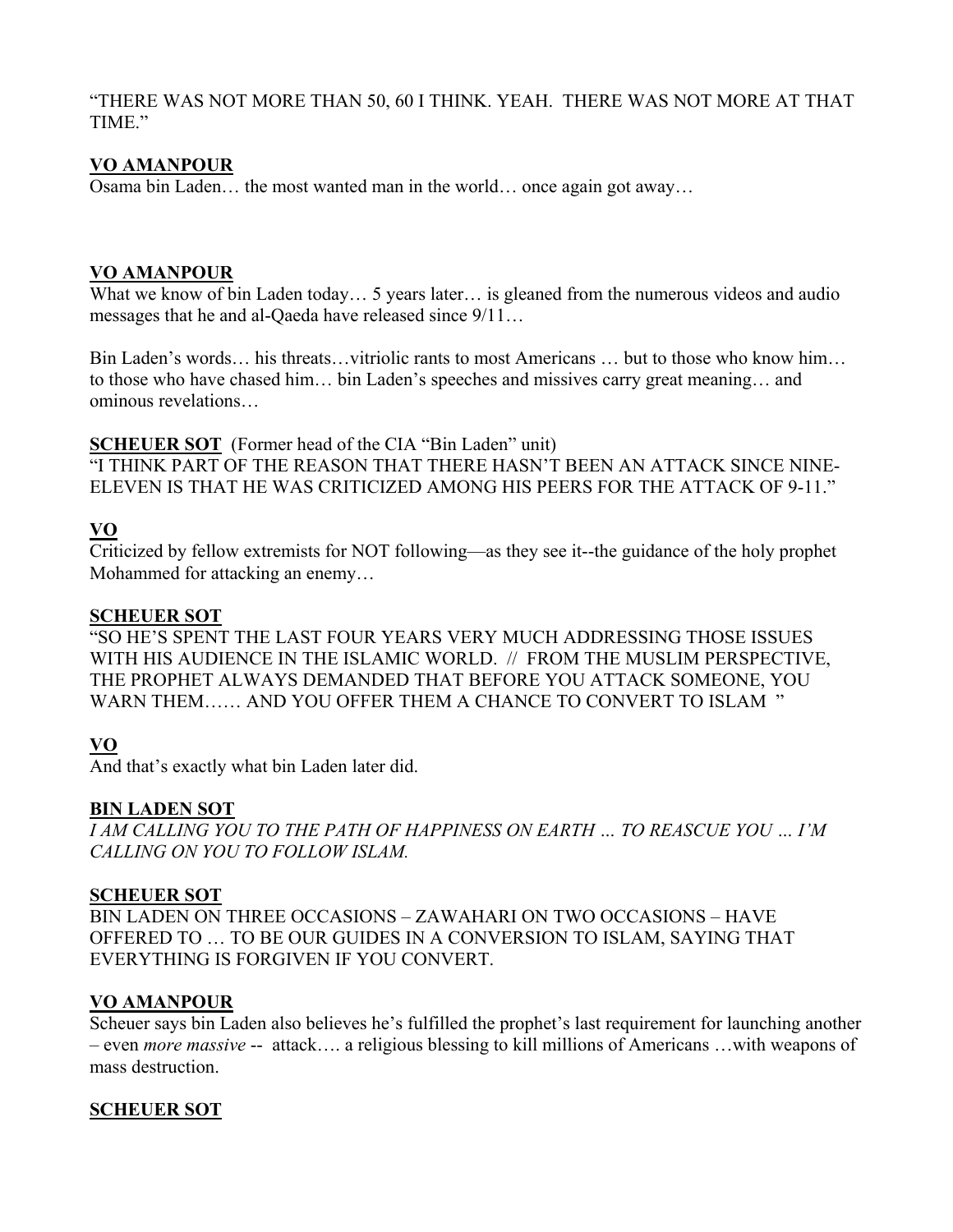"A JUDGMENT FROM A YOUNG // CLERIC, IN SAUDI ARABIA, WHICH AUTHORIZES THE MUJAHIDEEN, WRITTEN LARGE, TO USE NUCLEAR WEAPONS AGAINST THE UNITED STATES UH CAPPING THE CASUALTIES AT TEN MILLION."

## **AMANPOUR:**

HE'S HAD A, AN APPROVAL, A RELIGIOUS APPROVAL FOR TEN MILLION DEATHS?

# **SCHEUR:**

YES.

# **VO AMANPOUR**

Even on the run… bin Laden remains the most powerful force in militant Islam… his influence all too apparent in the deadly bombings in Madrid in 2004…

…in London in 2005…

…And in the on-going bloodshed unleashed by al-Qaeda in Iraq…

The U.S. may have killed Al Qaeda's head man in Iraq …Abu Musab al-Zarqawi….but bin Laden continues to taunt the United States….threatening revenge for Zarqawi's death…. anointing his successor…

and -- for the first time -- calling for Sunni violence against Shiites, whom he calls traitors and agents of the United States.

# **BIN LADEN SOT**

THOSE WHO HOPE TO PERSUADE THESE APOSTATES (SHIITES)…ARE FOOLISH… THE ONLY WAY TO STOP THEIR AGGRESSION IS BY FIGHTING THEM.

# **VO AMANPOUR**

But what if bin Laden were eliminated? What then?

# **BERGEN SOT**

"I THINK IN THE SHORT TERM THERE WOULD BE A LOT OF ANTI-WESTERN, ANTI-AMERICAN REPRISALS FROM THE JIHADIST MOVEMENT AROUND THE WORLD. IN THE MEDIUM TERM, I THINK IT WOULD BE VERY DAMAGING TO WHAT REMAINS OF AL-QAEDA—THE ORGANIZATION. IN THE LONGER TERM, I THINK IT WOULD GIVE A TREMENDOUS BOOST TO THE POWER OF BIN LADEN'S IDEAS BECAUSE THIS IDEA OF 'MARTYRDOM' IS SUCH A POWERFUL ONE///I THINK IT WOULD INCREASE THAT MYTHICAL PERSONA."

# **VO AMANPOUR**

Bin Laden has long vowed that he will never be captured alive. Abu Jandal was once Osama's chief bodyguard. In a rare recorded interview with an Arabic newspaper, Jundal recounts bin Laden's strict orders to him…

# **JANDAL SOT (AUDIO ONLY)**

"SHEIK OSAMA GAVE ME A PISTOL TO USE IN CASE HE WAS ABOUT TO FALL INTO ENEMY HANDS. THE PISTOL HAD JUST TWO BULLETS IN ORDER TO KILL HIM SO THAT HE WILL NEVER BE TAKEN ALIVE."

# **AMANPOUR STAND UP**